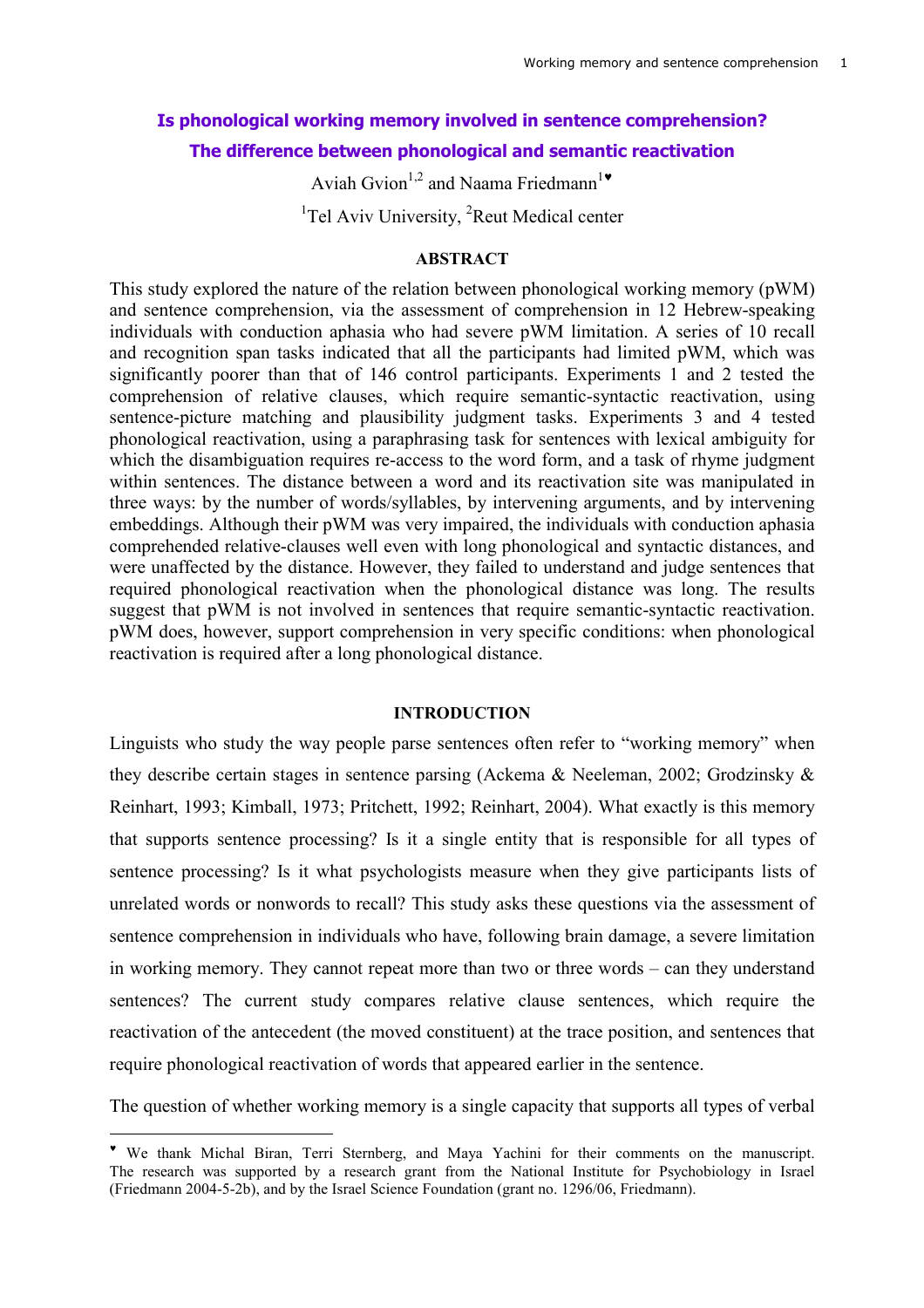processing interested many researchers. The conclusions of different studies are, though, quite confusing. Some researchers find evidence for working memory being a single capacity (as has been claimed by Caspari, Parkinson, LaPointe, & Katz, 1998; King & Just, 1991; Just & Carpenter, 1992; MacDonald, Just, & Carpenter, 1992; Miyake, Carpenter, & Just, 1994; Pearlmutter & MacDonald, 1995), whereas other researchers find evidence for separate capacities supporting different types of language processing (Caplan & Waters, 1990, 1999; Hanten & Martin, 2000, 2001; Martin, 1995; Martin & Feher, 1990; Martin & He, 2004; Martin & Lesch, 1995; Martin & Romani, 1994; Martin, Shelton, & Yafee, 1994; Waters, Caplan, & Hildebrandt, 1991; Withaar & Stowe, 1999).

Looking at the types of tasks and sentences used to assess comprehension, the picture starts to elucidate. Most of the studies that report associations between limited phonological working memory (pWM) and comprehension tested sentences that are overloaded with lexical items, such as the Token Test (Baddeley, Vallar, & Wilson, 1987; Bartha & Benke, 2003; Martin & Feher, 1990; Martin, Shelton, & Yafee, 1994; Vallar & Baddeley, 1984; Waters et al., 1991; Wilson & Baddeley, 1993), and tasks that require verbatim repetition (Hanten & Martin, 2000; Martin et al., 1994; Willis & Gathercole, 2001). Importantly, the other findings, which show that the comprehension of sentences is not necessarily impaired when WM is limited, typically come from studies that tested syntactically complex sentences like relative clauses, passives, and garden path structures but without lexical-phonological overload (Baddeley et al., 1987; Butterworth, Shallice, & Watson, 1990; Martin & Feher, 1990; McCarthy & Warrington, 1987; Miera & Cuetos, 1998; Vallar & Baddeley, 1984; Waters et al., 1991; see Caplan & Waters, 1999 for a review). Martin and her colleagues (Martin, 2003; Martin et al., 1994; Martin & Feher, 1990; Martin & He, 2004; Martin & Romani, 1994) conducted a series of experiments that found double dissociations between verbatim repetition and comprehension of sentences that require maintenance of semantic information. These experiments describe individuals who are taken to be impaired in pWM who show deficits in verbatim repetition and in sentences overloaded with lexical items, but with preserved comprehension and plausibility judgment of sentences that require maintenance of semantic information, and other individuals who have semantic WM impairment who show the reversed pattern. Similar dissociations are also reported in developmental case studies (Butterworth, Campbell, & Howard, 1986; Hanten & Martin, 2001; Zandman & Friedmann, 2004), in children with acquired traumatic brain injuries (Hanten & Martin, 2000) and young healthy children with low and high spans (Willis & Gathercole, 2001). Some other studies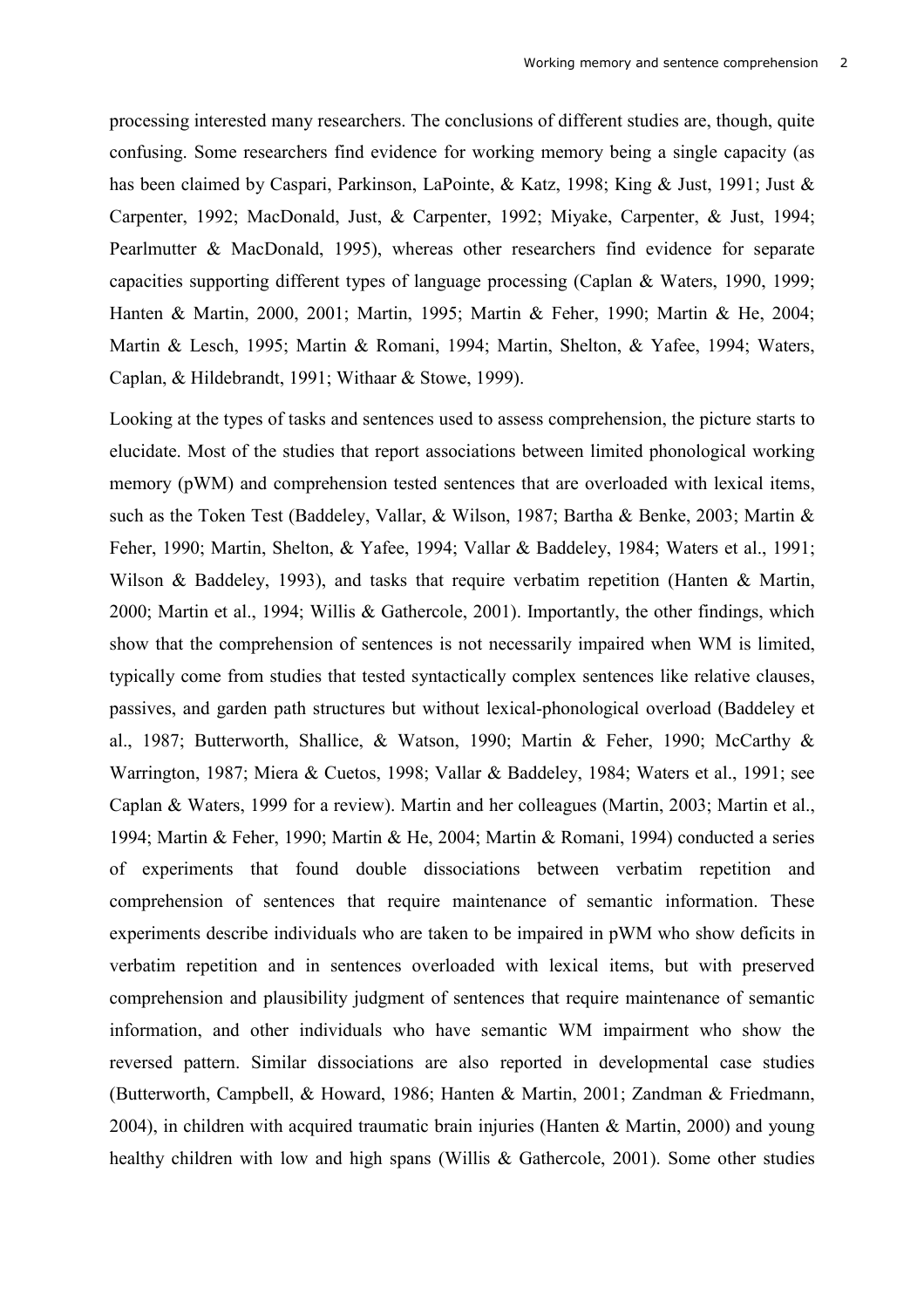report impaired comprehension of complex syntactic structures in the presence of limited pWM (Bartha & Benke, 2003; Just & Carpenter, 1992; King & Just, 1991; Papagno & Ceccheto, 2006; Papagno, Cecchetto, Reati, & Bello, 2007; see Carpenter, Miyake, & Just, 1994 for a review). However, whereas dissociations are a reliable tool for identifying the lack of relation between two abilities, associations, for example associations between limited pWM and impaired comprehension of complex syntactic structures, do not necessarily imply that the abilities are related, they might co-exist by chance or because of neurological proximity etc.

What we want to suggest is that the key is in the type of reactivation that is required in a sentence. In a previous study (Friedman & Gvion, 2003) we tested sentence comprehension of individuals with conduction aphasia who had limited spans. We began by testing their ability to understand subject and object relative clauses. Whereas individuals with agrammatic aphasia consistently show very impaired comprehension of object relatives, the individuals with conduction aphasia in our study had very good performance in these sentences. We even manipulated the distance between the antecedent and the gap by adding words (and syllables) between them, creating distances of 2,5,7, and 9 words. The individuals with conduction aphasia did not show any effect of phonological distance, and understood well even the sentences with the longest antecedent-gap distance. We suggested that it was the type of reactivation required in the sentence that enabled the participants to understand them. Relative clauses such as "*I know the woman that the girl drew \_*" include a constituent (*the woman*) that is pronounced early in the sentence, but has to be reactivated at its original position (at the gap, after the verb "drew") in order to be interpreted (Nicol & Swinney, 1989; Swinney, Ford, Frauenfelder, & Bresnan, 1988; Swinney, Shapiro, & Love, 2000). Love and Swinney (1996) showed that this reactivation of the antecedent at the gap is semantic rather than phonological in nature. Namely, it is the meaning of the word rather than its word form that is reactivated. If semantic reactivation does not require pWM, it should not be impaired when pWM is impaired. Consequently, we surmised that if we give the same individuals with conduction aphasia sentences that require them to re-access the phonological, rather than semantic form of the word, they will fail to do it when the word is no longer available in their phonological memory.

In order to test phonological reactivation we used a novel paradigm. We constructed sentences with ambiguous words (like *dates* and *toast*), and put them a context strongly biasing toward one of the meanings. At a later point in the sentence, it became evident that the meaning that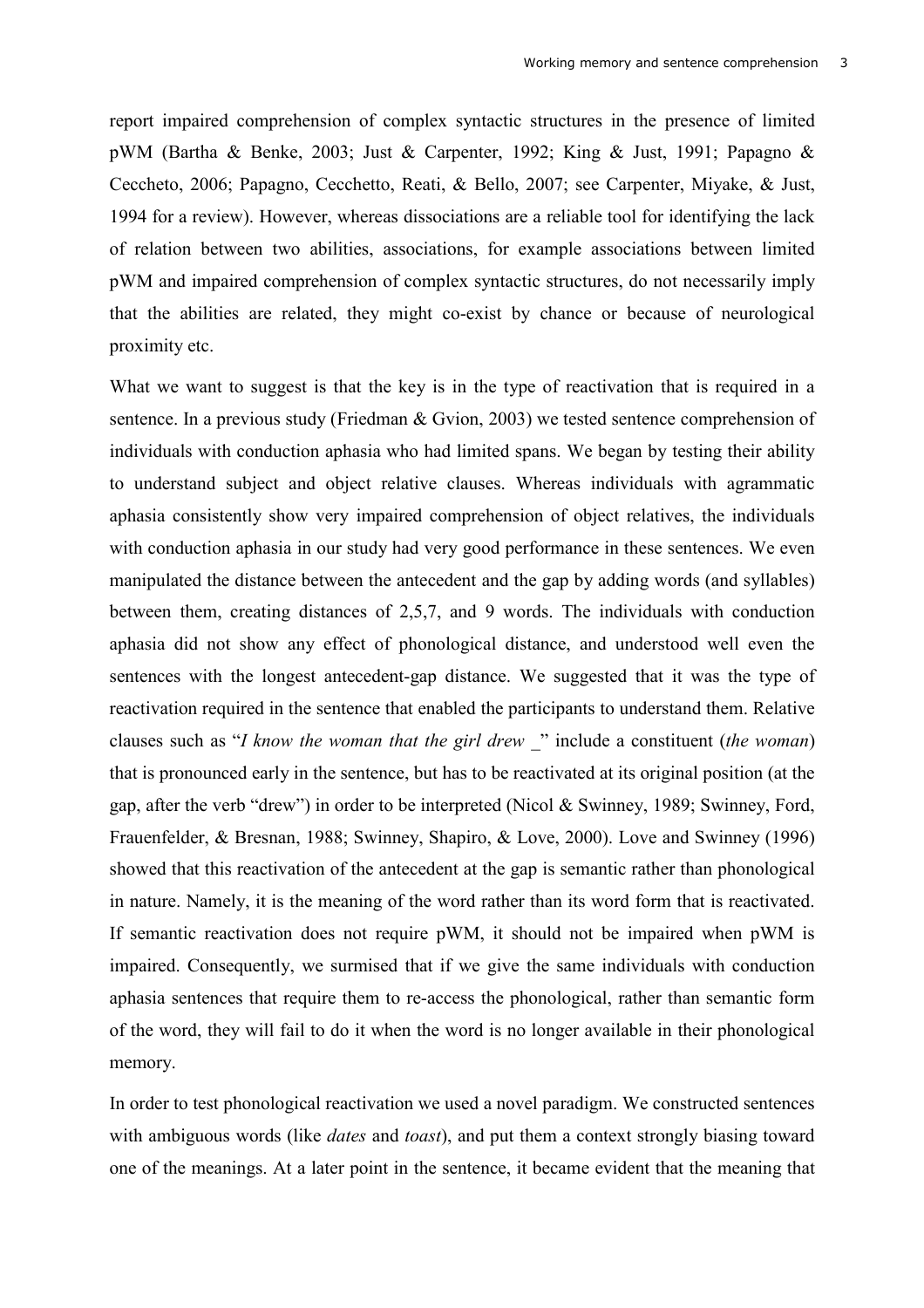was initially chosen was the incorrect one, and in order to reanalyze the sentence, the participants had to re-access the other meaning. In this case, naturally, keeping only the meaning of the ambiguous word cannot assist comprehension, so the participants had to reaccess the phonological word form in order to reactivate all meaning again, and to choose the congruent one. In this experiment too, the distance between the polysemous word and its reactivation was manipulated. The results were very clear: the same patients who previously understood even very long object relatives very well could not understand the sentences that included a long distance between the polysemous word and its phonological reactivation (and performed better in the short distances).

Friedmann and Gvion's (2003) study included only three participants with conduction aphasia, and only one task per each type of reactivation. In the present study we examine these questions on a larger group of 12 individuals with input conduction aphasia, and test with the same participants, the comprehension of other types of sentences. We used the same two experiments, and added two experiments – one that manipulated the syntactic distance between the antecedent and the gap in object relative clauses, the other tested phonological reaccess using a different task – rhyme judgment in a sentence.

The new study of semantic reactivation asked the following question: in the first study we tested semantic reactivation that took place a long distance after the antecedent, a distance that was measured in phonological units: words and syllables. We also manipulated a syntactic aspect of the distance by using object relatives in which an argument of the verb intervenes between the antecedent and the gap hampers their comprehension. But it did not. The participants did not have any problem reactivating the antecedent even after a long phonological distance, and they were able to understand object relatives. The new experiment will test semantic reactivation after a different type of syntactic distance: the number of embeddings (see Gibson, 1998; Gibson & Thomas, 1999). Object relatives already contain one embedding, and we added another embedding (sentential complement) between the antecedent and the gap. We compared object relatives with one embedding to object relatives with double embedding, and tested whether the introduction of an additional embedded clause affects comprehension. If syntactic load is processed in the pWM, we would expect impaired comprehension of such sentences. If, however, as we assume, syntactic and semantic processes are supported by a different type(s) of WM and not by pWM, individuals with limited pWM will be able to understand object relatives even with double embedding between the antecedent and the gap.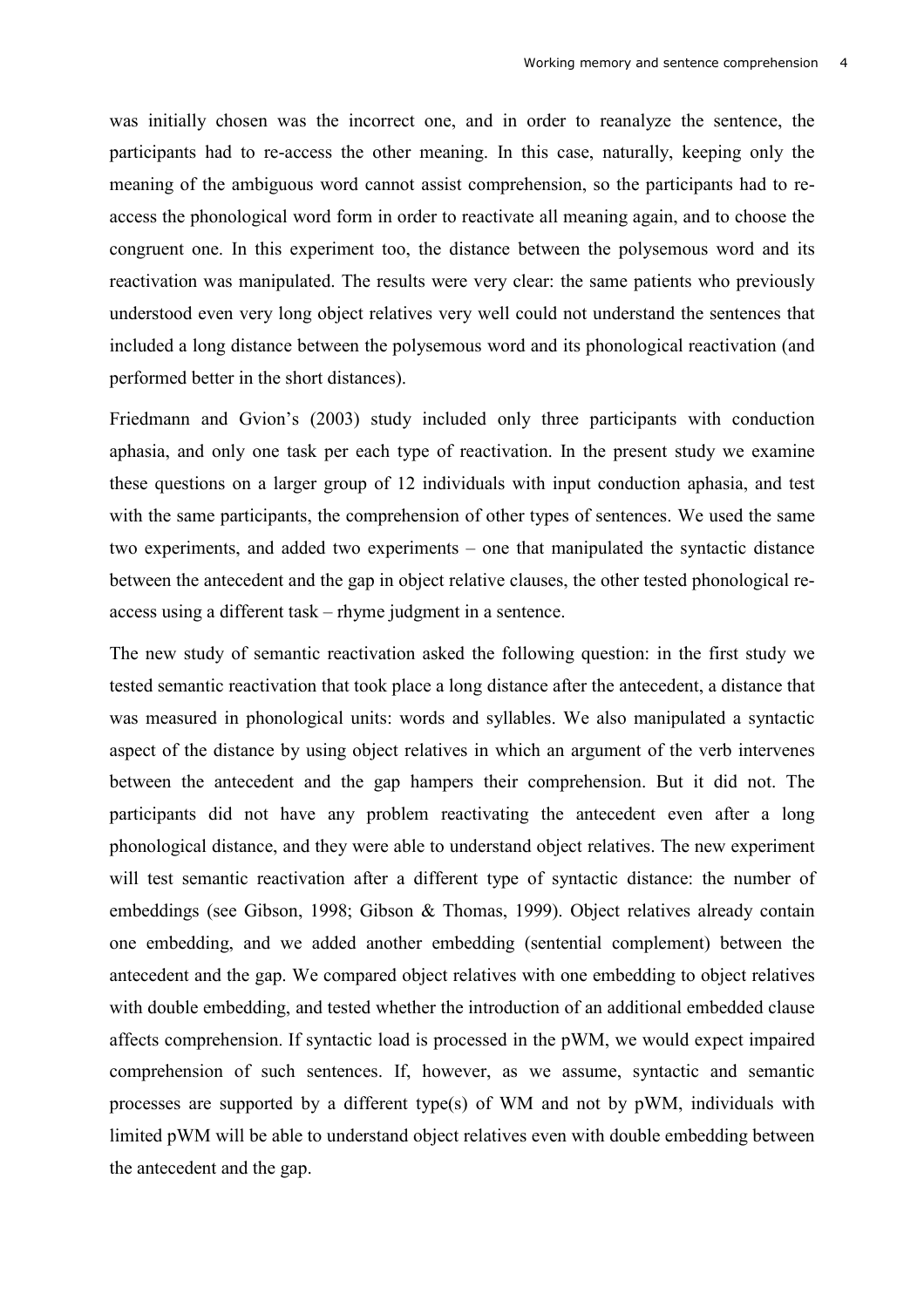### **EXPERIMENTAL INVESTIVGATION**

In order to examine the relation between limited phonological working memory and sentence comprehension, we administered a series of 10 phonological working memory tests to establish pWM limitation, and then we conducted four sentence processing experiments.

### **Participants**

The participants were 12 Hebrew-speaking individuals with conduction aphasia. They were 3 women and 9 men, aged 30-73 years (with mean age of  $52:3$  years,  $SD = 13:7$ ). All of them had at least 12 years of education and had pre-morbidly full control of Hebrew. Eight of them were right handed, and four were left handed. All of them sustained a left hemisphere damage, nine participants had a stroke, 2 had TBI, and one had aphasia following tumor removal. They were tested at least 2 months after the stroke, four years at most<sup>1</sup>. The criteria for inclusion in the study were input conduction aphasia (conduction aphasia with a deficit in the phonemic input buffer, also known as repetition conduction aphasia, Shallice & Warrington, 1977), and limited phonological working memory in recall and recognition spans. They were identified with conduction aphasia using the Hebrew version of the Western Aphasia Battery (WAB, Kertesz, 1982; Hebrew version by Soroker, 1997), and as having a phonemic input buffer deficit according to the FriGvi (2002) working memory battery, described in the next section. In addition to input conduction aphasia, six of the participants had phonological errors (substitutions, transpositions, or deletions of segments) in spontaneous speech, repetition, and naming, indicating deficits in the phonological output lexicon or in the phonological output buffer in addition to their input deficit. Detailed information on each participant is given in Table 1.

<sup>&</sup>lt;sup>1</sup> For the three individuals who were tested 2-3 months post onset, all tests were administered within a short time, and each session included retesting of span test, and no change in spans was detected for either of them within the testing period.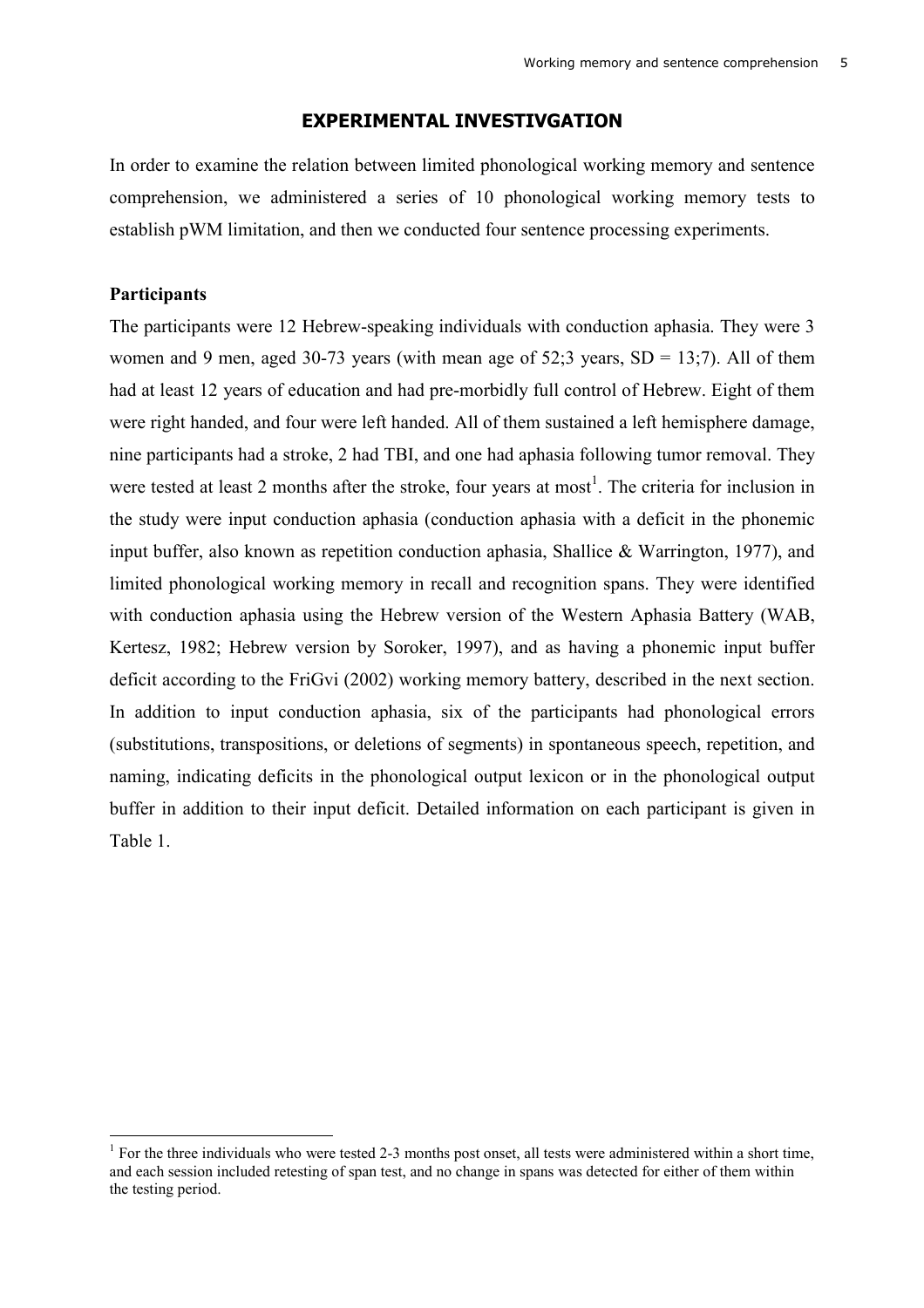| Participant              | Age | Gender         | Education | Hand  | Hebrew   | Etiology | Lesion localization        | Time<br>post   | Aphasia<br>type |
|--------------------------|-----|----------------|-----------|-------|----------|----------|----------------------------|----------------|-----------------|
|                          |     |                |           |       |          |          |                            | onset          |                 |
| AF                       | 30  | M              | 12        | right | native   | TBI      | Left Parietal following    | 4y             | Input           |
|                          |     |                |           |       |          |          | craniotomy                 |                | conduction      |
| TG                       | 32  | M              | 16        | left  | native   | stroke   | Left fronto-temporal       | 2m             | Mixed           |
|                          |     |                |           |       |          |          | hemorrhage                 |                | conduction      |
| MK                       | 39  | M              | 12        | left  | native   | stroke   | Left parietal hemorrhage   | 3 <sub>m</sub> | Mixed           |
|                          |     |                |           |       |          |          | and subarachnoid           |                | conduction      |
|                          |     |                |           |       |          |          | hemorrhage                 |                |                 |
| $\operatorname{GE}$      | 47  | $\overline{F}$ | 16        | left  | native   | tumor    | After left parietal        | 8 m            | Mixed           |
|                          |     |                |           |       |          |          | craniotomy a large left    |                | conduction      |
|                          |     |                |           |       |          |          | parietal low density area  |                |                 |
| $\mbox{GM}$              | 50  | $\mathbf M$    | 12        | right | 45 years | TBI      | Left temporal craniotomy   | 4y             | Input           |
|                          |     |                |           |       |          |          |                            |                | conduction      |
| YM                       | 52  | $\overline{F}$ | 12        | right | native   | stroke   | Left temporo-parietal      | 5 <sub>m</sub> | Mixed           |
|                          |     |                |           |       |          |          | infarct                    |                | conduction      |
| MH                       | 55  | M              | 12        | right | native   | stroke   | Left hemisphere stroke     | 3 <sub>m</sub> | Input           |
|                          |     |                |           |       |          |          |                            |                | conduction      |
| ND                       | 58  | M              | 16        | left  | native   | stroke   | Acute infarct in the       | 4 m            | Mixed           |
|                          |     |                |           |       |          |          | middle portion of the left |                | conduction      |
|                          |     |                |           |       |          |          | MCA.                       |                |                 |
| $\mathbf{B}\mathbf{Z}$   | 59  | $\mathbf M$    | 17        | right | native   | stroke   | Left temporal low density  | $8\ {\rm m}$   | Input           |
|                          |     |                |           |       |          |          | area                       |                | conduction      |
| AB                       | 59  | $\mathbf M$    | 12        | right | native   | stroke   | Left parietal infarct      | 8 <sub>m</sub> | Input           |
|                          |     |                |           |       |          |          |                            |                | conduction      |
| $\mathop{\hbox{\rm ES}}$ | 72  | ${\bf F}$      | 12        | right | 55 years | stroke   | Left temporo-parietal      | 4 m            | Mixed           |
|                          |     |                |           |       |          |          |                            |                | conduction      |
| DS                       | 73  | M              | 12        |       | native   | stroke   | Sub acute infarct in the   | 5 <sub>m</sub> | Mixed           |
|                          |     |                |           | right |          |          |                            |                |                 |
|                          |     |                |           |       |          |          | left MCA area              |                | conduction      |

*Table 1.* Background description of the participants with conduction aphasia

TBI: traumatic brain injury; MCA: middle cerebral artery.

The participants in the *control group* had no history of neurological disease or developmental language disorders, had full control of Hebrew, and had at least 12 years of education. Because decline in working memory capacity is reported in elderly people (see Carpenter et al., 1994 for a review), and as our aphasic participants varied in age, the control group for each of the tests consisted of at least 60 healthy normal controls in age groups of 10 years, at least 10 participants per age group (from 20 to 77 years). The specific number of control participants is given in the description of each test.

### *Auditory discrimination and rhyme judgment*

*Auditory discrimination.* Four of the participants (YM, MH, ND, DS) were tested on *auditory discrimination* using PALPA 1, which includes same-different judgment of minimal pairs of nonword syllables (Kay, Lesser, & Coltheart, 1992; Hebrew version by Gil & Edelstein, 1999). They all showed performance of 97.5% and above, indicating they had no deficits in the early stage of auditory processing.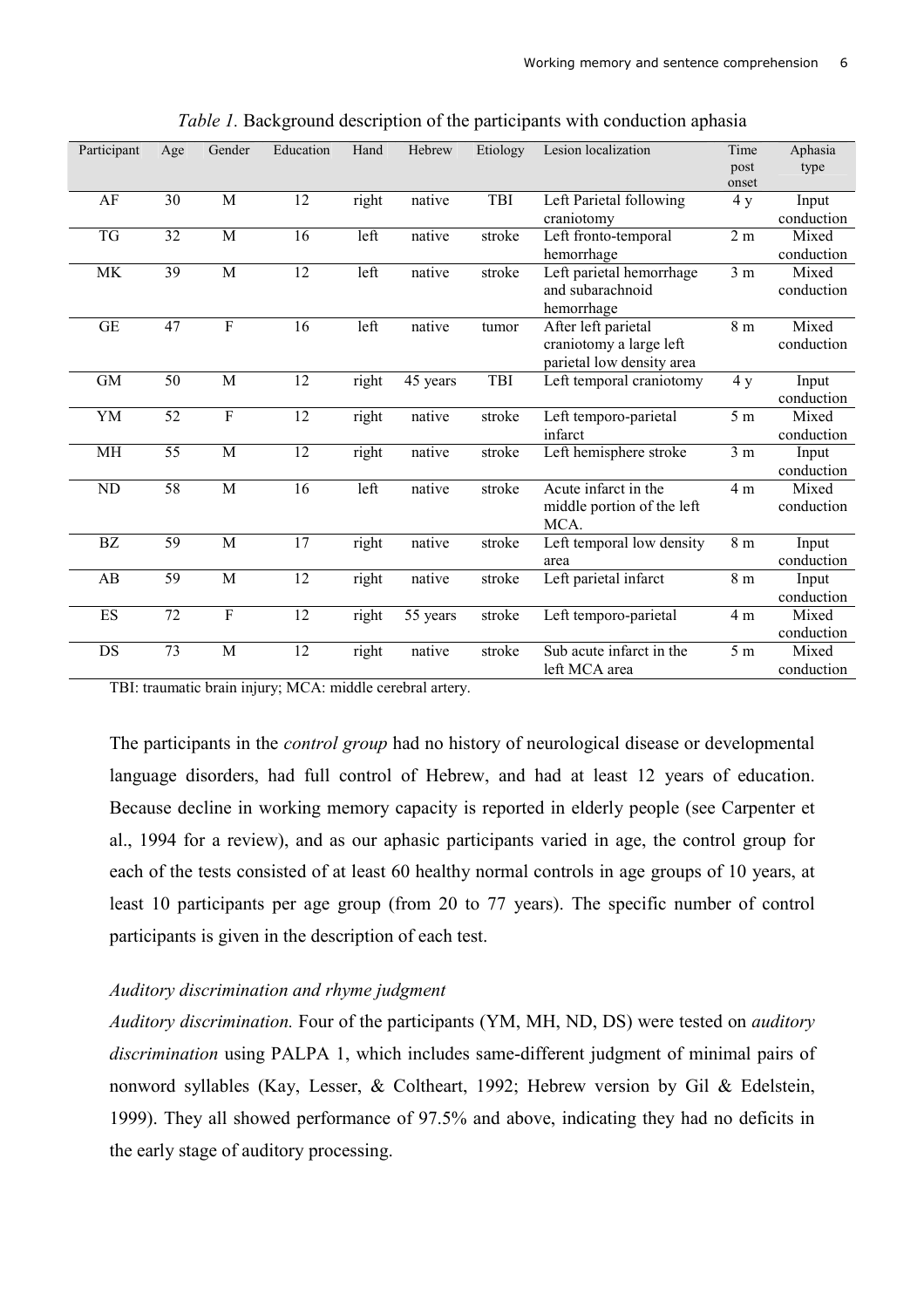*Auditory rhyme judgment* was tested for six of the participants (MK, GE, YM, ND, ES, DS). The 36 rhyming pairs consisted of 18 penultimate rhymes (NOQ-NOP, /**pe**rax/-/**ke**rax/; -RNSTU Anshlaxat/-/miklaxat/) and 18 ultimate rhymes (סינור-כינור, /sinor/-/kinor/; -עצמאות RV[SQN, /acma'**ut**/-/xakla**'ut**/). All rhymes were classical rhymes which were identical in stress pattern (the stressed syllables in the examples are boldfaced). The penultimate rhymes were identical in the stressed vowel and the phonological segments that followed it, the ultimate rhymes were identical in the final stressed syllable and the vowel that immediately preceded it (if there was one). The 18 non-rhyming pairs differed in all the segments of the final syllable (\_\SVN-^SZ, /**ke**lev/-/xul**ca**/; \_`XYN-R\SPU, /mif**le**cet/-/xasi**da**/). Half of the rhyming and half of the non-rhyming pairs were two-syllable words and half were three-syllable words. All the participants but ND judged the non-rhyming pairs flawlessly, and performed pretty well on the rhyming pairs (MK 83%, GE 83%, YM 83%, ES 75%, DS 100%). ND rejected correctly 83.3% of the non-rhyming pairs, but was only 33% correct on the rhyming pairs. Because he had perfect performance (100%) on the auditory same-different task (PALPA 1), his difficulties in the rhyming judgment task cannot be ascribed to a deficit in the early auditory perceptual stage but rather to a phonological deficit, possibly in rhyme segmentation. Therefore, ND was included in the current study, but did not participate in the rhyming experiment.

#### *Statistical analysis*

The performance of each individual aphasic participant was compared to his or her agematched control group using Crawford and Howell's (1998) *t*-test. The performance of the experimental group was compared to the performance of the control group using Mann-Whitney test (for more than 10 participants the *z* score was calculated in the Mann-Whitney test, otherwise it was reported with *U*). Within-participant comparisons between performance in two conditions were conducted using a chi-square test, and if the participants showed the same tendencies, a comparison between conditions at the group level was conducted using Wilcoxon Signed-Rank test (results reported with *T,* the minimum sum of ranks). We chose to use non-parametric tests because of the relatively small size of the group, and because we could not assume normal distribution within the aphasic group. For the control groups, ANOVA, linear contrasts, and t-tests were used to compare between age groups and to compare conditions within the groups. When ANOVA found a significant difference, a posthoc Tukey test was conducted to find the source of the difference. An alpha level of 0.05 was used in all comparisons.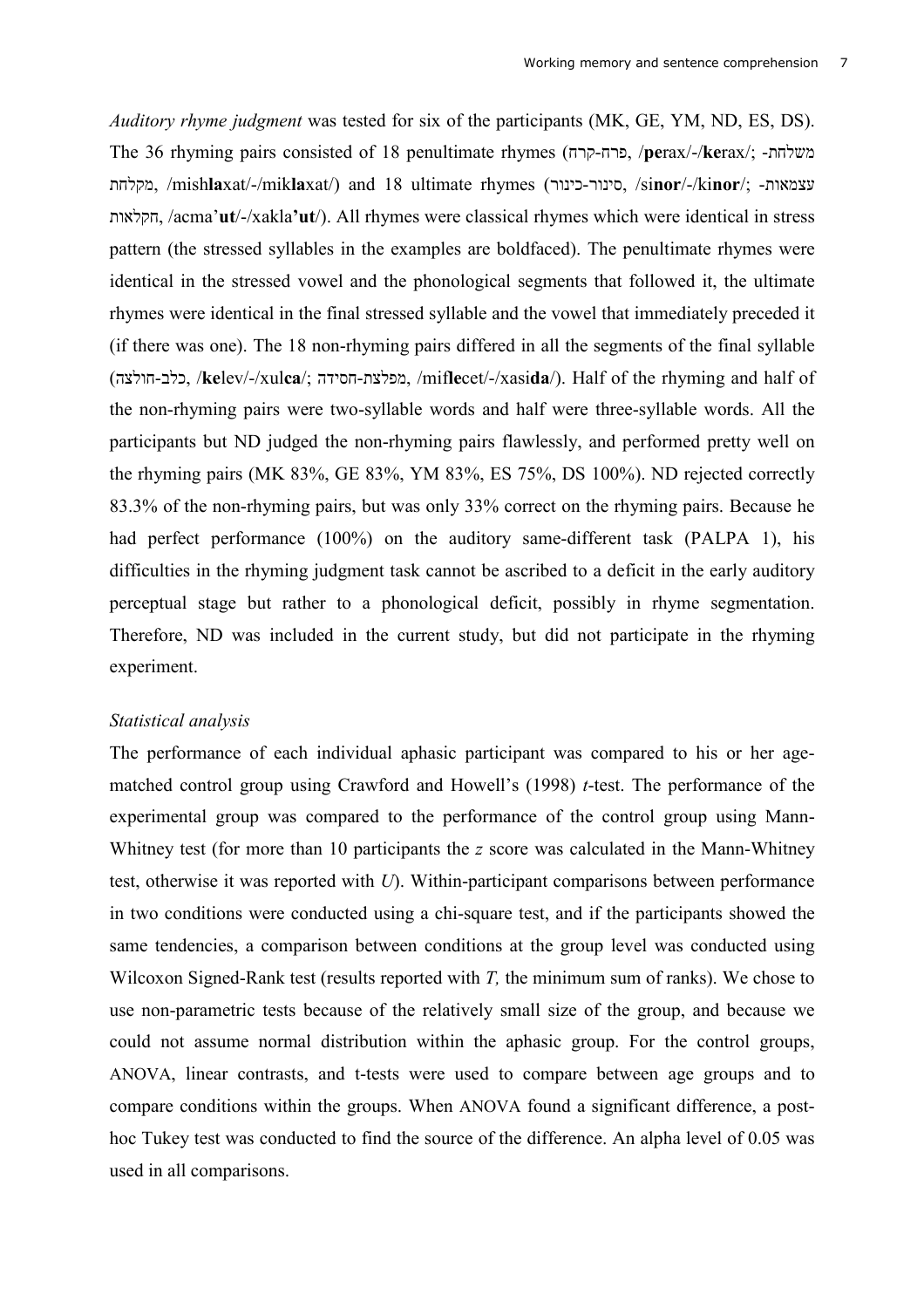# **WORKING MEMORY EVALUATION**

To assess working memory limitation we developed and administered an extensive battery of 10 working memory tests in Hebrew (FriGvi, Friedmann & Gvion, 2002). The battery included recall and recognition tasks.

#### *Recall tasks*

*Word and nonword spans*. Three tests of word span and one test of nonword span were administered. Word- and nonword lists were presented orally at a one-item-per-second rate and the participants were asked to recall the items serially. Each span test included 6 levels, of 2-7 word/nonword sequences, with 5 sequences per level. Span for each test was defined as the maximum level at which at least 3 sequences were fully recalled; half a point was given for success in 2 out of 5 sequences (e.g., a participant who recalled three 3-word sequences and two 4-word sequences had a score of 3.5).

The word span tests included sequences of semantically unrelated words. To assess length and phonological similarity effects (Baddeley, 1966, 1997), three word span tests were administered and compared. The *basic word span* test included phonologically different 2 syllable words. To test word length effect (Baddeley, Lewis, & Vallar, 1984; Baddeley, Thomson, & Buchanan, 1975), a *long word span* test was used, with 4-syllable word sequences. Word length effect was calculated by the comparison of the 2-syllable word span to the 4-syllable word span. To evaluate the effect of phonological similarity (Conrad, 1964; Conrad & Hull, 1964), a *phonologically similar words span* test was administered. In this task, the sequences included 2-syllable words that were similar in all but a single phoneme. The position of the different phoneme in the words was balanced across initial, medial, and final positions. Phonological similarity effect was calculated by the difference between the similar and basic (dissimilar) word spans.

The *nonword span* included 2-syllable nonwords, constructed by changing a single consonant in real words. Lexicality effect was calculated by the difference between the basic word span (the 2-syllable non-similar word list), and the nonword spans.

*Digit span*. Sequences of digits were presented orally at a one-digit-per-second rate. Because individuals with output phonological buffer impairment typically have lexical paraphasias when they produce numbers (Cohen, Verstichel, & Dehaene, 1997; Dotan & Friedmann, 2007; Semenza, et al., 2007), we used pointing instead of oral recall. The participants were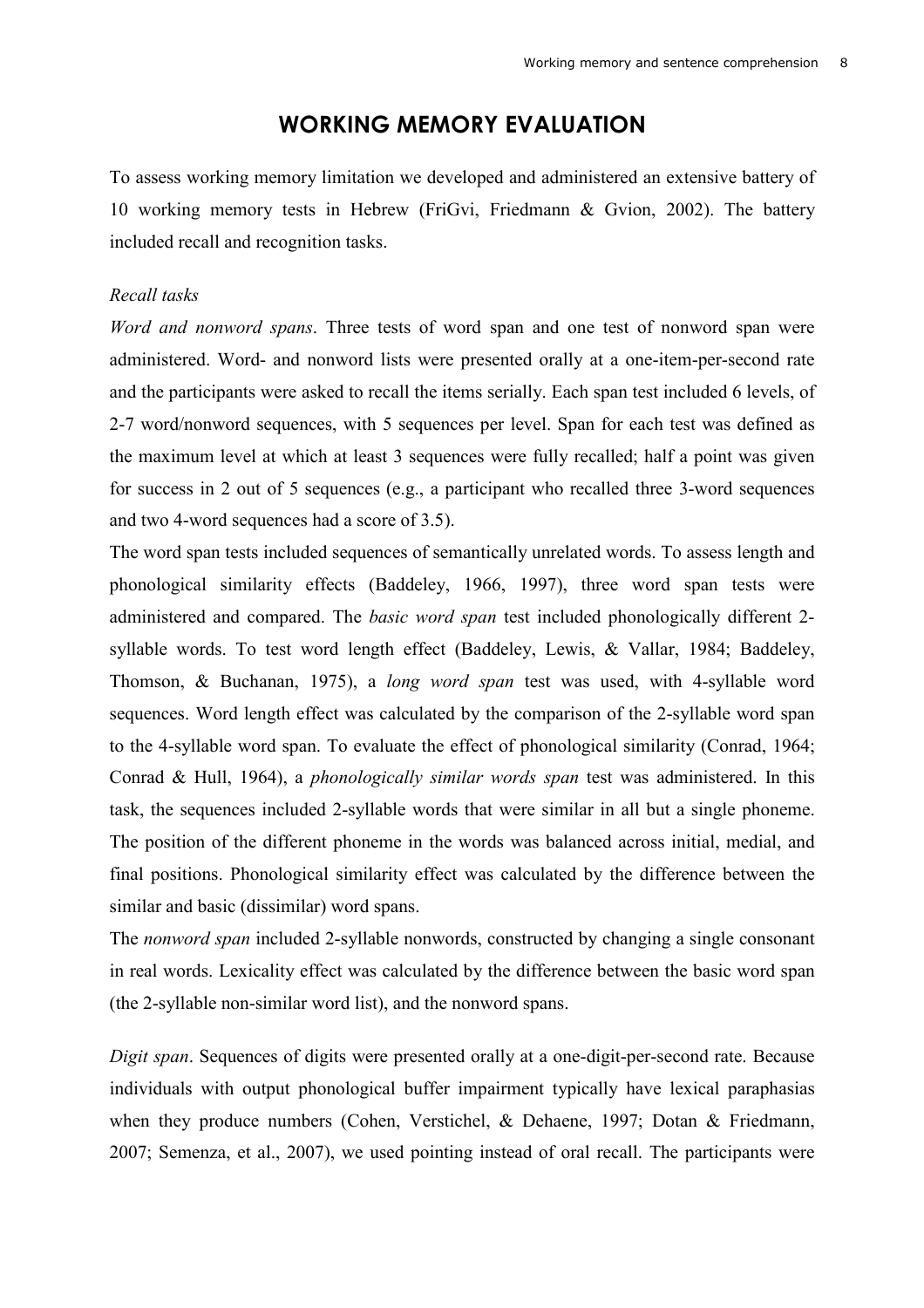asked to point to digits on a written 1-9 digit list in the order they appeared in the sequence. The test comprised 8 levels, 2-9 digit sequences, 5 sequences in each level.

### *Recognition tasks*

*Listening span*. A version of the listening span task (Caspari et al., 1998; Daneman & Carpenter, 1980; Tompkins, Bloise, Timko, & Baumgaertner, 1994) was created for Hebrewspeaking individuals with aphasia. The test was composed of five levels (2-6 sentences per set), each containing five sets. The participants were requested to make true/false judgments to each sentence in increasingly larger sets of unrelated sentences, and to recognize the final word in each sentence after the whole set was read. The sentences were simple sentences without embedding and without passives, controlled for length in words (3-4 word length) and for number of correct and incorrect sentences in each level. All final words were 1-2 syllable nouns. Span was defined as the highest level at which at least three out of five sets of sentences resulted in full recognition of the final words; success in two out of five sets was scored as an additional half a point. Recognition of the final words was assessed by pointing to the words in a set of 2n+1 presented words (e.g., for a set of 4 sentences, 9 words were given); the foils had no semantic or phonological relation to the target words. Prior to the listening span task, each participant was trained separately on true/false decision and on final word retention, and then on the combination of the two tasks.

*Recognition span.* The same sets of words that were used in the listening span test were also used without a preceding sentence (and without delays between words), in a simple word recognition task, with the same foils as in the listening span test. The recognition span and the listening span tests were administered in two different sessions. We included this test in order to study the type of encoding our participants used, by comparing this test to the listening span test. We conjectured that if individuals with conduction aphasia rely on semantic, rather than phonological encoding, the preceding sentence may assist them, and yield larger spans compared to the spans without preceding sentences.

*Probe test*. In this test, the participant heard a list of eight words, at a one-per-second rate, and then the experimenter presented eight additional words, and the participant was requested to judge for each word whether it had appeared in the original list. The two lists contained 2 syllable words varied in frequency, imageability, and lexical category. Four of the words in the second list contained matching words; 2 were semantic distractors that were synonyms or closely related to the words from the first list (such as coat/jacket, false/wrong), and 2 were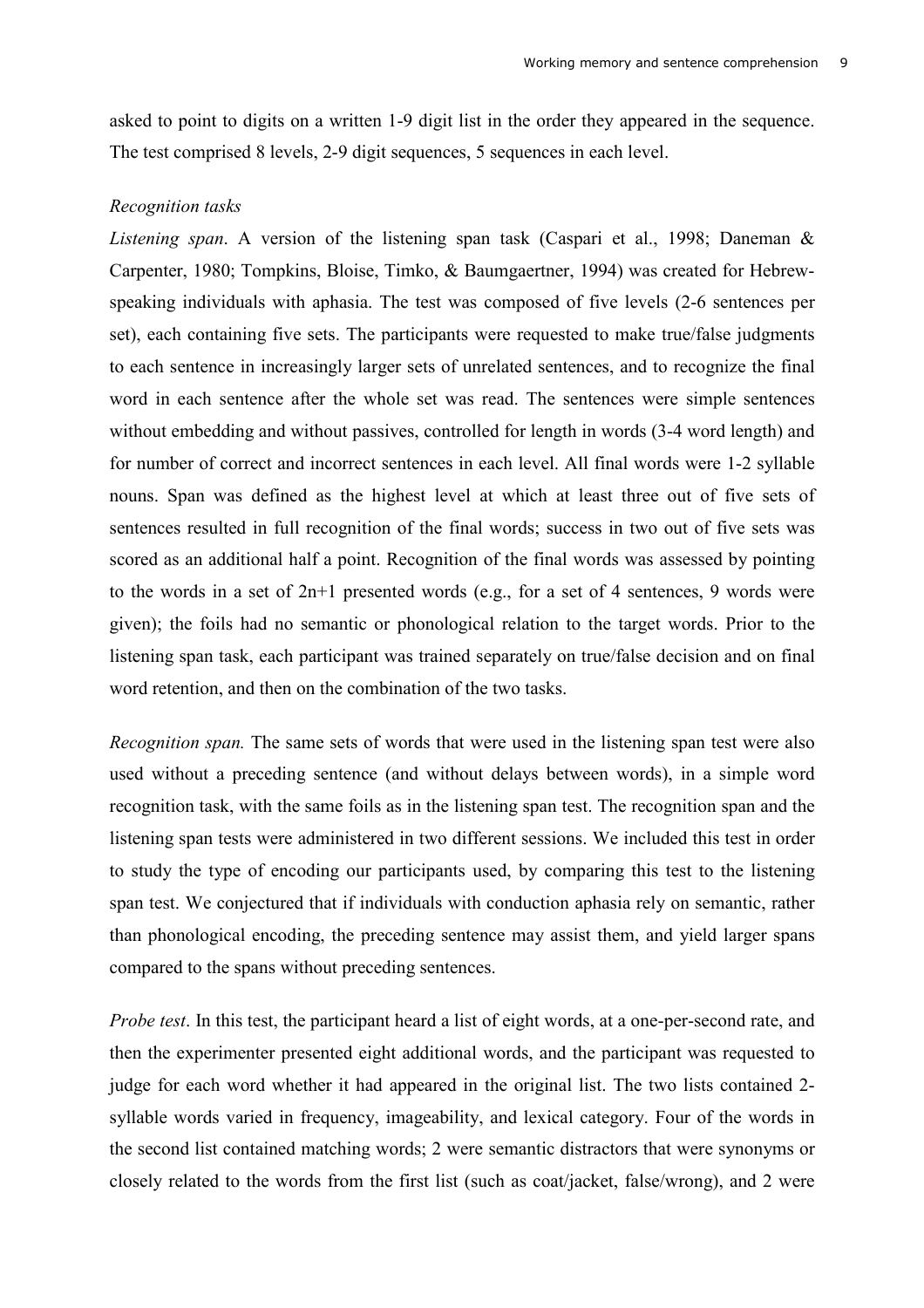phonological distractors (cap/gap). The position of the words and the distractors was balanced across serial positions in the second list. Twenty lists were presented for judgment.

*Matching digit order span* (*PALPA* 13) (Kay et al., 1992). In this task the participants heard two lists containing the same digits and were asked to judge whether the order of the items in the two lists was the same. On the non-identical pairs, the two lists differed in the order of two adjacent digits. Position of the reversal was balanced across serial positions.

*Matching word order span*. This task was similar to the matching digit task, but included twosyllable unrelated words instead of digits. The word sequences differed in the relative order of two adjacent words and the position of the reversal was balanced across serial positions.

In both the matching digit order span and the matching word order span the sequences were presented at a one word per second rate. In both tests there were 6 levels, 2-7 digits/words per set, each composed of 5 matching and 5 non-identical pairs. The span level was defined as the maximal level at which the participant performed correctly on at least seven items.

#### *Results*

#### *Control group*

Table 2 presents the mean span and the standard deviation for each task for each control age groups and the number of control participants in each test. We compared the performance of the age groups in each working memory test using one-way ANOVA. No difference was found between the different age groups in the nonword recall span. Significant differences between the age groups were found in all other working memory tests ( $p < .04$ ), as well as significant linear contrasts on age groups ( $p < .05$ ). Most of the differences were found between the two youngest age groups, the 20-30 and the 31-40 year old groups (henceforth: the 20s and 30s) and the oldest groups, with participants aged 61-70 and 71-77 (the 60s and 70s).

Given the differences between the age groups, we compared each aphasic individual to his/her age group in each task. Because no differences were found between the two youngest age groups in any of the tests, we combined their data to a single 20-40 age group and these data were compared to the performance of the aphasics within this age range. As to the nonword span, the only memory test that did not yield any differences between age groups and no linear contrast, the span data of all age groups were collapsed.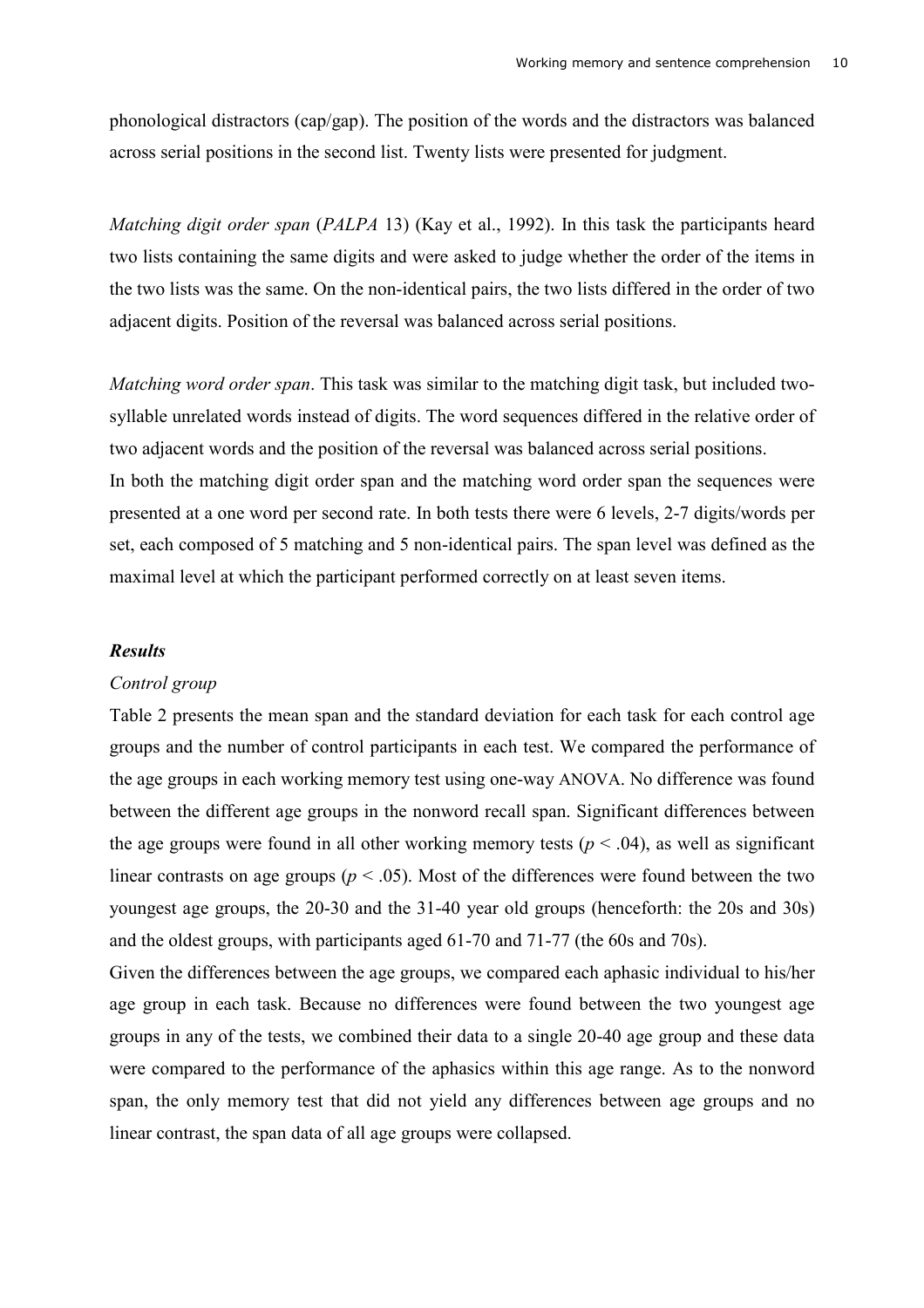Another analysis related to factors that affect spans: phonological similarity, length, lexicality, recency, sentential context effect, and primacy effects (see details on Table 2). The *phonological similarity effect* was assessed by the comparison, for each participant, of the span obtained in the basic phonological non-similar words and the basic word span. Recall was significantly better for the basic word span in which the words were not phonologically similar compared to the span for phonologically similar words. This was significant for all the control subjects as a group,  $t(66) = 14.30$ ,  $p < .01$ , as well as for each age group separately ( $p < .01$ ), with no significant difference between age groups in the size of the similarity effect, and no linear contrast. To test for the existence of *length effect*, we compared the span obtained in basic two-syllable word span and the long four-syllable word span. This comparison also revealed significantly better recall of short words compared to long words for the control group,  $t(66) = 15.28$ ,  $p < .01$ , as well as for each age group,  $p < .01$ , with no difference in effect size between age groups and with no linear contrast. *Lexicality effect* was calculated by comparing the performance of each participant in the basic span test and the nonword span test. Words were recalled significantly better than nonwords for all age groups ( $p < .01$ ). ANOVA revealed no significant difference in effect size between age groups  $(p = 0.1)$ , but a linear contrast was found as a function of age,  $F(1,114) = 7.73$ ,  $p = .006$ . The decrease of the lexicality effect with age is probably due to the fact that the recall of nonwords remained stable over time whereas the word spans decreased linearly after age 50, as seen in Figure 1.



*Figure 1. Spans of the control group as a function of age: decrease in word spans and stable nonword span*

No *recency effect* was found for the control group, probably because the participants were required to recall the items in serial order (see similar findings in Dalezman, 1976). Therefore the absence of a recency effect was not taken as a defining criterion for limited phonological memory.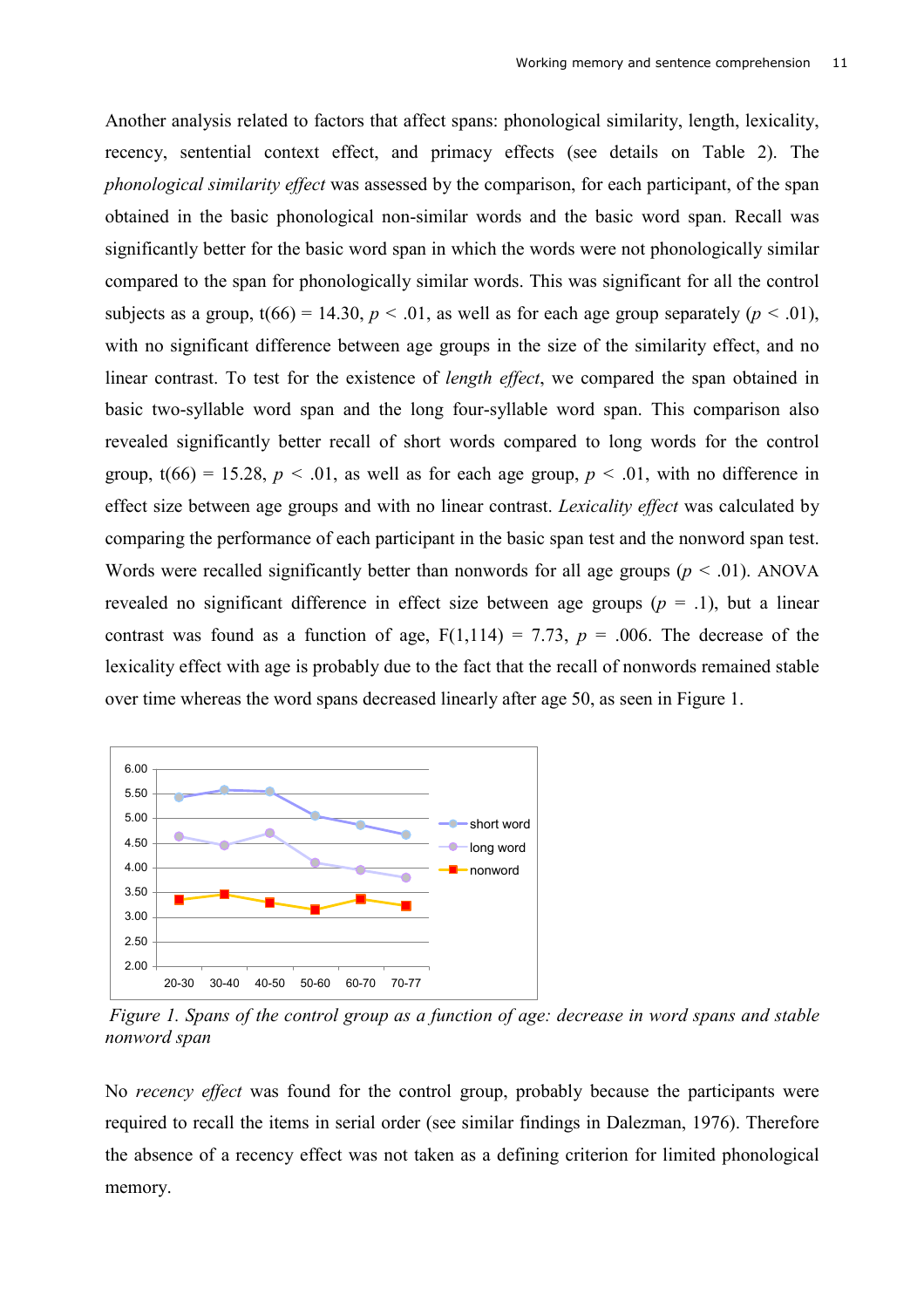| Age group<br><b>Test</b>                      | $20 - 30$               | $31 - 40$               | $41 - 50$               | 51-60              | 61-70            | 71-77               | Average           | $\bf F$        | Linear<br>contrast                 |
|-----------------------------------------------|-------------------------|-------------------------|-------------------------|--------------------|------------------|---------------------|-------------------|----------------|------------------------------------|
| <b>Basic</b><br>Mean (SD)<br>n                | $5.42^{7}$ (.71)<br>52  | $5.57^{67}$ (.75)<br>35 | $5.54^{7}$ (.45)<br>12  | 5.05(.64)<br>10    | 4.86(.78)<br>11  | 4.67(.68)<br>12     | 5.33(.75)<br>132  |                | $(5,126)=4.67**$ $(1,126)=21.78**$ |
| Similar<br>Mean (SD)<br>n                     | $4.50^6(.60)$<br>19     | $4.58^{6}$ (.52)<br>12  | $4.60^6$ (.52)<br>10    | 4.10(0.39)<br>10   | 3.80(.67)<br>10  | 3.95(.64)<br>10     | 4.29(.63)<br>71   |                | $(5,65)=4.17**$ $(1,65)=17.01**$   |
| Long (4 syl.)<br>Mean $(SD)$<br>n             | $4.60^{67}$ (.68)<br>19 | 4.45(.50)<br>10         | $4.70^{67}$ (.75)<br>10 | 4.10(0.21)<br>10   | 3.95(.44)<br>10  | 3.80(.42)<br>10     | 4.32(.63)<br>69   |                | $(5,63)=5.19**$ $(1,63)=21.79**$   |
| Nonword<br>Mean $(SD)$<br>n                   | 3.35(.51)<br>66         | 3.46(.54)<br>37         | 3.29(.45)<br>12         | 3.15(.34)<br>10    | 3.36(.45)<br>11  | 3.23(41)<br>11      | 3.35(.49)<br>146  |                |                                    |
| Digit<br>Mean (SD)<br>n                       | $7.2^6(1.01)$<br>52     | 7.05(1.28)<br>29        | $7.50^6(1.00)$<br>10    | 6.50(1.22)<br>10   | 5.95(.72)<br>10  | 6.45(1.13)<br>11    | 6.96(1.14)<br>123 |                | $(5,116)=3.60**$ $(1,116)=13.13**$ |
| Listening span<br>Mean (SD)<br>n              | $5.96^7(0.13)$<br>14    | $6.00^{7}$ (.00)<br>10  | 5.90(.32)<br>10         | 5.70(0.42)<br>10   | 5.70(.42)<br>10  | 5.46(.69)<br>12     | 5.79(0.43)<br>66  | $(5,60)=3.10*$ | $(1,60)=14.09**$                   |
| Recognition word<br>Mean (SD)<br>n            | 5.89(0.22)<br>9         | 5.73(0.47)<br>11        | $6.00^6(.00)$<br>10     | 5.90(.21)<br>10    | 5.55(.44)<br>10  | 5.65(.41)<br>10     | 5.78 (.36)<br>60  | $(5,54)=2.54*$ | $(1,54)=4.02*$                     |
| Probe (total)<br>Mean (SD)<br>n               | 88.96(3.59)<br>11       | 88.29 (5.28)<br>10      | 87.70(3.98)<br>10       | 85.43 (3.09)<br>10 | 84.33(4.30)<br>9 | 83.15(3.35)<br>10   | 86.67(4.14)<br>60 |                |                                    |
| Probe (match)<br>Mean (SD)<br>Probe(no-match) | $88.64^7(5.71)$         | $87.63^7(7.36)$         | 84.75 (8.74)            | $87.16^{7}$ (4.97) | 83.29 (7.55)     | 76.74 (8.80)        | 84.83 (8.12)      |                | $(5,54)=3.54**$ $(1,54)=12.89**$   |
| Mean (SD)                                     | 89.65 (7.67)            | 89.88 (6.02)            | 90.67(8.10)             | 83.66 (6.27)       | 85.38 (8.80)     | 89.95 (5.80)        | 89.97 (7.43)      |                |                                    |
| Matching Word<br>Mean (SD)<br>n               | 6.40(1.07)<br>10        | 6.33(.98)<br>12         | $6.80^{6}$ (.42)<br>10  | 6.10(.87)<br>10    | 5.70(1.16)<br>10 | 5.45(.93)<br>11     | 6.13(1.01)<br>63  | $(5,57)=2.86*$ | $(1,57)=9.17**$                    |
| Matching Digit<br>Mean (SD)<br>n              | 6.70(0.48)<br>10        | $7.006$ (.00)<br>10     | $7.006$ (.00)<br>10     | 6.50(.85)<br>10    | 6.27(.79)<br>11  | 6.50(.71)<br>10     | 6.65(.63)<br>61   | $(5,54)=2.86*$ | $(1,54)=6.27**$                    |
| <b>Effects on WM</b>                          |                         |                         |                         |                    |                  |                     |                   |                |                                    |
| Similarity<br>Mean (SD)<br>n                  | 1.28(.71)<br>18         | 1.05(.64)<br>10         | 1.4(1.35)<br>10         | 1.35(1.58)<br>10   | 1.15(.34)<br>10  | 0.85(.62)<br>10     | 1.19(0.93)<br>68  |                |                                    |
| Length<br>Mean (SD)<br>n                      | 1.08(.55)<br>18         | 1.6(1.12)<br>9          | 0.9(0.57)<br>10         | 0.83(0.66)<br>9    | 1.00(.53)<br>10  | 1.00(.47)<br>10     | 1.02(.54)<br>66   |                |                                    |
| Lexicality<br>Mean (SD)<br>n<br>Sentential    | 2.01(.52)<br>50         | 2.1(60)<br>35           | 2.18(.34)<br>11         | 1.90(.57)<br>10    | 1.64(1.21)<br>7  | 1.50(.64)<br>$\tau$ | 1.99(0.88)<br>120 |                | $(1,114)=8.45**$                   |
| Mean (SD)<br>n                                | 0.06(0.30)<br>9         | 0.20(0.42)<br>10        | $-0.10(0.32)$<br>10     | $-0.2(0.35)$<br>10 | 0.15(0.45)<br>10 | 0.30(0.48)<br>10    | 0.07(0.42)<br>59  |                |                                    |

|  | Table 2. Recall and recognition spans of the control group according to age groups |  |  |  |  |
|--|------------------------------------------------------------------------------------|--|--|--|--|
|  |                                                                                    |  |  |  |  |

 $* p < .05$ ,  $** p < .01$ ; <sup>6</sup> indicates significantly better performance in the task than age group 61-70,  $p < .05$ ; <sup>7</sup> indicates significantly better performance in the task than age group  $71-77$ ,  $p < .05$ ; No other significant differences were found between the age groups.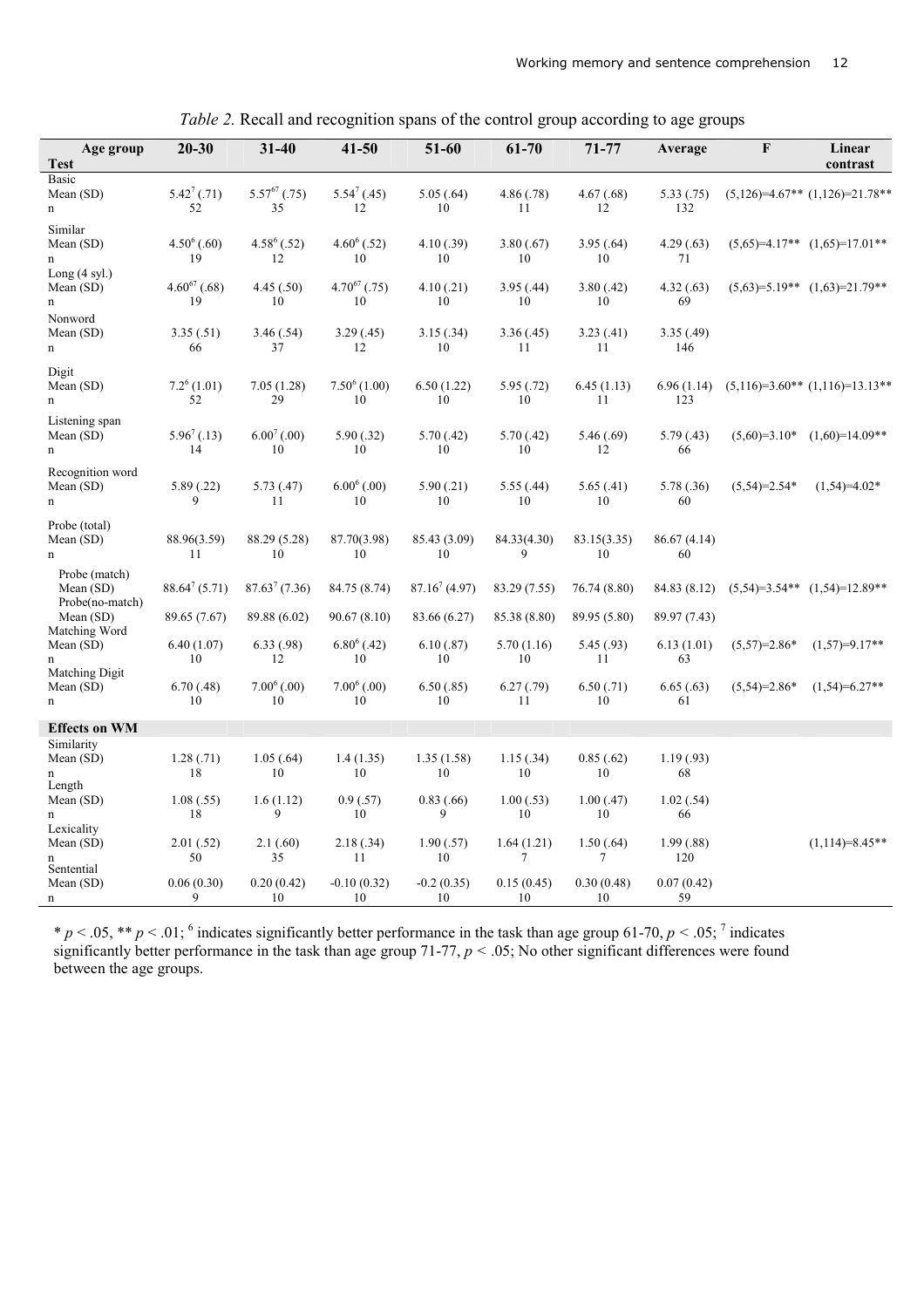|                           | AF             | <b>TG</b>      | <b>MK</b>      | <b>GE</b>     | <b>GM</b>     | YM                 | MН             | <b>ND</b>      | BZ             | AB             | ES            | DS             | Average |
|---------------------------|----------------|----------------|----------------|---------------|---------------|--------------------|----------------|----------------|----------------|----------------|---------------|----------------|---------|
| Basic                     | $*3$           | $*2.5$         | $*4$           | $*_{2}$       | $*2$          | $*3$               | $*3.5$         | $*2$           | $*3.5$         | $*3$           | $*2$          | 4              | 2.88    |
| Norm                      | 5.48           | 5.48           | 5.48           | 5.54          | 5.54          | 5.05               | 5.05           | 5.05           | 5.05           | 5.05           | 4.67          | 4.67           |         |
| (SD)                      | (.72)          | (.72)          | (.72)          | (.45)         | (.45)         | (.64)              | (.64)          | (.64)          | (.64)          | (.64)          | (.68)         | (.68)          |         |
| Similar                   | $*2$           | $*2$           | $*3$           | $*1.5$        | $*2$          | $*2$               | $*3$           | $*2$           | $*3$           | $*3$           | $*1.5$        | $*2.5$         | 2.29    |
| Norm<br>(SD)              | 4.53<br>(.56)  | 4.53<br>(.56)  | 4.53<br>(.56)  | 4.60<br>(.52) | 4.60<br>(.52) | 4.10<br>(.39)      | 4.10<br>(.39)  | 4.10<br>(.39)  | 4.10<br>(.39)  | 4.10<br>(.39)  | 3.95<br>(.64) | 3.95<br>(.64)  |         |
| Long                      | $*1$           | $*1$           | $*3$           | $*1$          | $*2$          | $*1.5$             | $*2.5$         | $*1.5$         | $*2$           | $*3$           | $*2$          | 3.5            | 2.0     |
| Norm<br>(SD)              | 4.57<br>(.62)  | 4.57<br>(.62)  | 4.57<br>(.62)  | 4.70<br>(.75) | 4.70<br>(.75) | 4.10<br>(.21)      | 4.10<br>(.21)  | 4.10<br>(.21)  | 4.10<br>(.21)  | 4.10<br>(.21)  | 3.80<br>(.42) | 3.80<br>(.42)  |         |
| Nonword                   | $*1$           | $*1$           | $*1$           | $*1$          | $*1$          | $*2$               | $*2$           | $*1$           | $*1.5$         | $*2.5$         | $*1$          | $*2$           | 1.42    |
| Norm<br>(SD)              | 3.35<br>(.49)  | 3.35<br>(.49)  | 3.35<br>(.49)  | 3.35<br>(.49) | 3.35<br>(.49) | 3.35<br>(.49)      | 3.35<br>(.49)  | 3.35<br>(.49)  | 3.35<br>(.49)  | 3.35<br>(.49)  | 3.35<br>(.49) | 3.35<br>(.49)  |         |
| Digit                     | $*2.5$         | $*4$           | $*3$           | $*2.5$        |               | $*2$               | $*4$           | $*3$           | $*3$           | 5              |               | 5.5            | 3.45    |
| Norm<br>(SD)              | 7.14<br>(1.10) | 7.14<br>(1.10) | 7.14<br>(1.10) | 7.50<br>(1.0) |               | 6.50<br>(1.22)     | 6.50<br>(1.22) | 6.50<br>(1.22) | 6.50<br>(1.22) | 6.50<br>(1.22) |               | 6.45<br>(1.13) |         |
| Listening                 | 6              | 6              | $*5.5$         | 6             | $*3$          | 5                  | 5.5            | $*4$           | 6              | $*3.5$         | $*4$          | $*2.5$         | 4.75    |
| Norm<br>(SD)              | 5.98<br>(.10)  | 5.98<br>(.10)  | 5.98<br>(.10)  | 5.90<br>(.32) | 5.90<br>(.32) | 5.70<br>(.42)      | 5.70<br>(.42)  | 5.70<br>(.42)  | 5.70<br>(.42)  | 5.70<br>(.42)  | 5.46<br>(.69) | 5.46<br>(.69)  |         |
| Recognition               | $*3$           | $*4$           | $*5$           | $*4.5$        | $*2.5$        | $*4$               | $*5$           | $*3$           | $*4.5$         | $*5$           | $*4.5$        | $*4$           | 4.08    |
| Norm                      | 5.8            | 5.8            | 5.8            | 6.00          | 6.00          | 5.90               | 5.90           | 5.90           | 5.90           | 5.90           | 5.65          | 5.65           |         |
| (SD)                      | (.04)          | (.04)          | (.04)          | (.00)         | (.00)         | (.21)              | (.21)          | (.21)          | (.21)          | (.21)          | (.41)         | (.41)          |         |
| Probe<br>(Match)          |                |                | $*74$          | $*64$         |               | $*51$              |                | *56            |                | $*68$          | 72            | 69             | 65      |
| Norm                      |                |                | 88.15          | 84.75         |               | 87.16              |                | 87.16          |                | 87.16          | 76.74         | 76.74          |         |
| (SD)<br>Probe (no-        |                |                | (6.40)<br>83   | (8.74)<br>97  |               | (4.97)<br>97       |                | (4.97)<br>96   |                | (4.97)<br>91   | (8.80)<br>87  | (8.80)<br>66   | 88.14   |
| match)                    |                |                |                |               |               |                    |                |                |                |                |               |                |         |
| Norm                      |                |                | 89.88          | 90.67         |               | 83.66              |                | 83.66          |                | 83.66          | 89.59         | 89.59          |         |
| (SD)                      |                |                | (6.02)         | (8.1)         |               | (6.27)<br>$*3$     |                | (6.27)<br>$*3$ |                | (6.27)         | (5.80)        | (5.80)         |         |
| Matching<br>Words         |                |                | $*3$           |               |               |                    |                |                |                | $*3$           | $*3$          | $\overline{4}$ | 3.17    |
| Norm<br>(SD)              |                |                | 6.36<br>(1.0)  |               |               | 6.10<br>(.87)      |                | 6.10<br>(.87)  |                | 6.10<br>(.87)  | 5.45<br>(.93) | 5.45<br>(.93)  |         |
| Matching                  |                |                | $*3$           |               |               | 7                  |                | $*3$           |                | 5              | $*3$          | $*4$           | 4.17    |
| <b>Digits</b><br>Norm     |                |                | 6.85           |               |               | 6.50               |                | 6.50           |                | 6.50           | 6.50          | 6.50           |         |
| (SD)<br>$*$ Cianificantly |                |                | (.37)          |               |               | (.85)<br>$\sim 05$ |                | (.85)          |                | (.85)          | (.71)         | (.71)          |         |

*Table 3.* Recall and recognition spans of individuals with conduction aphasia compared to age-matched norms

\*Significantly poorer than the age-matched control group, *p < .*05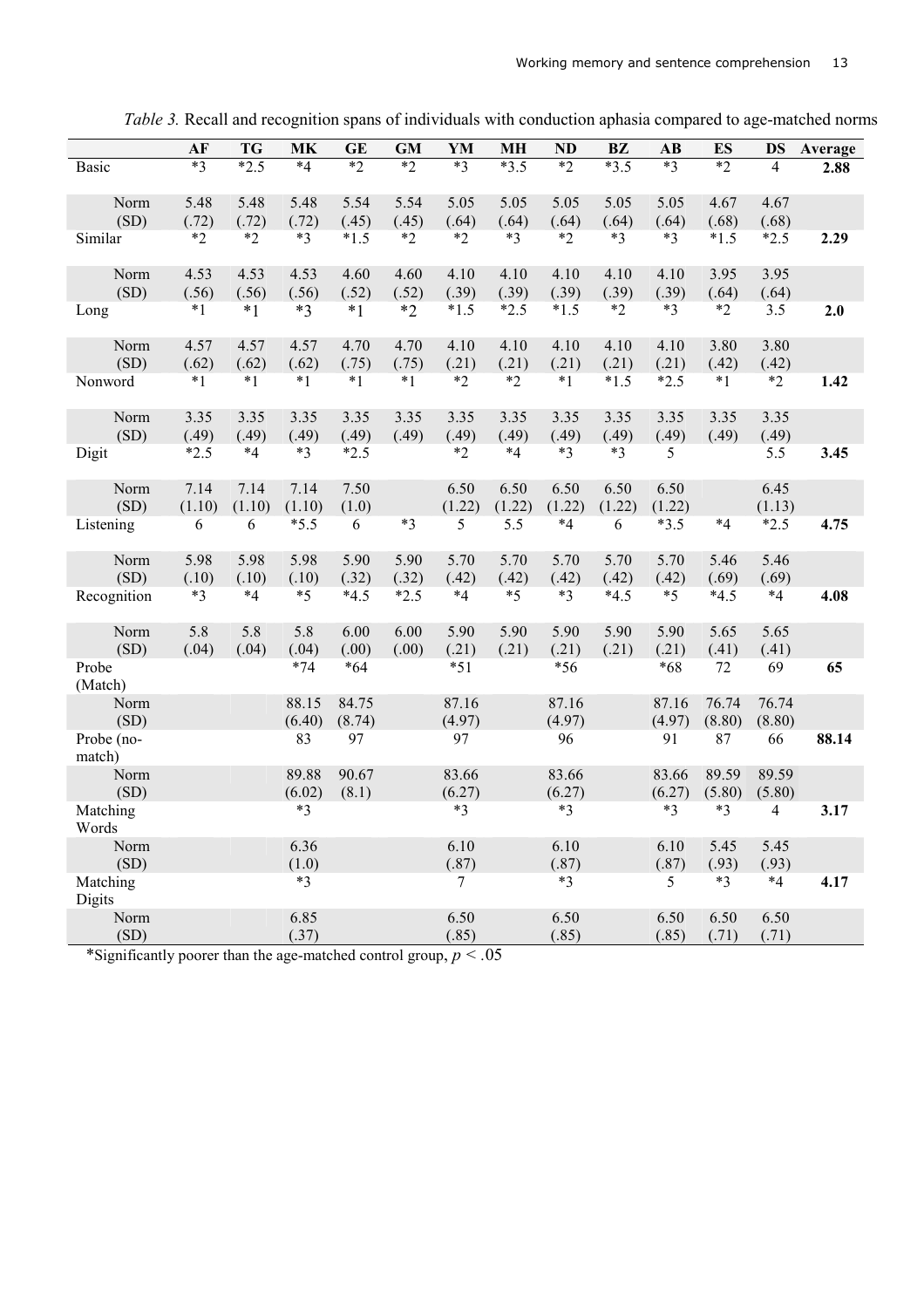### *Conduction aphasia group*

The results for the recall and recognition spans for each individual participant as well as the mean and standard deviation of the group for each subtest are presented in Table 3.<sup>2</sup>

All the individuals with conduction aphasia were tested with the 3 recall word span tests, the nonword span test, the listening span test, and the recognition word span test. Ten of them were tested with the digit span test. Because we started using the matching and probe tasks at a later stage of the research, only 6 patients took the two matching tests, and 7 took the probe test.

A comparison of the aphasic group to the control group in each memory test yields significant differences in all memory tests ( $p \leq .02$ ) except for the listening span task, as can be seen in Table 4. When taking the whole array of memory tasks of each individual with conduction aphasia, and comparing it to the age-matched control group using Wilcoxon test, a significant difference is evinced for each patient,  $p \leq 0.02$ , as can be seen in Table 5.

| Memory task            | Mann-Whitney analysis     |
|------------------------|---------------------------|
| Basic                  | $z = 4.16 p \le 0.001$    |
| Phonologically similar | $z = 2.71, p < .003$      |
| Long words             | $z = 4.16, p < .0001$     |
| <i>Nonwords</i>        | $z = 4.16, p < .0001$     |
| Digits                 | $z = 3.96, p < .0001$     |
| Listening span         | No significant difference |
| Word recognition       | $z = 4.16, p < .0001$     |
| Probe                  | $z = 3.55, p < .0001$     |
| Matching word          | $z = 3.37, p = .0001$     |
| Matching digit         | $z = 2.34, p = .02$       |
|                        |                           |

*Table 4.* Comparison between the conduction aphasic group and control group in each memory test

<sup>&</sup>lt;sup>2</sup> Because some of the aphasic participants had phonological output deficits as well, it was impossible in certain cases to decide whether an erroneous response indicated a recall failure or a phonological output deficit. We wanted to avoid false lexical effect as a result of mistakenly accepting a response with mild phonological errors as a correct recall response in the various word spans tasks, while rejecting inaccurate responses in the nonword span. We therefore analyzed the spans in three ways: in the first only accurate responses were accepted as correct recall responses, counting all types of errors as incorrect recalls. In the second analysis we were more permissive and accepted also phonological errors ("dable" or "cable" for "table") as correct recalls, and finally we also accepted responses that indicated correct semantic encoding in the absence of phonological word form (such as pointing to the ear for the word 'ear, or giving a definition). The first two counts yielded exactly the same spans for each of the participants. On the more permissive count, only the spans of a single participant, TG, changed: his phonologically similar word span increased from 2 to 2.5; his basic word span changed from 2.5 to 3, and his long word span changed from 1 to 3.5 words. The results presented in the results section are the results of the two first counts.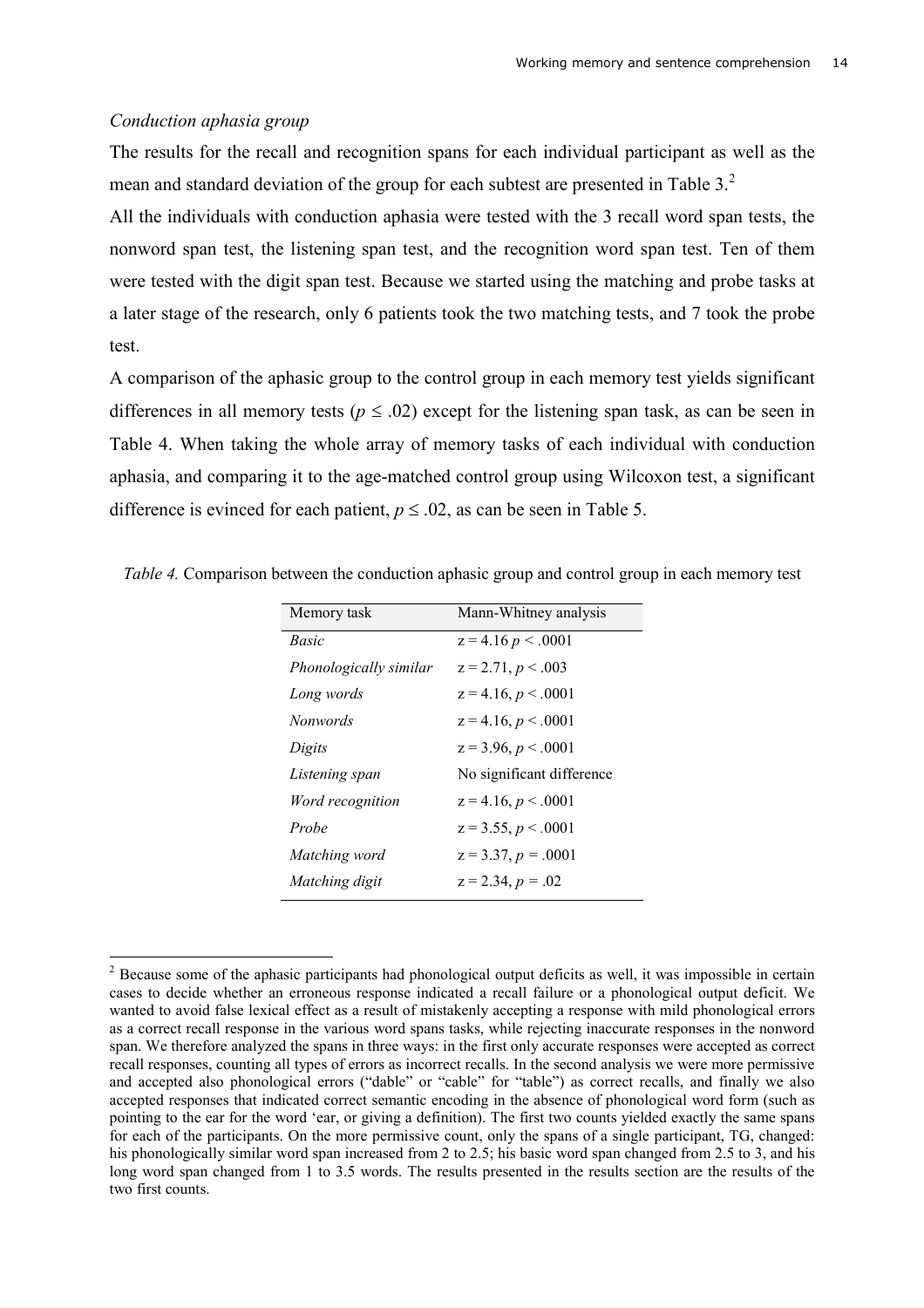| Participant | Wilcoxon analysis |
|-------------|-------------------|
| AF          | $T = 1, p = .02$  |
| ТG          | $T = 1, p = .02$  |
| МK          | $T = 0, p < 0.01$ |
| GЕ          | $T = 1, p < 0.01$ |
| GМ          | $T = 0, p = .02$  |
| YM          | $T = 1, p < 0.01$ |
| MН          | $T = 0, p < 0.01$ |
| ВZ          | $T = 1, p = .02$  |
| AB          | $T = 0, p < 0.01$ |
| ND          | $T = 0, p < 0.01$ |
| ES          | $T = 0, p < 0.01$ |
| DS          | $T = 0, p < 0.01$ |
|             |                   |

*Table 5.* Comparison of each aphasic individual performance to the matched control group in all memory tasks

All the individuals with conduction aphasia showed very limited *digit-, word-, and nonwordspans* in all the recall and recognition tasks. Looking at the individual data, presented in Table 3, each of the individuals with conduction aphasia had significantly poorer performance than the control group in most of the recall span tasks (one participant, DS, had smaller recall spans than the matched control group in approximately 1 SD, but only his nonword and phonologically similar spans were significantly smaller using Crawford & Howell's t-test).

The analysis of phonological similarity and length effects (see Table 6 for the effects on spans for each individual) reveals that ten of the individuals with conduction aphasia had smaller *phonological similarity effect* compared to the matched controls, for 6 of them this effect was smaller than 1 standard deviation below the control average. Six aphasics had smaller *length effect* than the norms, for four of them this effect was more than 1 standard deviation below the matched control average.

To examine the existence of a *lexicality effect*, which is critical for the distinction between impairment in phonological memory and semantic memory, we calculated the basic word span minus the nonword span. All the individuals with conduction aphasia showed lexicality effect of 0.5-3 ( $M = 1.46$ ,  $SD = .69$ ). The size of the effect for each participant with aphasia did not differ significantly from that found in the matched controls, except for MK who had a significantly larger effect than the norm ( $p = .045$ ), and GE, GM, and AB who had lexicality effects, but their sizes were smaller than their respective matched controls ( $p < .03$ ).

The analysis of serial position effects focused on primacy and recency effects. *Primacy effect* was calculated by the comparison of the rate of recalling the first item (mean=65%, SD=25%) compared to the rate of recalling the medial item (mean=50%, SD=23%). This analysis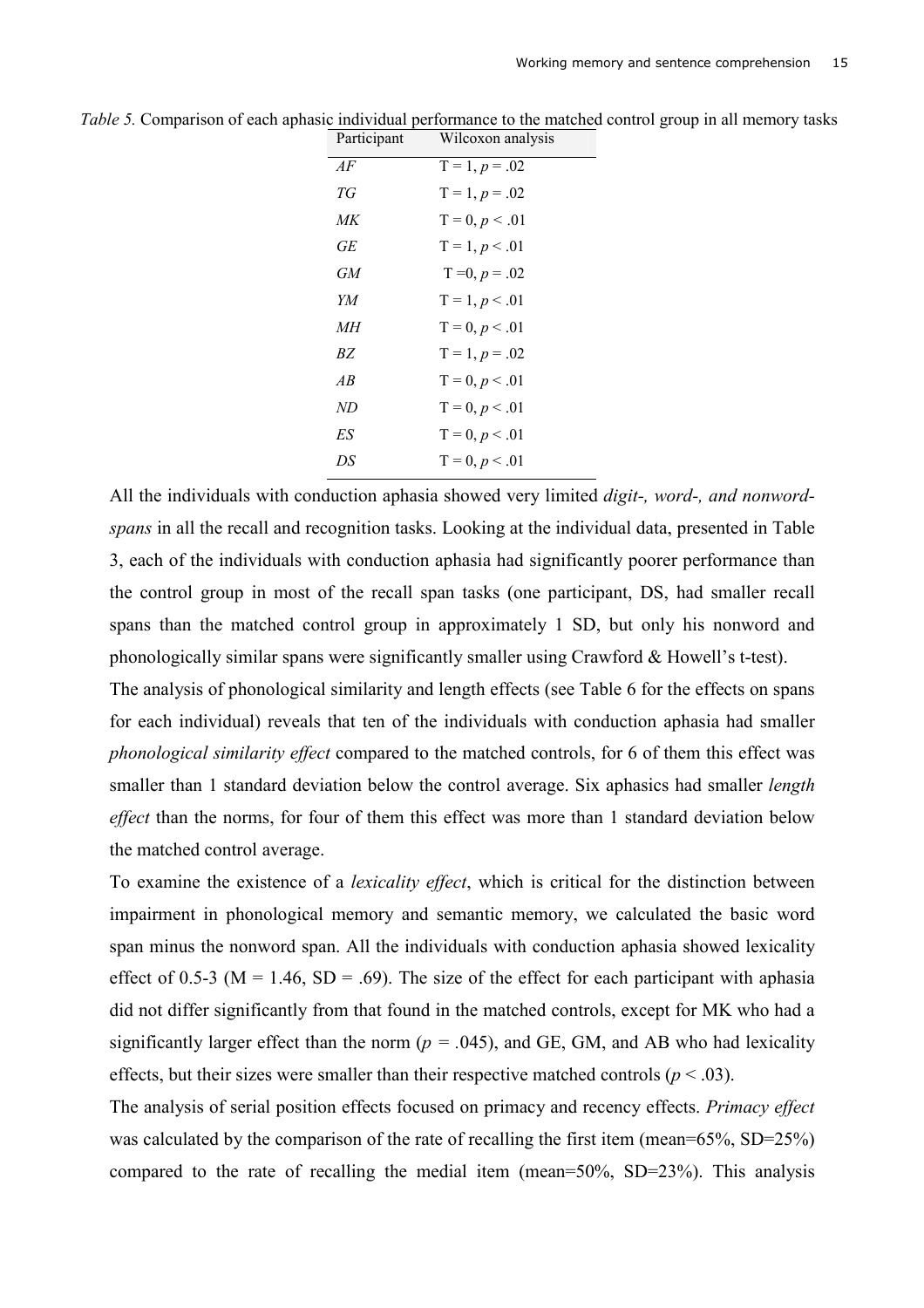revealed primacy effect for all participants as a group and for 9 participants individually. Similarly to normal controls, no *recency effect* was evinced, as average rate of correct recall of the final item was  $50\%$  (SD = 15%), just like the rate for the medial items.

A severe working memory impairment was also evinced in the span tasks that did not involve overt output (see Table 3). In the *matching digit order* and *matching word order* span tasks the participants with conduction aphasia showed limited spans, which were smaller than the control groups' spans for all participants (except YM in the digit task), significantly so for 5 of them in the word task, and 4 of them in the digit task.

The analysis of the *probe task* once again indicated a severe limitation in input phonological working memory: the total score (match and no-match items) of all seven participants was lower than their control groups, for 4 of them significantly so. Similarly, in the analysis of the match items all 7 participants performed poorer than controls, a difference which was significant ( $p < .025$ ) for all but the two older participants. In the analysis of the no-match items, only one of the participants differed significantly from the controls. A reason for the difference in performance between the match and no-match items in the probe test might be that phonological WM impairment causes the items in the list to decay, and hence biases the patients to respond that the item did not appear in the list. This would create errors in the match items, but correct responses for the items that did not occur.

The participants performed better in the *listening span* task. Their mean span was 4.75 (range: 2.5-6;  $SD = 1.29$ ). For 6 patients this span was significantly poorer than the matched control groups  $(p < .01)$ , but 6 other patients reached ceiling values. Each of them performed at least 90% correct in the true/false judgments. The relatively good performance of the individuals with conduction aphasia in this task was probably due to semantic encoding and reliance on the sentence that preceded the word (and possibly also a facilitatory effect of the syntactic context), because when the same words were used in a *recognition task* without the preceding sentences, all 12 patients had very limited spans, which were significantly smaller than the spans of the control participants ( $p < .01$ ) (see Butterworth et al., 1990 for a discussion of the difference between memory for word lists and memory for words within sentences). The difference in performance in the recognition of the same words with and without a sentential context (*sentential effect*) is presented in Table 6 for each individual patient. Whereas the addition of a sentential context had a very small effect on the spans of the control participants (only 0.07), it helped most of the individuals with conduction aphasia to remember an additional item and even more, indicating they relied on the sentence to improve their recognition of the words.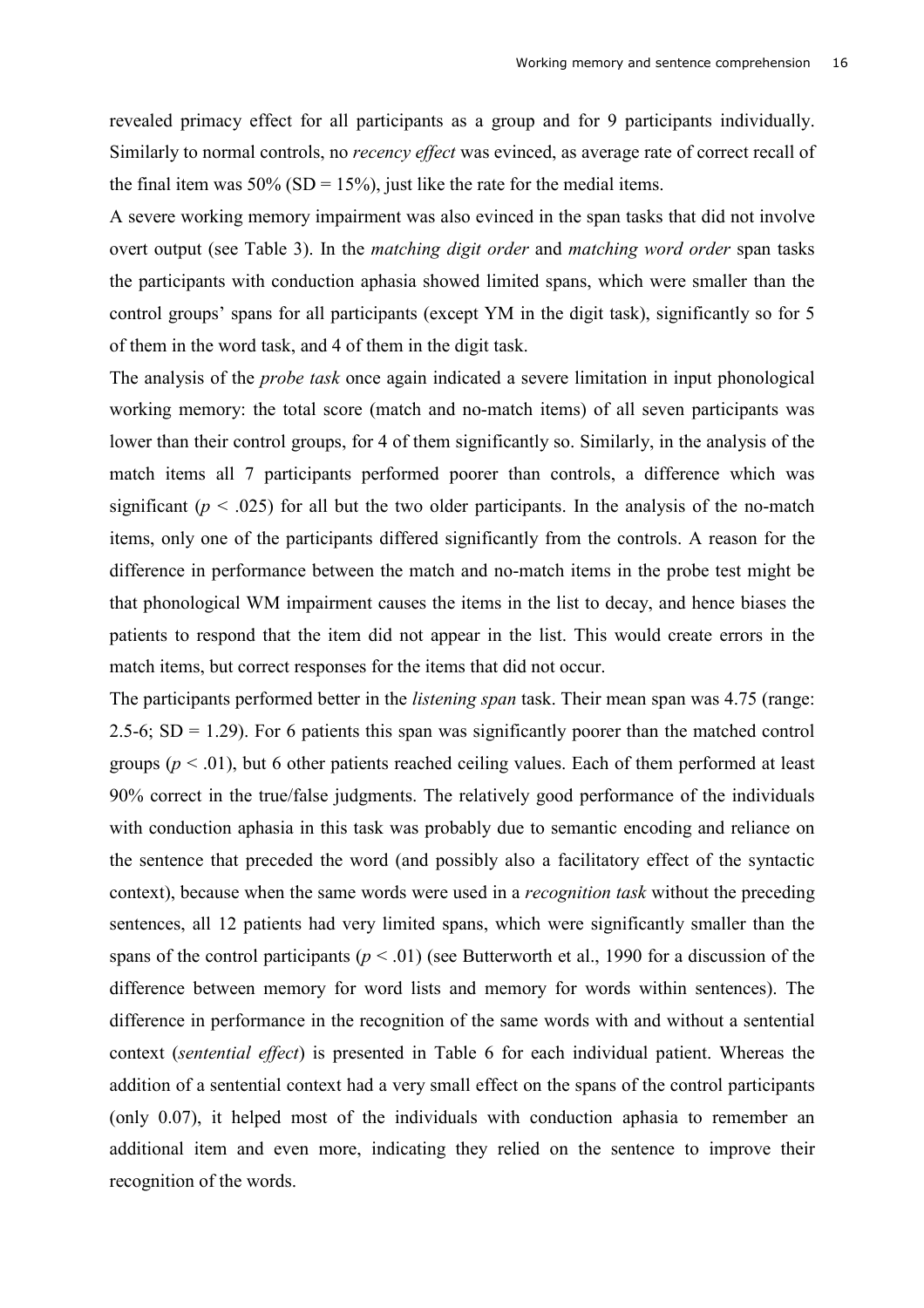|                                                             | AF                                           | <b>TG</b>        | МK            | <b>GE</b>                       | <b>GM</b>                         | YM                     | MН              | <b>ND</b>                   | BZ              | $\mathbf{A}\mathbf{B}$                | ES            | DS               | Average |
|-------------------------------------------------------------|----------------------------------------------|------------------|---------------|---------------------------------|-----------------------------------|------------------------|-----------------|-----------------------------|-----------------|---------------------------------------|---------------|------------------|---------|
| Similarity effect                                           |                                              | .50 <sup>s</sup> |               | 0.5 <sup>s</sup>                | $\overline{0}$ s                  |                        | 0.5             | $\overline{0}$ <sup>s</sup> | 0.5             | $\overline{0}$ <sup>s</sup>           | 0.5           | 1.5              | 0.58    |
| Norm<br>(SD)                                                | 1.20<br>(.69)                                | 1.20<br>(.69)    | 1.20<br>(.69) | (.50)                           | (.50)                             | 0.89<br>(.65)          | 0.89<br>(.65)   | 0.89<br>(.65)               | 0.89<br>(.65)   | 0.89<br>(.65)                         | 0.85<br>(.63) | 0.85<br>(.63)    |         |
| Length effect                                               | 2                                            | 1.5              | 1             |                                 | 0 <sup>s</sup>                    | 1.5                    |                 | 0.5                         | 1.5             | 0 <sup>s</sup>                        | $0*$          | 0.5 <sup>s</sup> | 0.87    |
| Norm<br>(SD)                                                | 1.15<br>(.53)                                | 1.15<br>(.53)    | 1.15<br>(.53) | 0.90<br>(.57)                   | 0.90<br>(.57)                     | 0.83<br>(.66)          | 0.83<br>(.66)   | 0.83<br>(.66)               | 0.83<br>(.66)   | 0.83<br>(.66)                         | (.47)         | (.47)            |         |
| Lexicality effect                                           | $\overline{2}$                               | 1.5 <sup>s</sup> | $3^+$         | $1*$                            | $1*$                              | 1 <sup>s</sup>         | 1.5             | 1 <sup>s</sup>              | 2               | $0.5*$                                |               | $\overline{2}$   | 1.46    |
| Norm<br>(SD)                                                | 2.05<br>(.55)                                | 2.05<br>(.55)    | 2.05<br>(.55) | 2.18<br>(.34)                   | 2.18<br>(.34)                     | 1.90<br>(.57)          | 1.90<br>(.57)   | 1.90<br>(.57)               | 1.90<br>(.57)   | 1.90<br>(.57)                         | 1.50<br>(.65) | 1.50<br>(.65)    |         |
| Sentential effect                                           | $3^+$                                        | $2^+$            | 0.5           | $1.5^{+}$                       | $0.5^+$                           | $1^+$                  | 0.5             | $1^+$                       | $1.5^{+}$       | $-1.5^{+}$                            | $-0.5$        | $1.5^{+}$        | 0.92    |
| Norm<br>(SD)<br>$\cdot$ $\sim$<br>$\mathbf{a}$ $\mathbf{b}$ | 0.13<br>(.37)<br>$\mathbf{H}$ , $\mathbf{H}$ | 0.13<br>(.37)    | 0.13<br>(.37) | $-0.1$<br>(.32)<br>$0.4 - 0.01$ | $-0.1$<br>(.32)<br>$\cdot$ $\sim$ | $-0.2$<br>(.35)<br>11. | $-0.2$<br>(.35) | $-0.2$<br>(.35)             | $-0.2$<br>(.35) | $-0.2$<br>(.35)<br>$0 = 51.023 + 1.1$ | 0.3<br>(.48)  | 0.3<br>(.48)     |         |

*Table 6.* Phonological similarity, length, lexicality, and sentential effects

\*significantly smaller than the norm,  $p < .01$ ,\*\*significantly smaller than the norm,  $p < .05$ , \$1 SD below the norm, <sup>+</sup>significantly larger than the norm,  $p < .05$ .

### *How do the participants with limited pWM encode words in span lists?*

One of the intriguing questions is how individuals with limited phonological working memory encode verbal material in short term memory. Do they keep using their impaired phonological memory and encode the items phonologically, or do they use a different route, encoding the items semantically when possible?

In order to determine which encoding method is used by each patient, two sources of data can be used: types of errors in recall span tasks, and type of distractors chosen in the probe test (semantic or phonological). Semantic substitutions in recall tasks may indicate spared semantic encoding without the ability to maintain the phonological form of the items. Similarly, semantic encoding of items in the probe task should result in choosing the semantic foils rather than the phonological ones when making an error.

The analysis of the erroneous recall responses reveal that the story is not so simple. The group of individuals with conduction aphasia produced 54 non-lexical phonological paraphasias, 17 formal paraphasias, and 42 responses that indicated correct semantic encoding (close semantic substitutions, paraphrases, or conveying the meaning using appropriate gestures or pointing). However, given that many of the participants also had an output deficit, we cannot determine if these errors resulted from failure to encode the items phonologically or rather from failure to produce the words. When we consider only the errors made by the participants who had no output disorders (GM and AB), we see that they made only 2 formal paraphasias and 2 semantic encoding errors. Most of their errors were omissions of words from the list. Thus,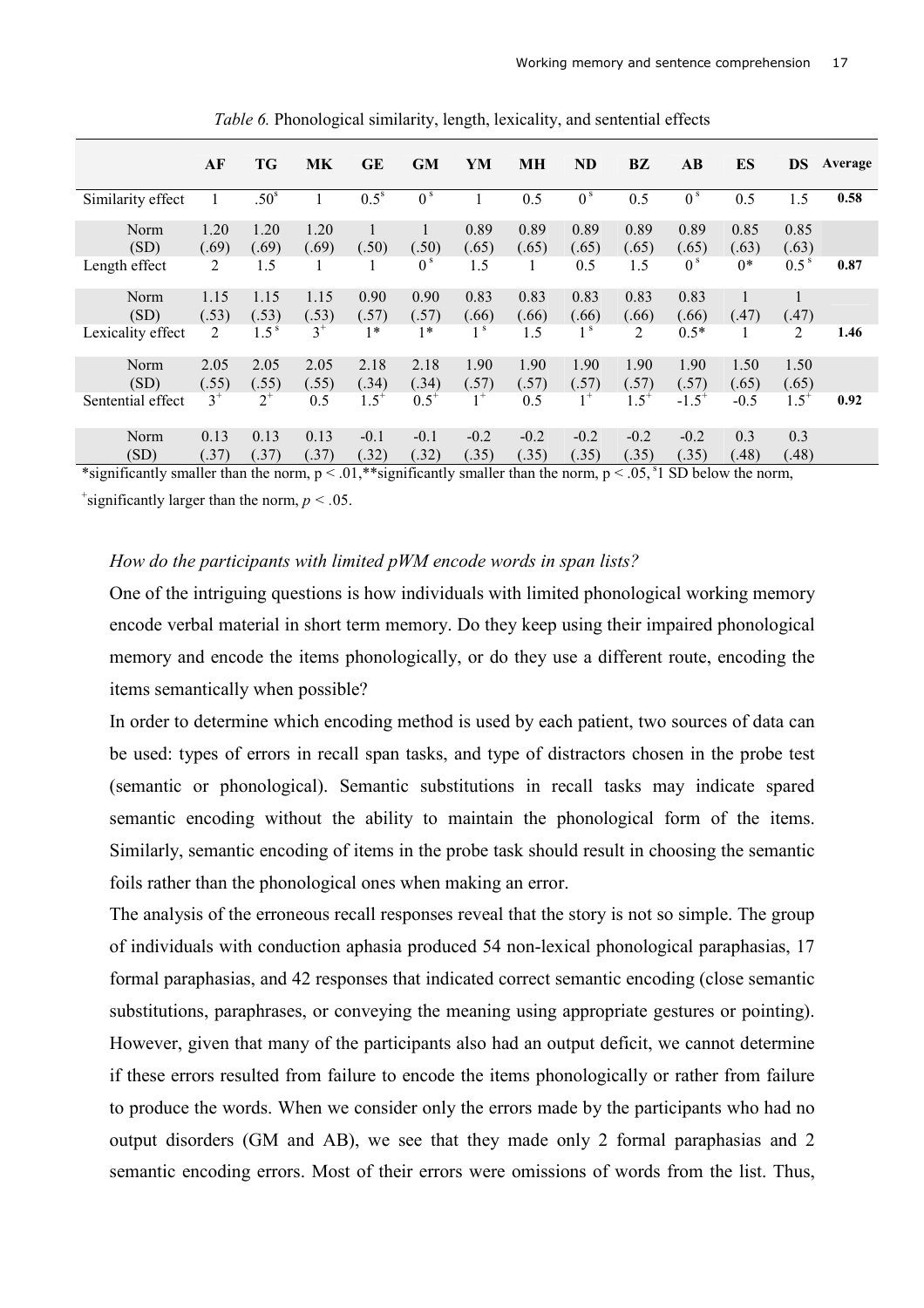such an analysis does not seem to solve the riddle, and it only indicates that the items decayed from their memory.

The analysis of the type of errors in the probe task turned out to be more informative. We assumed that if aphasics tend to encode items semantically, they will choose more semantic than phonological foils in the probe task. The control participants tended to make more phonological errors: 74% of the distractors they incorrectly accepted as an item previously presented were phonological (and 26% were semantic). This pattern of more phonological than semantic errors was significant in each of the age groups (the 20s and 30s:  $t(19) = 5.35$ , *p*  $\leq$  .01; the 40s: t(9) = 2.51, *p* = .03; the 50s: t(7) = 6.56, *p*  $\leq$  .01; the 60s: t(6) = 6.12, *p*  $\leq$  .01; the 70s:  $t(8) = 2.36$ ,  $p = .04$ ).

The individuals with conduction aphasia made significantly more errors than the controls ( $p <$ .01). Importantly, their error pattern was similar to the controls: they chose more phonological distractors (62% of the non-matched errors) than semantic distractors (38%). This difference was significant ( $p \leq .03$ ) for 4 individuals, but was not significant at the group level. Interestingly, one patient, ND, showed the opposite pattern, with significantly more  $(p < .01)$ semantic distractors (81%) compared to phonological distractors (19%).

These findings demonstrate that most of the individuals with conduction aphasia still tend to encode verbal material in span tasks phonologically, similarly to healthy adults, despite their limited phonological capacity. One of the participants, ND, showed a preference for semantic encoding.

#### *Summary – working memory tests*

The working memory tasks indicated that all the participants with conduction aphasia have limited input working memory, evinced in very short recall and recognition spans.

Because all of the participants had a deficit in at least some of the recognition tasks, and in fact all of them showed impairments in both recall and recognition tasks, we can conclude that all of them had a deficit in the input buffer. Five of them (AF, GM, MH, BZ, AB) had no or only few phonological errors in their output (in naming and spontaneous speech), and we therefore conclude that they had a selective deficit to the input phonological buffer (sometimes termed repetition conduction aphasia). The other seven participants had deficits in both input and output: they had limited phonological working memory capacity in recognition (and recall) tasks, and they had a phonological output deficit, which caused their phonological errors in spontaneous speech and naming.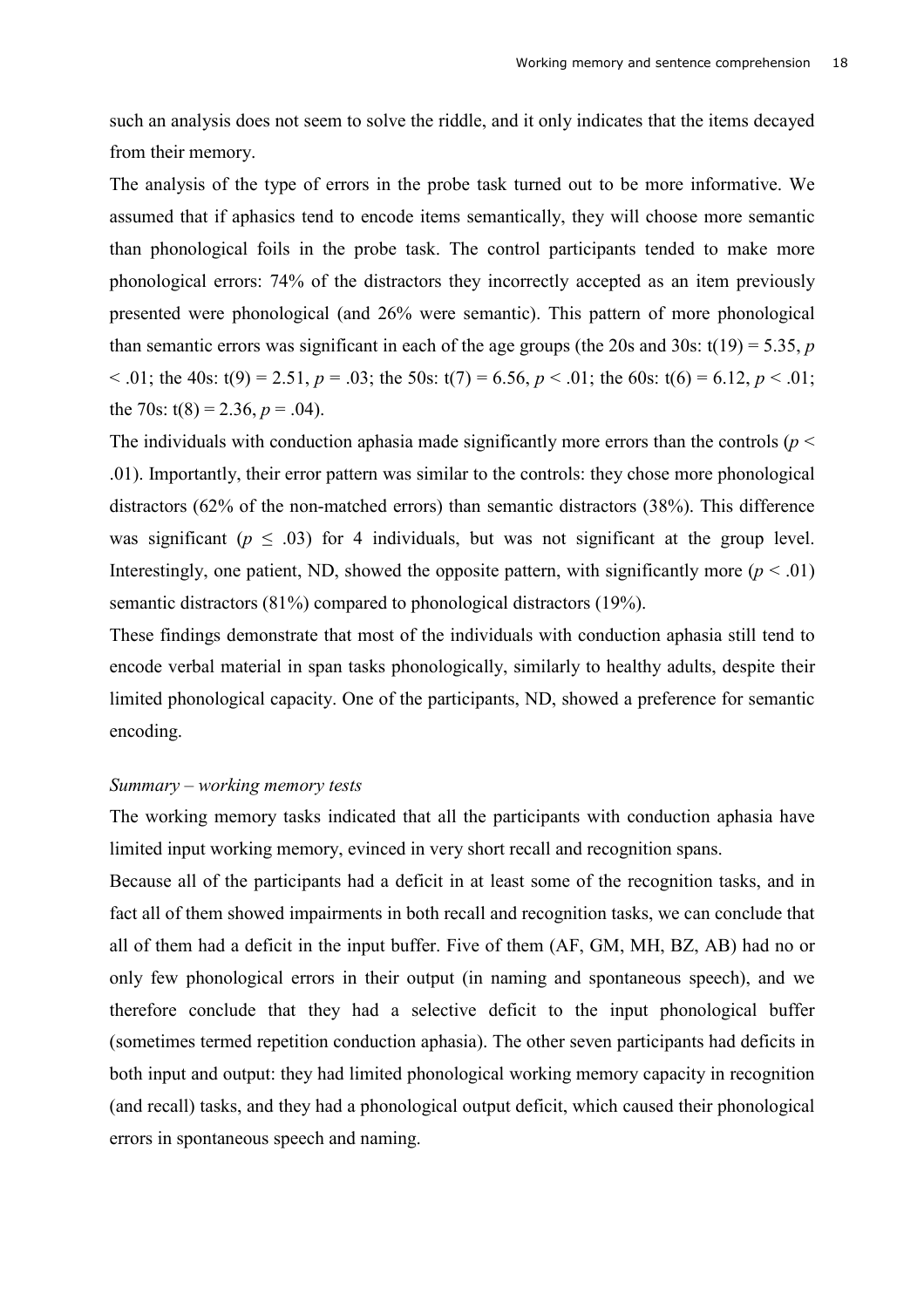All of the participants had better performance on words compared to nonwords, indicating that their deficit is in phonological, rather than semantic, memory. The findings that nine of them also had primacy effect, and ten had a sentential effect further exclude the possibility of a semantic memory deficit.

The following sections describe the four experiments that explored the nature of the relation between phonological working memory deficit and sentence comprehension.

# **SENTENCE COMPREHENSION EXPERIMENTS**

After establishing that the participants with conduction aphasia had limited input pWM, four experiments were conducted in order to test how they understand sentences, and assess which type of sentence processing, if any, is affected by limited phonological working memory. Experiments 1 and 2 tested sentences that require re-access to the meaning of a word. *Experiment 1* tested the comprehension of subject and object relatives in 4 gap-antecedent distances, counted in number of words and syllables interpolated between the antecedent and the gap. In *Experiment* 2, the same type of reactivation is tested in object relatives, with a different type of distance manipulation. We used syntactic load, counted by the number of CPs between the antecedent and the gap, instead of a phonological load. If indeed the comprehension of relative clauses requires only semantic reactivation, then the participants with limited phonological working memory should understand the relative clauses even when the distance between the antecedent and the gap is long, both when the distance is manipulated in phonological items, and when it is manipulated in syntactic items. In Experiments 3 and 4 we turn to examine the comprehension of sentences that require phonological reactivation. *Experiment* 3 tested the comprehension of sentences that require reaccess to the word form of a polysemous word, in order to reactivate all its meanings and choose a different meaning from the one that was initially chosen. These sentences were constructed so that right after the temporary lexical ambiguity, a certain meaning is chosen, but at a later point, the sentence gets disambiguated and another meaning of the ambiguous word becomes relevant, and thus a reactivation of the original phonological word is required in order to re-access all meanings and allow for reanalysis. The number of words between the polysemous word and its disambiguation point was manipulated. *Experiment 4* further tested phonological processing using a rhyme judgment task of words in sentential contexts. The phonological distance between the rhyming words was manipulated, under the assumption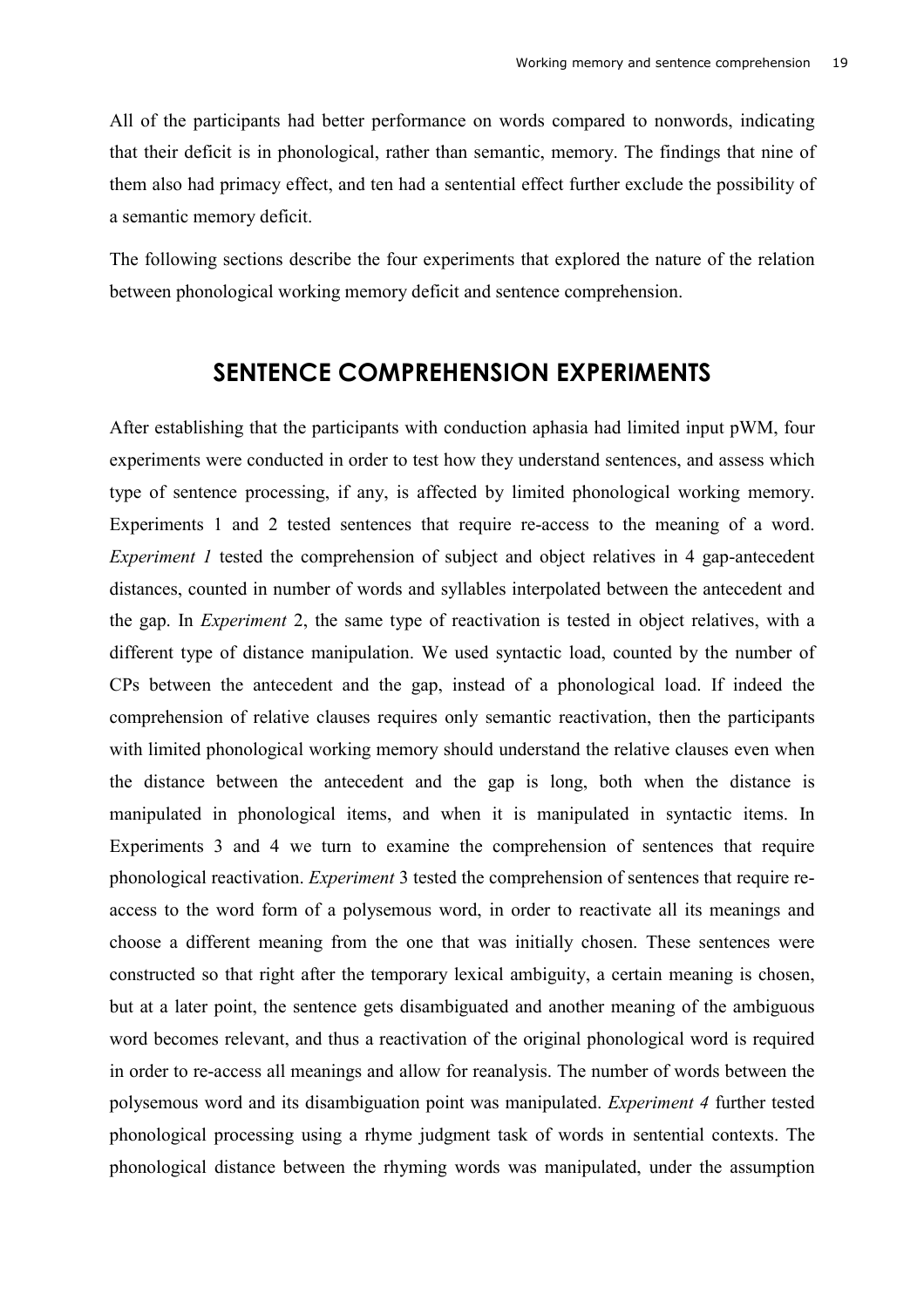that, given unimpaired rhyming judgment, the participants will fail to judge rhymes only when the distance between the rhyming words is too long for the phonological form of the first word to be maintained and re-accessed. Thus if indeed pWM supports phonological reactivation, the prediction for Experiments 3 and 4 is that the participants with limited pWM will perform well in the short distance condition, but will fail in the long distance condition, in both the comprehension of sentences with ambiguous words and the rhyme judgment tasks.

#### **Experiment 1: Does pWM limitation impair the comprehension of relative clauses?**

We tested **semantic-syntactic reactivation** through the assessment of comprehension of relative clauses. The aim was twofold: to test whether the comprehension of relative clauses, which require semantic reactivation of the moved constituent at the gap, is impaired when pWM is limited, and to test whether increasing the distance between the antecedent and the gap has any effect on comprehension of individuals with limited pWM.

If pWM supports semantic reactivation, we would expect individuals with limited pWM to fail in the comprehension of relative clauses, because they require semantic reactivation of the antecedent at the gap. If, however, semantic reactivation relies on a different type of WM, then individuals who are only impaired in phonological WM should be able to understand both subject and object relatives.

Increasing the number of words between the antecedent and the gap served to answer a further question. The phonological loop is limited (to the number of words that can be rehearsed in about 2 seconds, Baddeley, 1997), so that recalling a word that is encoded phonologically would be problematic when too many additional words are heard. How does the addition of words affect the recall of the meaning of a word? If a word is encoded semantically, does the addition of words to the phonological loop cause its meaning to decay? We manipulated the number of words (and syllables) between the word and its reactivation site in order to test whether additional verbal material damages the re-access to the meaning of the word. If pWM supports semantic reactivation, and if additional phonological units are stored with semantic units, we would expect individuals with limited pWM to fail in the comprehension of subject and object relatives as the phonological distance gets longer. If, however, semantic encoding and reactivation are not done by pWM, the distance should not have an effect on comprehension.

- (1) Subject relative: This is the womani **that** ti hugs the girl
- (2) Object relative: This is the woman<sub>i</sub> that the girl hugs  $t_i$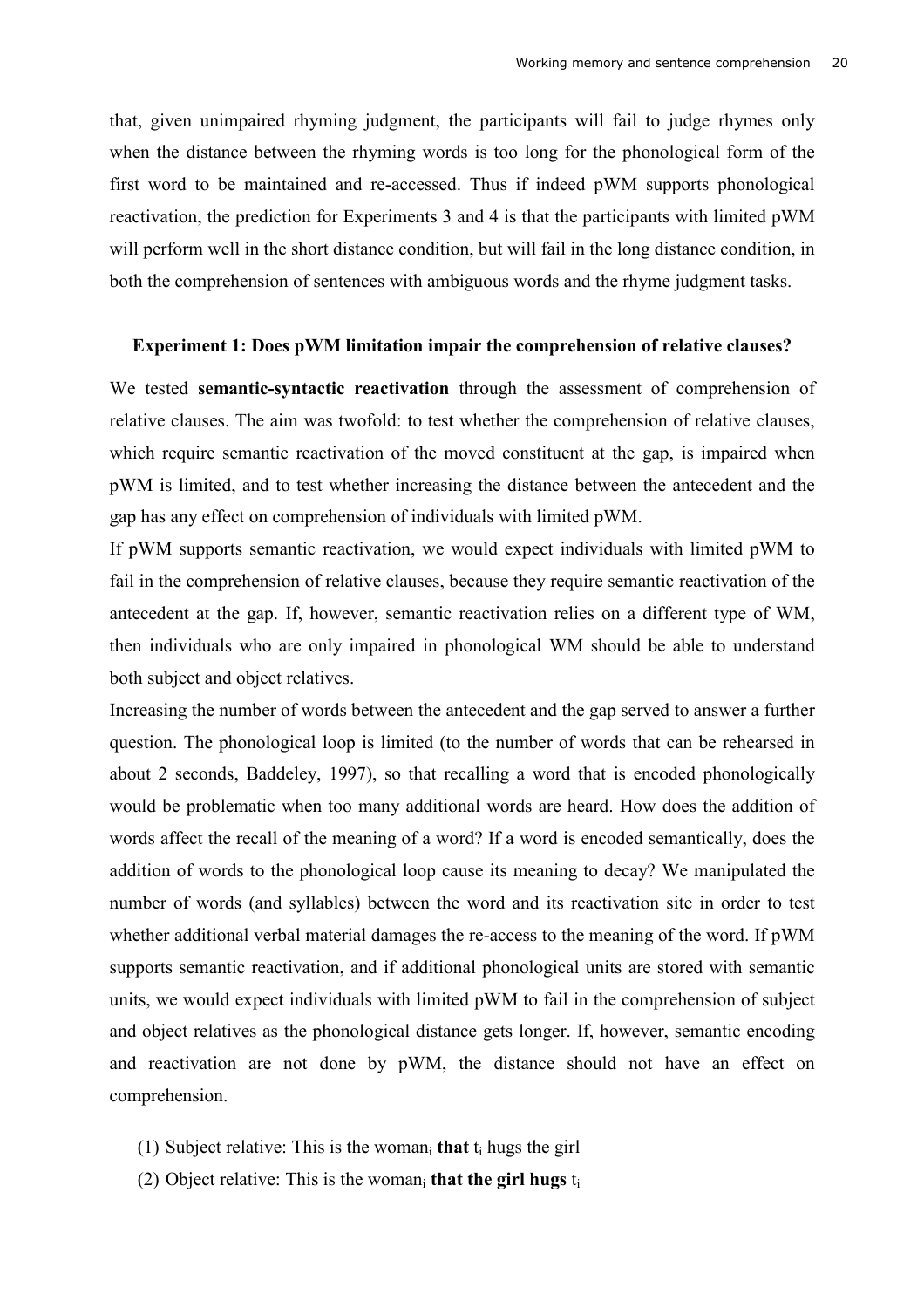The distance between the antecedent and the gap was also manipulated syntactically. Syntactic distance was manipulated by the addition of another argument of the verb between the moved argument and the site of its reactivation. Whereas subject relatives (example 1) do not include any argument between the antecedent and the gap, in object relatives the embedded subject intervenes between the moved argument and its reactivation (in sentence 2, *the girl* intervenes between the moved argument *the woman* and the gap). If pWM supports the holding in memory of arguments until they receive their thematic role, and limitation in pWM does not allow the addition of a second argument without a role, individuals with limited pWM would be expected to fail in the comprehension of object relatives. If, however, this is a task of a different type of WM (a syntactic WM for example), individuals who are impaired only in phonological WM are expected to understand object relatives.

# *Procedure*

The experimental design and the sentences were taken from Friedmann and Gvion (2003). Comprehension was assessed using a binary sentence-picture matching task. The participants heard a sentence while two pictures were presented on the same page in front of them – the matching picture and a foil picture in which the roles were reversed. The participant was asked to select the picture that matched the sentence. Each picture included two figures, one of them performing the action; the other was the theme/recipient of the action. In half of the trials the top picture was the matching one, and in the other half the bottom picture matched the sentence. The position of the matching and non-matching pictures was randomized. Before task administration, identification of the figures in the pictures was assessed and trained. Each sentence was read only once. In order to make sure that the participants attended to the padding material, they were instructed to pay attention to the sentence and were asked to answer questions regarding the post-subject or the post-object adjuncts<sup>3</sup>. The test was administered in a quiet room, with only the experimenter(s) and the participant present.

<sup>&</sup>lt;sup>3</sup> In fact, it should not matter even if the participants decide not to attend to the padding material. Baddeley (1997) and Salamé and Baddeley (1987, 1989) described the *unattended speech effect*, according to which immediate recall is impaired even when the verbal material that is heard when trying to remember a sequence is irrelevant and unattended.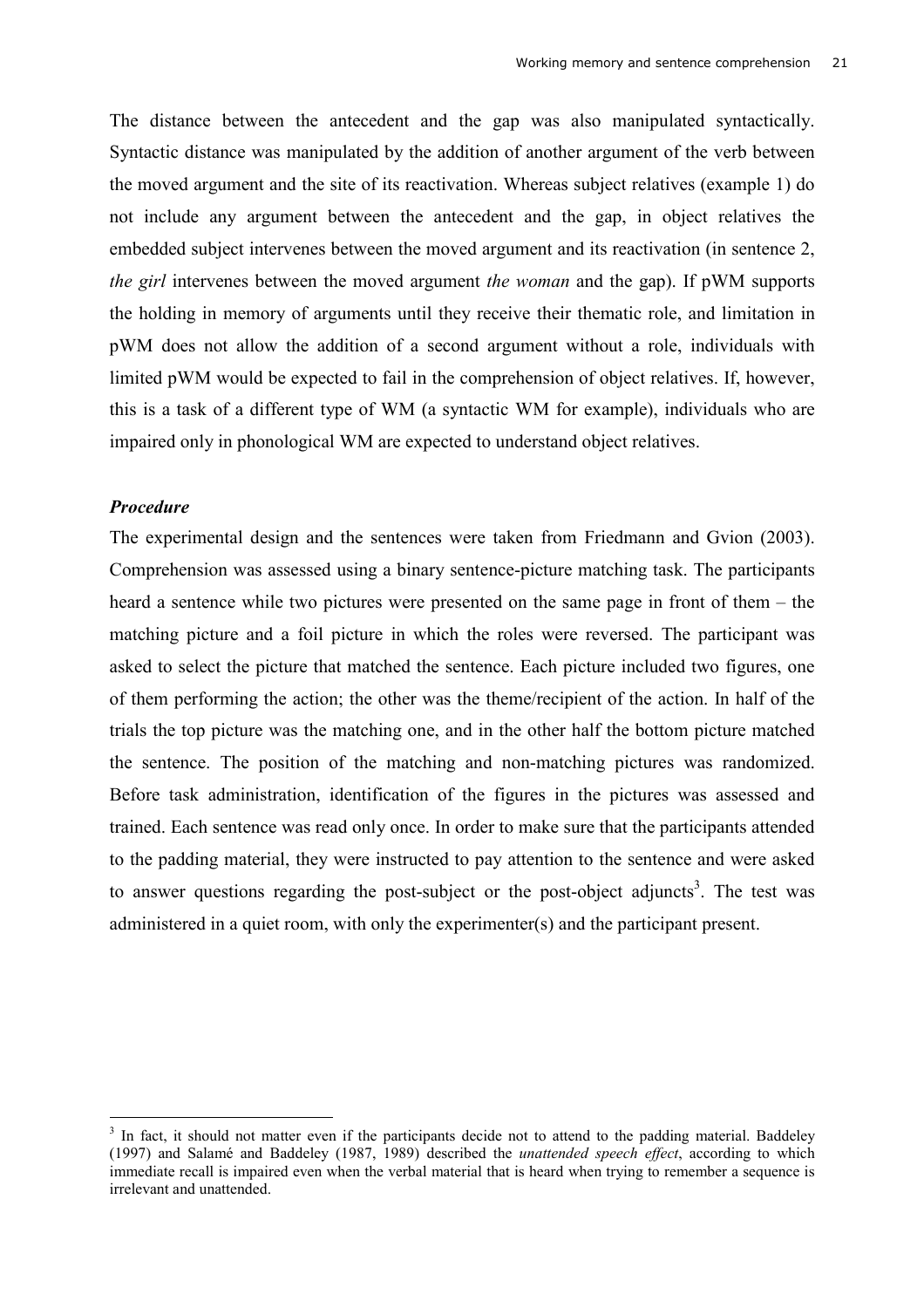# *Material*

The test 168 semantically reversible Hebrew relative clauses. The number of words between the antecedent and the gap (2,5,7, or 9 words), and the relative clause type (subject vs. object) were manipulated. Of the 168 sentences, 80 were subject relatives (example 3 in Table 7), and 80 were object relative sentences (example 4). Within each type of relative clause, there were 20 sentences each of the 2, 5, 7, and 9 word distances. The gap-antecedent distance (GAD) was manipulated by adding adjunct prepositional phrases and adjectives to the noun. The GAD in each object relative included the complementizer, the embedded subject, and the verb (4a), and when padding material was added to the GAD (sentences 4b-4d), prepositional phrases and adjectives followed the agent in half of the sentences (4b, 4c), and followed the theme in another half (4d). In the subject relative sentences, prepositional phrases and adjectives had to follow the subject and precede the object in order to be located between the antecedent and the gap (see sentences 3a-d). In order to discourage the participants from adopting a strategy according to which the padded NP is the agent, 8 subject relatives in which prepositional phrases and adjectives followed the object (GAD 0, see example 3e) were added, two within the first 10 sentences of each of the four sessions. The subject and the object relatives were matched in terms of the number of noun phrases between the antecedent and the gap, and did not differ significantly in this respect. The mean number of syllables between the antecedent and the gap in the 2, 5, 7, and 9-word GADs were 6, 16, 22, and 28 syllables, respectively. These GADs also differed significantly  $(p < .01)$  in terms of the GAD duration measured in seconds, calculated on a post-hoc analysis of the recorded experimental sessions. The mean duration of the  $2,5,7,9$  GADs in the subject relatives was 1.47 sec (SD = 0.3), 3.86 sec (SD = 0.33), 4.90 sec (SD = 0.69), and 6.35 sec (SD = 0.69), respectively. The mean durations measured for the 2,5,7,9 GADs in the object relatives were 1.91 sec (SD  $=$ 0.30), 3.43 sec (SD = 0.35), 5.08 sec (SD = 0.46), and 6.17 sec (SD = 0.40), respectively. Each GAD had a significantly shorter duration than the next GAD, both for the subject relatives (t(24) > 6.83,  $p < .01$ ), and for object relatives (t(24) > 8.85,  $p < .01$ ).

The sentences were presented in a random order, with no more than two consecutive sentences of the same condition. The 168 sentences were divided into four sets with the same number of sentences of each condition; each set was administered in a different session.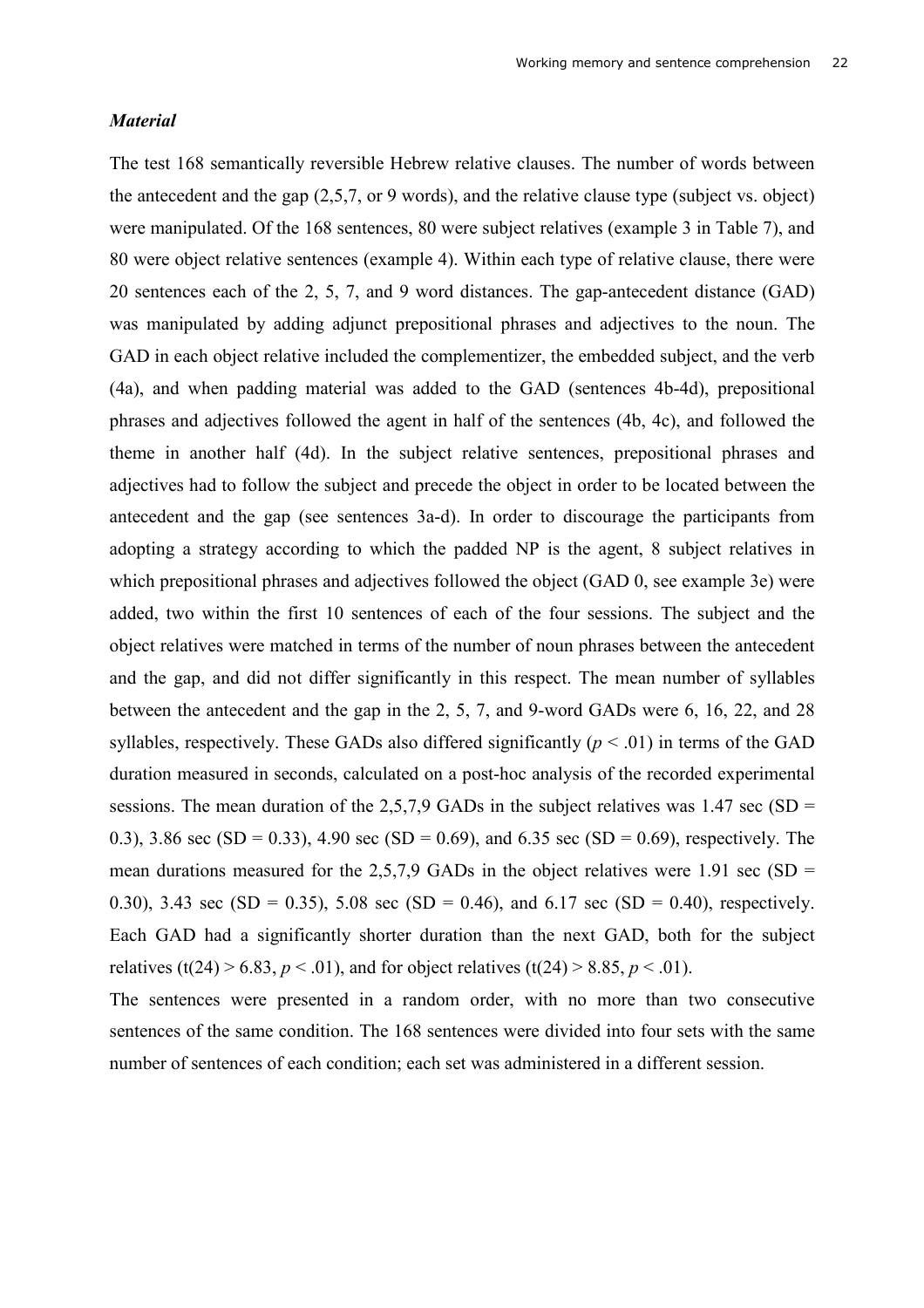# *Table 7.*

Examples for subject and object relatives in the different GADs used in Experiment 1

# (3) Subject relatives

# (a) GAD 2 (SR2):

Ze **baxuri** im zakan she-**ti** -malbish et ha-xayal. This guy with beard that-dresses acc the-soldier *This is a guy with a beard that dresses the soldier.* 

### (b) GAD 5 (SR5):

Zo ha-**baxurai** im ha-mixnasaim ha-xumim ve-ha-xulca ha-levana she-**ti**-mexabeket et ha-yalda. This the-woman with the-pants the-brown and-the-shirt the-white that-hugs acc the-girl *This is the woman with the brown pants and the white shirt that hugs the girl.* 

### (c) GAD 7 (SR7):

Zo ha-**yaldai** ha-blondinit ha-nemuxa im ha-mixnasaim ha-kehim ve-ha-xulca ha-levana she-**ti**mexabeket et ha-isha.

This the-girl the-blond the-short with the-pants the-dark and-the-shirt the-white that-hugs acc thewoman

*'This is the short blond girl with the dark pants and the white shirt that hugs the woman.'* 

# (d) GAD 9 (SR9):

Ze ha-**xayali** ha-nexmad im ha-se'ar ha-kacar im madei ha-cava ha-yeshanim ha-yerukim she-**ti**ma'axil et ha-'ish.

This the-soldier the-nice with the-hair the-short with uniform the-army the-old the-green that-feeds acc the-man

*This is the nice soldier with the short haircut with the green worn-out army uniform that feeds the man.* 

(e) GAD 0, object padding (filler, SR0):

Zo ha-**yaldai** she-**ti**-menagevet et ha-isha im ha-se'ar ha-arox ve-ha-mishkafaim ha-kehim. This the-girl that-dries acc the-woman with the-hair the-long and-the-glasses the-dark *This is the girl that dries the woman with the long hair and the dark glasses.* 

# (4) Object relatives

(a) GAD 2 (OR2):

Ze ha-**baxuri** she-ha-yeled tofes **ti** This the-guy that-the-boy catches *This is the man that the boy catches.* 

(b) GAD 5 (OR5):

Ze ha-**xayali** she-ha-rofe im ha-xaluk ha-lavan mecayer **ti** This the-soldier that-the-doctor with the-robe the-white draws *This is the soldier that the doctor with the white robe draws.* 

(c) GAD 7 (OR7):

Ze ha-**rofei** she-ha-xayal im ha-madim ha-yeshanim be-ceva yarok mecayer **ti** This the-doctor that-the-soldier with the-uniform the-old in-color green draws *This is the doctor that the soldier with the worn-out green-colored army uniform draws.* 

(d) GAD 9 (OR9):

Ze ha-**sabai** ha-nexmad im ha-eynaim ha-xumot ha-ne'imot ve-ha-zakan ha-lavan she-ha-yeled mexabek **ti**

This the-grandfather the-nice with the-eyes the-brown the-pleasant and-the-beard the-white thatthe-boy hugs

*This is the nice grandpa with the pleasant brown eyes and the white beard that the boy hugs.*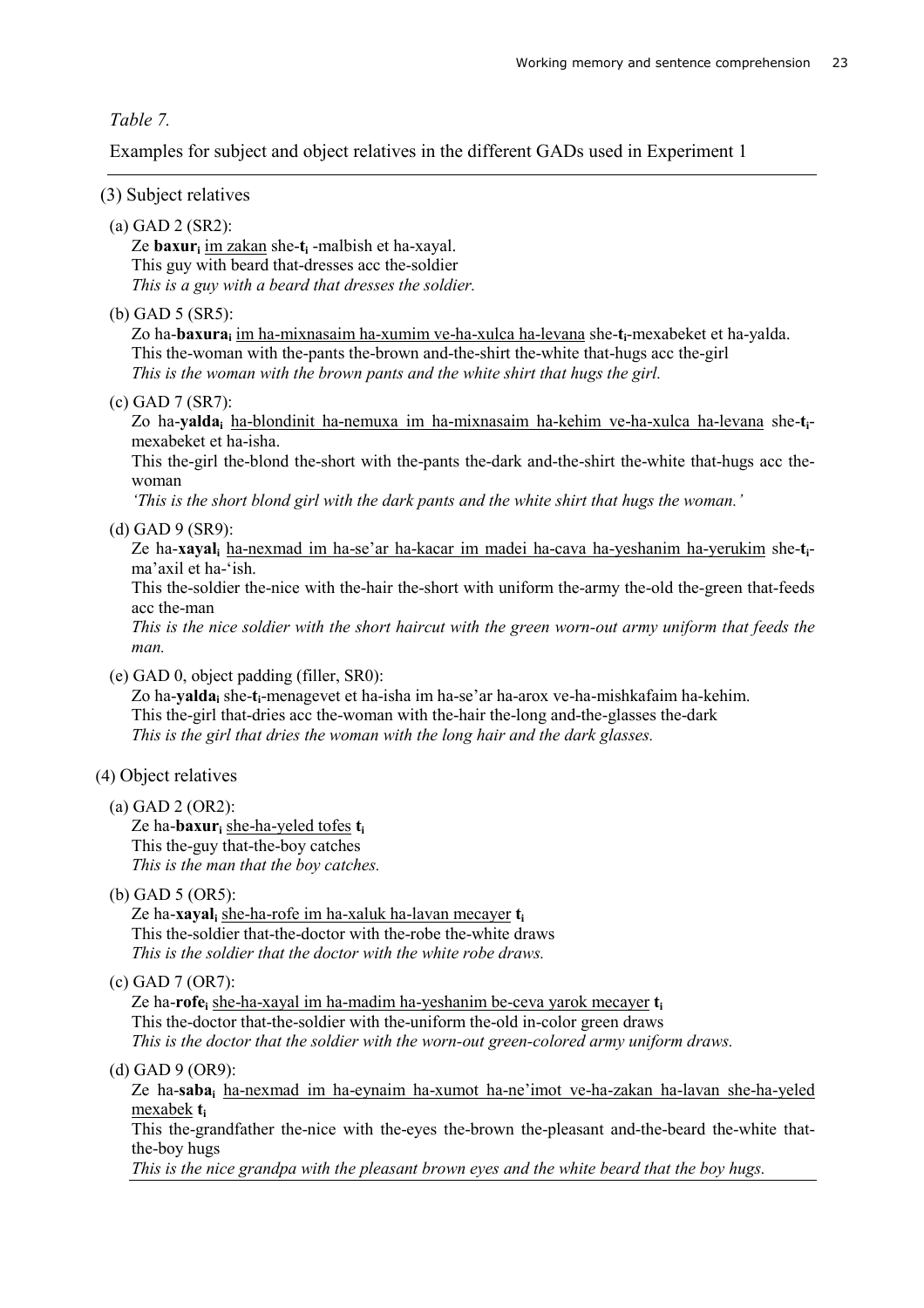# *Results*

### *Control group*

The 65 participants in the control group scored 92.5% correct and above in all sub-tests and in both types of relative clauses. The results of the control participants by age group are presented in Table 8.

|                      | Age group      | $20 - 30$ | $31 - 40$ | $41 - 50$ | 51-60    | 61-70     | $71 - 77$ | Average |
|----------------------|----------------|-----------|-----------|-----------|----------|-----------|-----------|---------|
| <b>Relative type</b> | <b>GAD</b>     | $n=13$    | $n=10$    | $n=10$    | $n=10$   | $n=10$    | $n=12$    |         |
| Subject relative     | $\overline{2}$ | 100       | 100       | 100       | 99       | 100       | 100       | 99.83   |
|                      |                | (0)       | (0)       | (0)       | (3.2)    | (0)       | (0)       | (0.41)  |
|                      | 5              | 100       | 100       | 100       | 100      | 99        | 99.2      | 99.7    |
|                      |                | (0)       | (0)       | (0)       | (0)      | (3.2)     | (1.9)     | (0.47)  |
|                      | $\overline{7}$ | $100^{7}$ | $100^{7}$ | $100^7$   | $100^7$  | $100^{7}$ | 98.7      | 99.78   |
|                      |                | (0)       | (0)       | (0)       | (0)      | (0)       | (2.3)     | (0.53)  |
|                      | 9              | 99.6      | 100       | 99        | 99       | 100       | 98.3      | 99.32   |
|                      |                | (1.4)     | (0)       | (3.2)     | (3.2)    | (0)       | (3.2)     | (0.67)  |
| Object relative      | $\overline{2}$ | 99.2      | 100       | 98        | 97       | 100       | 95        | 98.2    |
|                      |                | (1.9)     | (0)       | (6.3)     | (4.8)    | (0)       | (7.1)     | (1.96)  |
|                      | 5              | 99.6'     | 100'      | 99'       | 100'     | 99        | 95.8      | 98.9    |
|                      |                | (1.4)     | (0)       | (3.2)     | (0)      | (3.2)     | (6)       | (1.58)  |
|                      | $\overline{7}$ | 99.2      | 94        | 95        | 97       | 98        | 95        | 96.37   |
|                      |                | (1.9)     | (7)       | (7.1)     | (4.8)    | (4.2)     | (6)       | (2.02)  |
|                      | 9              | $99.2^7$  | $97^{7}$  | 99        | $96^{7}$ | 100       | 92.5      | 97.28   |
|                      |                | (1.9)     | (4.8)     | (3.2)     | (7)      | (0)       | (7.8)     | (2.78)  |

*Table 8.* Control groups: average percentage correct (SD)

<sup>7</sup> Significantly better performance in the task than age group 71-77

No significant differences were found between the age groups on the different conditions except for the group aged 71-77, whose performance was poorer than that of the younger groups in three conditions: SR7, OR5 and OR9 (Tukey test,  $p < .05$ ). ANOVA and linear contrast were also administered to compare between the performance of the control participants within each relative type between the different distances. No differences and no linear contrast were found in the performance on subject relatives. A single difference was found in the object relatives  $(F(5,59) = 2.9, p = .03)$ , which according to the Tukey test was due to a better performance in OR5 compared to OR7. Importantly, no other differences were found between the different distances in object relatives, and no linear contrast was found between the different GADs of the object relatives.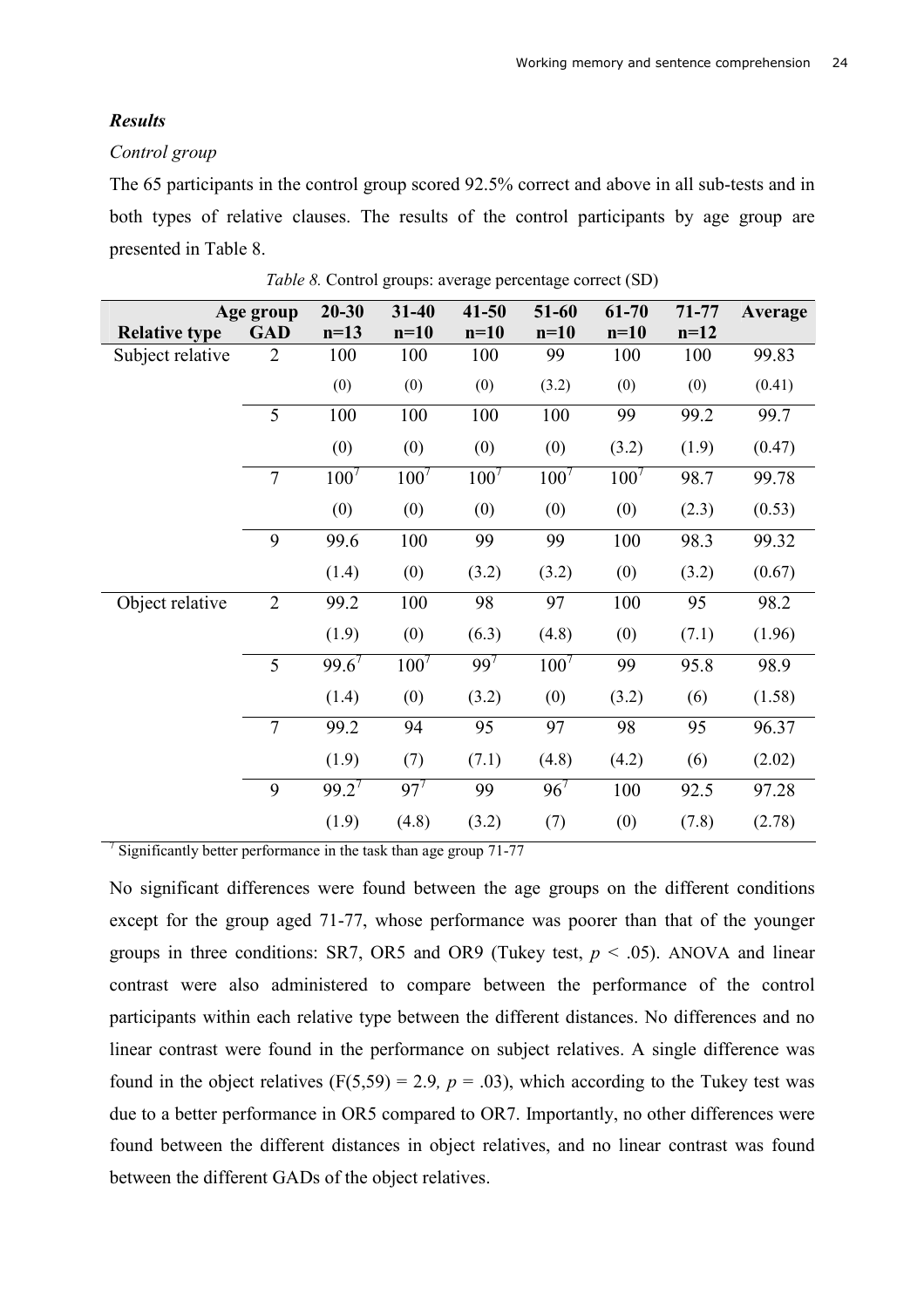# *Conduction aphasia group*

All the participants with conduction aphasia showed good comprehension of relative clauses, as seen in Figure 2. Although they had very limited phonological WM, their average performance was 90.3% correct, and they understood relative clauses in most of the conditions above 80% correct. Their performance on subject relatives and their performance on object relatives were significantly above chance (using Binomial test), for each individual participant, as well as for the group.



*Figure 2. Individuals with conduction aphasia: comprehension of subject and object relative* 

The performance of each of the participants in subject relatives and object relative with each of the distances is presented in Figures 3 and 4. An analysis of the performance of each of the dozen participants on each of the eight conditions using the binomial test shows that in most of the conditions the participants performed significantly above chance. (The few exceptions in which the participants performed above 50% but not significantly better than chance were not necessarily in the longer distances: GE and YM in SR2 and OR7, and ES in SR2, OR2,  $OR9)^4$ .

<sup>&</sup>lt;sup>4</sup> For TG we have data only from one set of sentences, 5 sentences for each condition, and he made errors in two sentences from two conditions - 2 and 9 GAD, so his performance in these conditions was also not significantly better than chance.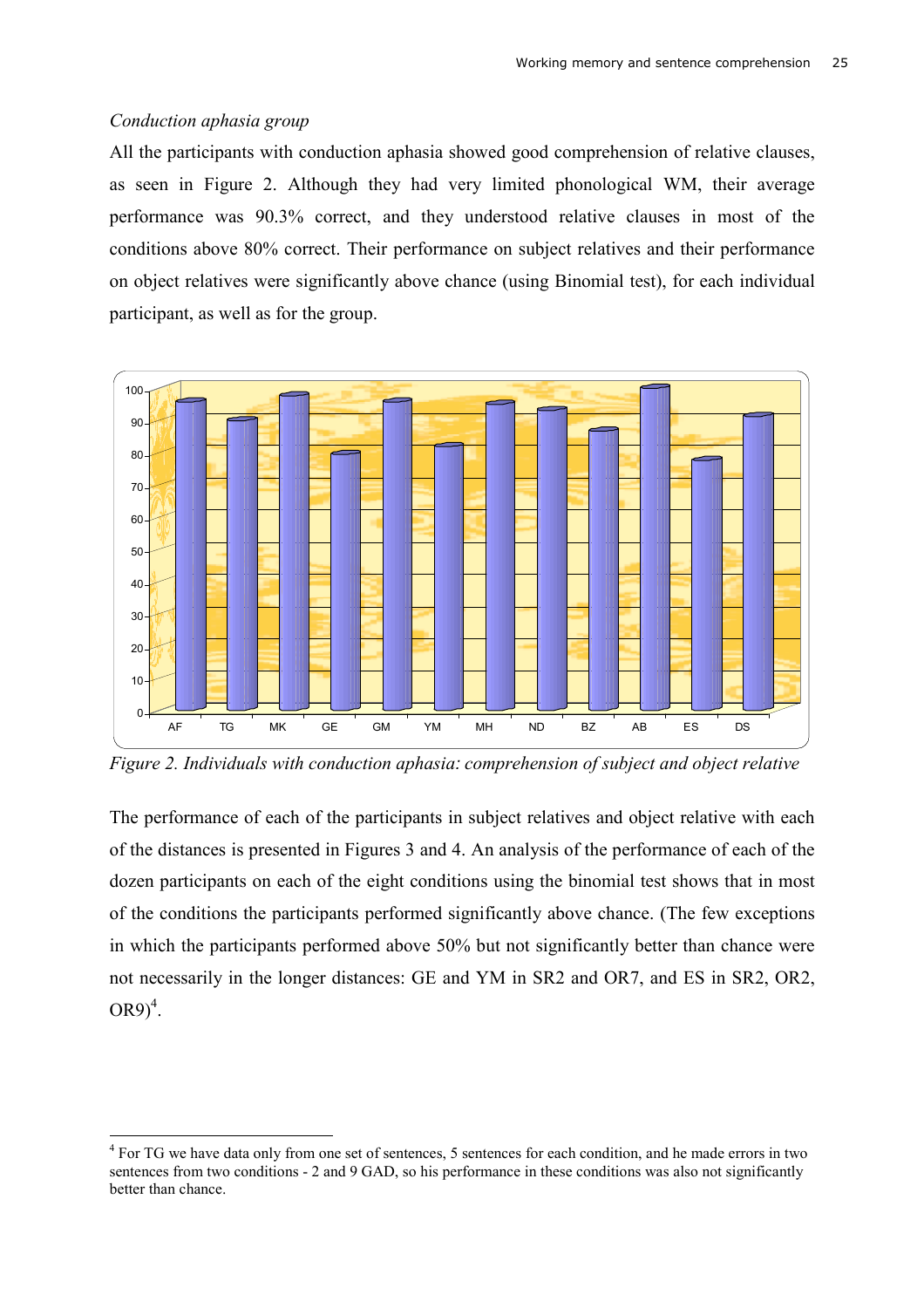

*Figure 3.* Subject relatives: % correct of the individuals with conduction aphasia.



*Figure 4.* Object relatives: % correct of the individuals with conduction aphasia.

Importantly, none of the patients was affected by the distance between the antecedent and the gap. This can be seen in two analyses. The comparison of performance in the shortest GAD (2 words) and the longest GAD (9 words), presented in Table 9, showed no significant difference in performance between the two conditions, and even slightly poorer performance on the shortest condition, for both subject- and object relatives. This finding was further confirmed by the absence of linear contrast between the different GADs in both subject- and object relatives.

The comparison of performance of the individuals with conduction aphasia to the control participants indicated no difference in any of the subject relative conditions (except for SR2 in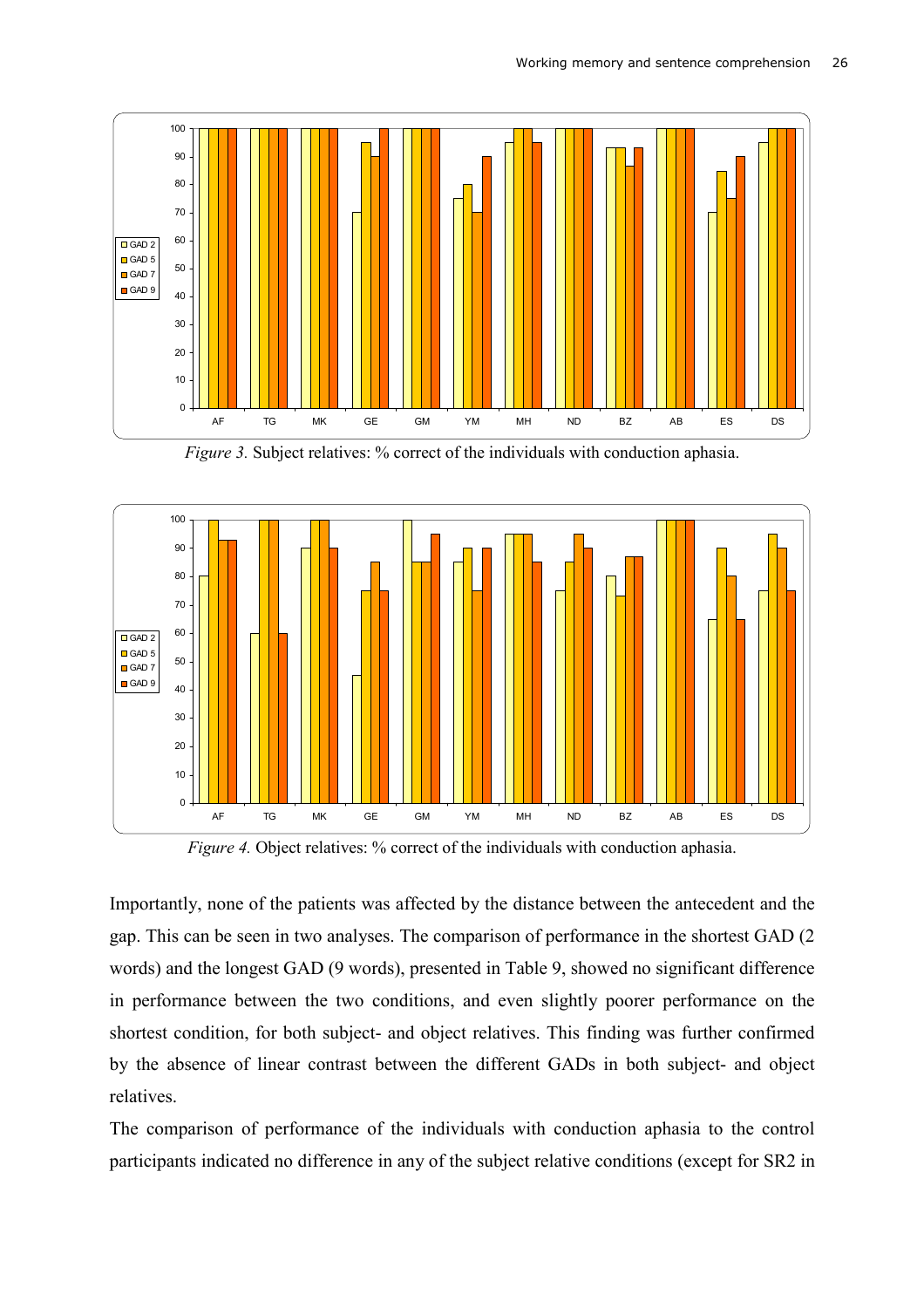which the performance of the controls was significantly better). The individuals with conduction aphasia performed significantly poorer than the control group on all four conditions of the object relatives ( $p < .01$ ), regardless of the gap-antecedent distance, but still their performance in object relatives was 86% correct on the average, and significantly above chance.

|           | <b>SR2-SR9</b>   | <b>OR2-OR9</b>   |
|-----------|------------------|------------------|
| AF        | $\boldsymbol{0}$ | $-13$            |
| <b>TG</b> | $\boldsymbol{0}$ | 0                |
| <b>MK</b> | $\boldsymbol{0}$ | $\boldsymbol{0}$ |
| <b>GE</b> | $-30$            | $-30$            |
| <b>GM</b> | $\boldsymbol{0}$ | 5                |
| YM        | $-15$            | $-5$             |
| <b>MH</b> | $\boldsymbol{0}$ | 10               |
| <b>ND</b> | $\overline{0}$   | $-15$            |
| BZ        | $\boldsymbol{0}$ | $-7$             |
| AB        | $\boldsymbol{0}$ | $\theta$         |
| ES        | $-20$            | $\overline{0}$   |
| <b>DS</b> | $-5$             | $\boldsymbol{0}$ |
| Average   | $-5$             | $-6$             |

*Table 9.* Aphasic group: difference between the percentage correct on GADs 2 and 9

The current experiment thus replicates our previous findings concerning the comprehension of relatives with various GADs in patients with conduction aphasia with limited input phonological WM. The findings show that limited phonological WM does not interact with relative clause comprehension. Participants with limited pWM of 2-3 lexical units easily reactivated the antecedent at the gap position even when the gap-antecedent distances reached 9 words (28 syllables), a distance that is far larger than their spans. As we suggested in Friedmann and Gvion (2003), we believe that the type of processing required in the sentence is the crucial factor. Because the reactivation required for the comprehension of relative clauses is syntactic-semantic, a phonological WM limitation should not prevent individuals from reactivating the meaning of a moved NP even when this reactivation takes place after a long phonological distance. In Experiment 2 we further examined this assumption but this time with the manipulation of the distance between the antecedent and the gap in other syntactic units.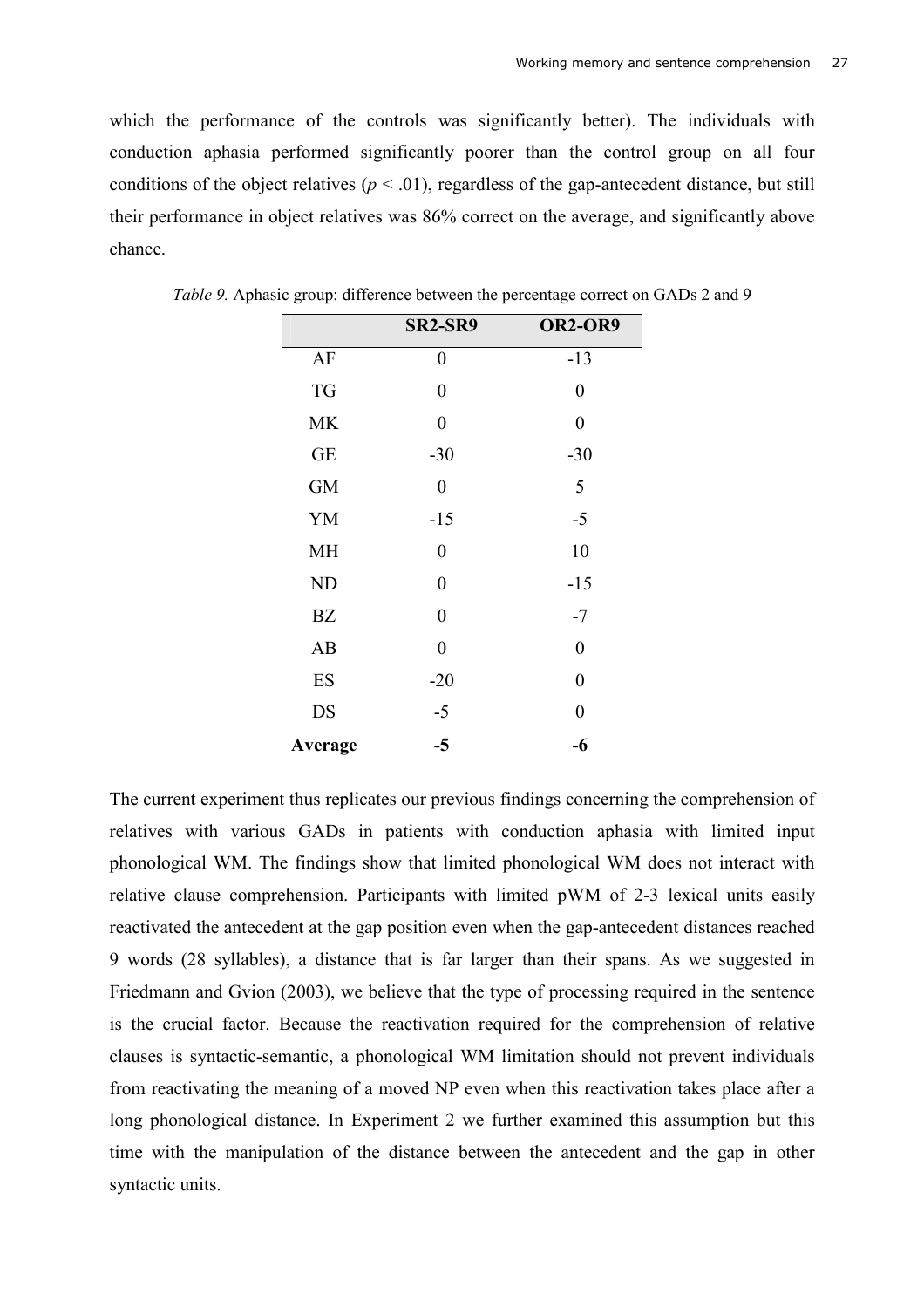#### **Experiment 2***:* **Does distance in syntactic units affect object relative comprehension?**

Experiment 2 was also designed to test semantic-syntactic reactivation through the comprehension of object relative clauses, but in this experiment the distance between the word and its reactivation site was manipulated in syntactic units. In Experiment 1 we already saw that when the reactivation required is semantic-syntactic, increasing the phonological distance to the reactivation site does not impair comprehension for individuals with impaired phonological WM. Will the same results be obtained when the distance to the semanticsyntactic reactivation site is increased in syntactic units? Previous research (see Gibson & Thomas, 1999) found that the addition of a CP, namely, of a clause embedded with "that" or "who", has a syntactic memory cost. On the basis of this finding, we used the addition of embedding between the antecedent and the gap to manipulate syntactic memory load. If semantic reactivation is not problematic when pWM is impaired, then the introduction of double embedding between the antecedent and the gap should not impair the comprehension of individuals with limited pWM more than it impairs the performance of healthy controls.

# *Stimuli and procedure*

Eighty Hebrew object relative clauses were included in a plausibility judgment task. The syntactic distance was manipulated by adding a single or double embedding. Of the 80 sentences, 30 were object relatives with double embedding (5), 30 were object relatives with a single embedding (6) and 20 sentences were simple control sentences without embedding (7). The duration of the gap-antecedent distance was 2.5 seconds  $(SD = 0.17)$  for the double embeddings, and 1.2 seconds  $(SD = 0.12)$  for the single embedding. This duration difference was significant (t(8) = 31.22,  $p < .01$ ).

Half of the sentences of each type were plausible (5a, 6a, 7a) and half were implausible (5b, 6b, 7b, for ease of reading examples are given in English because the word order in Hebrew was the same). The implausible sentences with single and double embeddings were constructed so that the semantic relations between the most embedded verb and the reactivated antecedent were incongruent, thus creating a semantic violation. The implausible sentences without embedding (7b) included reversed thematic roles. The sentences were orally presented to each participant only once. The participants were asked to determine whether the sentence was plausible or not.

5a) This is the parcel that the woman saw that the child picked.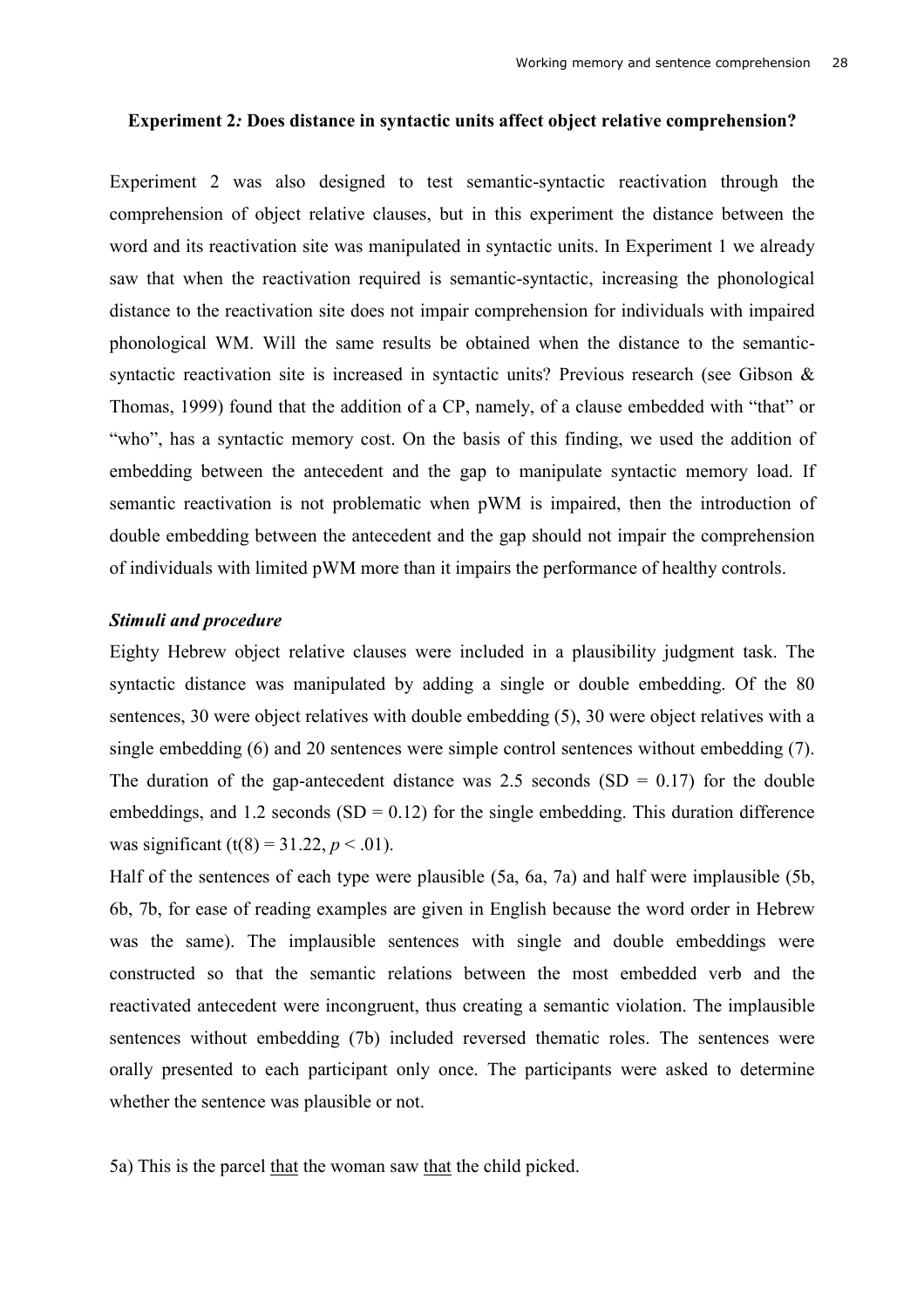- b) This is the bread that the man wanted that the child will drink.
- 6a) This is the milk that the man drank.
- b) This is the juice that the man ate.
- 7a) The policeman read the newspaper.
- b) The hat wore Danny.

# *Results*

### *Control participants*

The 61 control participants performed well in all types of sentences. As can be seen in Table 10, their performance was at ceiling level. Because no differences were found between the plausible and implausible sentences in each of the three sentence types, we lumped together the scores for further statistical analysis. No differences were found between the age groups in any of the sentence types. Significant differences were found between the conditions,  $F(2,180) = 4.78$ ,  $p = .009$ , and the linear contrast between the three sentence types was significant,  $F(1,180) = 8.98$ ,  $p = .003$ . According to Tukey test the difference stemmed from a difference between the double embedding condition and the no-embedding condition,  $p = .009$ .

| Age group                                | $20 - 30$ | $31 - 40$ | $41 - 50$ | $51 - 60$ | $61 - 70$ | 71-77  | Average            |
|------------------------------------------|-----------|-----------|-----------|-----------|-----------|--------|--------------------|
|                                          | $n=10$    | $n=10$    | $n=10$    | $n=10$    | $n=10$    | $n=11$ |                    |
|                                          |           |           |           |           |           |        |                    |
| No embedding                             | 100.00    | 100.00    | 99.50     | 100.00    | 100.00    | 100.00 | 99.91 (0.20)       |
|                                          |           |           |           |           |           |        |                    |
| Single embedding                         | 99.33     | 100.00    | 99.33     | 100.00    | 99.67     |        | 99.70 99.67 (0.30) |
|                                          |           |           |           |           |           |        |                    |
| Double embedding                         | 98.67     | 100.00    | 99.67     | 99.33     | 97.67     | 98.79  | 99.02 (0.84)       |
| $\sqrt{10}$<br>$\mathbf{D} = \mathbf{1}$ | 111       | $\cdots$  | $+1$ 1    |           |           |        |                    |

*Table 10*. Control participants: % correct in double, single, and no-embedding sentences

Results are presented for plausible and implausible sentences together

### *Individuals with conduction aphasia*

Ten individuals with conduction aphasia participated in this experiment. The patients as a group and each participant individually performed above chance in all the sentence types (using binomial distribution,  $p < .05$ ) reaching in most of the subtests 90% and above (see Figure 5). No significant difference was found between the performance in the plausible and implausible sentences for the group, and for each of the aphasic participants (using  $\chi^2$ , except DS, who performed better in the implausible sentences than the plausible ones in the double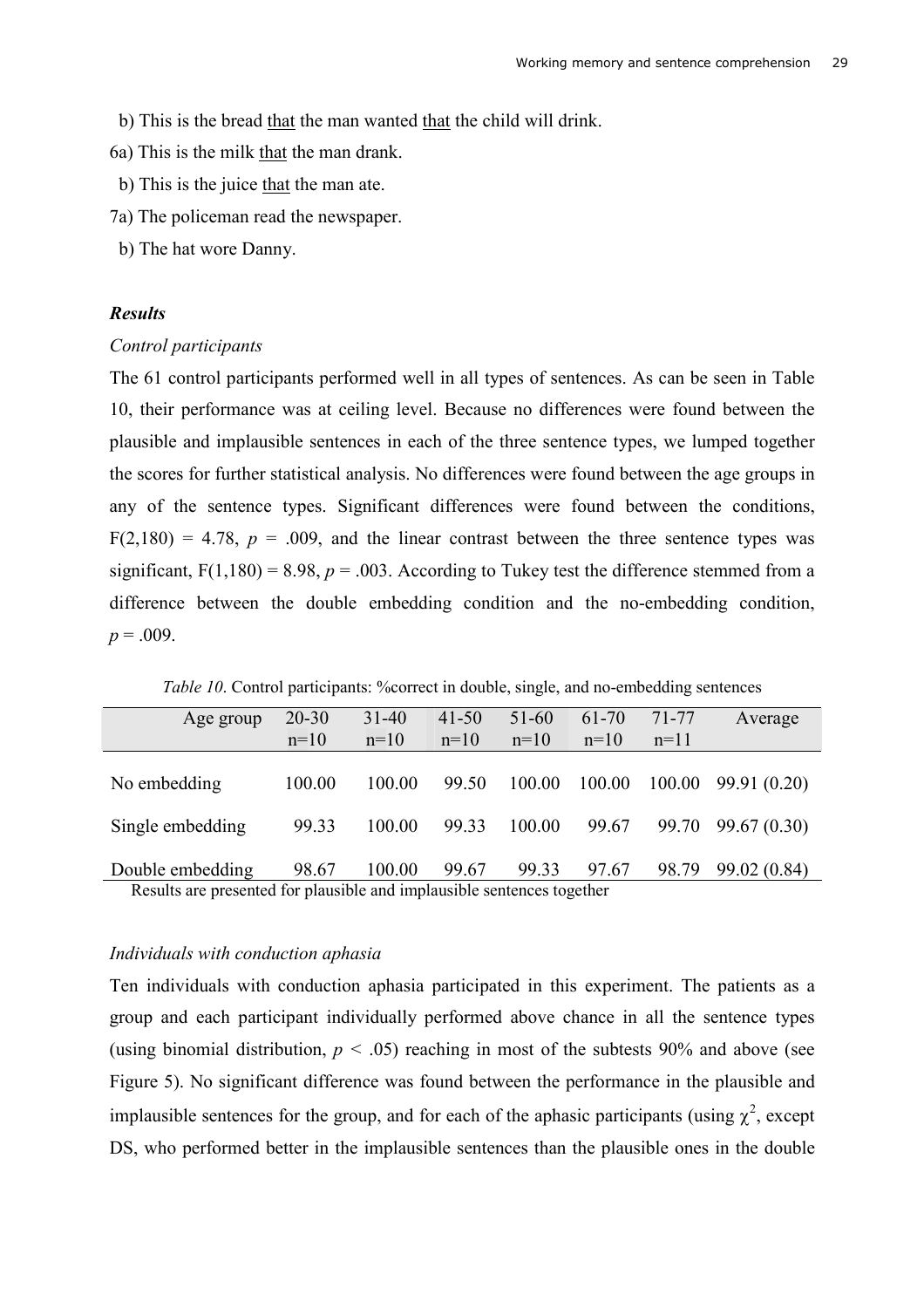embedding sentences, and plausible better than implausible in the single embedding sentences).

Importantly, in the sentences that require reactivation, i.e. the relative clauses, there was no significant difference at the group level between double embedding and single embedding, neither for the plausible nor for the implausible condition. Similarly to the control participants, significant differences were found only in the comparison of the embedded sentences to the simple sentences: plausible simple sentences without embedding were judged better than the sentences with double embedding  $(T = 1, p < .01)$  and single embedding  $(T = 2, p = .02)$ . The comparison of the plausible and implausible sentences together yielded similar results, with Tukey test indicating a significant difference only between the noembedding and the single embedding conditions ( $p = .05$ ).



*Figure 5.* Conduction aphasics: Plausibility judgment of object relatives with double, single, or no embedding

The same analysis for each individual participant revealed the same pattern for all of the aphasic participants: no significant differences between double and single embedding. Four of the participants showed significant differences ( $p < .05$ ) between the embedding and the nonembedding conditions: GE showed significant differences between single and no embedding, YM in double vs. single embedding, ND in double vs. no embedding, and DS in double and single vs. no embedding.

A comparison between the individuals with conduction aphasia and the control group reveals significant differences in performance on sentences with double embedding ( $z = 4.64$ ,  $p <$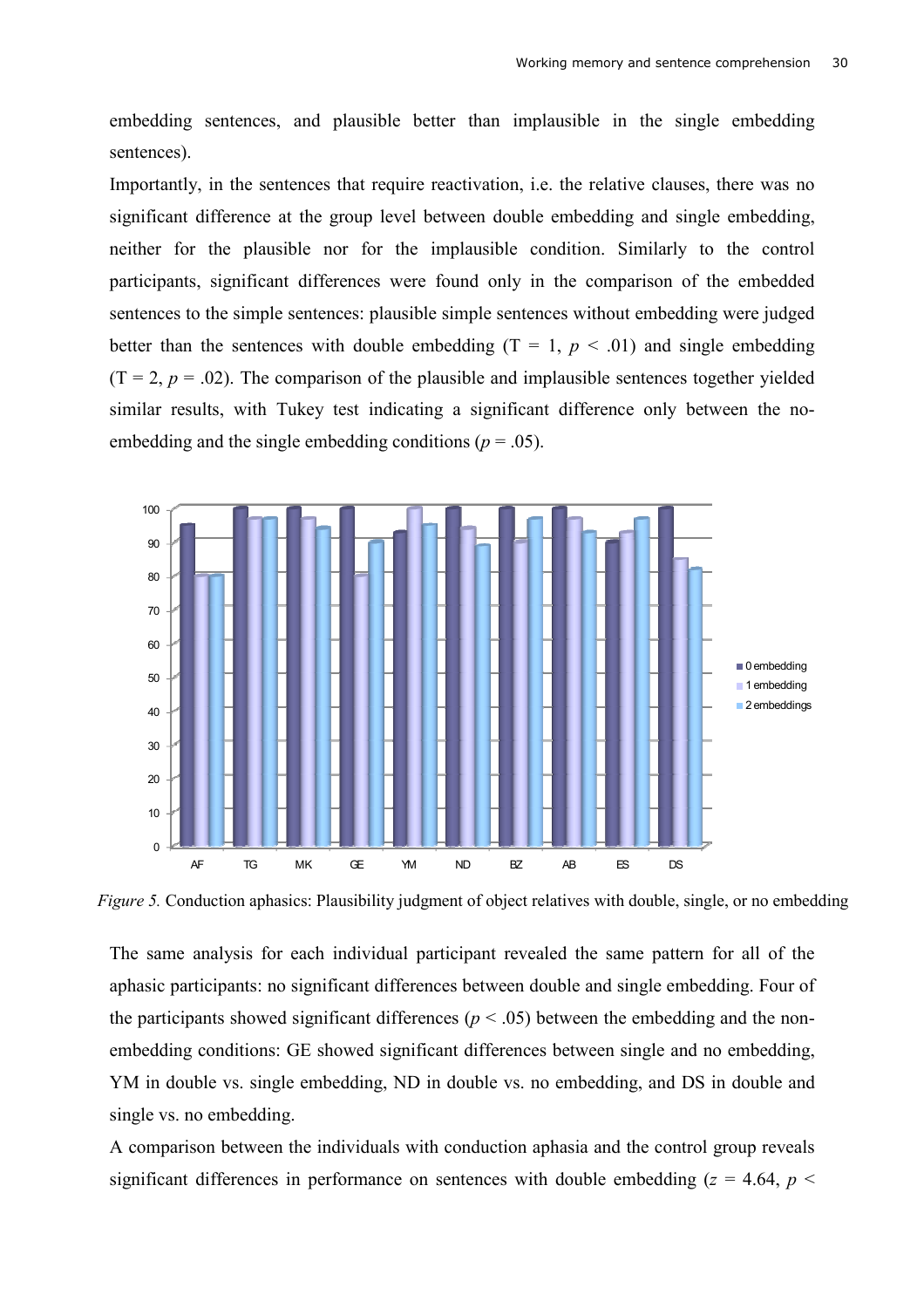.01), and sentences with single embedding  $(z = 4.42, p < .01)$ , but not in the simple, nonembedded sentences. But crucially, they performed well on all conditions.

Thus, in the group with conduction aphasia, like the control group, no difference was found between object relatives that require reactivation with single and double embedding; like the controls they also showed better performance on the simple sentences compared to the embedded sentences.

#### *Summary and interim conclusions: Experiments 1 and 2*

Experiments 1 and 2 examined the comprehension of relative clauses in individuals with very limited pWM. The distance between the antecedent and the gap was manipulated in Experiment 1 in terms of phonological units – syllables and words, and in Experiment 2 by syntactic units - number of intervening CPs. All the participants, even those who had very limited phonological spans of no more than 2-3 units, performed well above chance in all types of sentences, and were unaffected by any type of distance. The addition of another argument of the verb between the antecedent and the gap was also tested, using object relatives, in which the agent intervenes between the moved theme and the verb. The individuals with conduction aphasia showed good comprehension of object relative and performed 86% correct in Experiment 1 and 91.4% in Experiment 2, indicating that a limited pWM is not the source of deficits in understanding sentences that include movement of one argument across the other, as is the case in agrammatic aphasia (Grodzinsky, 2005, 2006).<sup>5</sup> Friedmann and Gvion (2003) suggested that antecedent-gap distance had no effect on

comprehension because the processing at the gap position, involves semantic, rather than phonological, reactivation of the antecedent (Love & Swinney, 1996, and McElree, 2000). We suggest that this is why phonological memory limitation does not affect relative clause comprehension, even in cases of considerable distance between the antecedent and the gap, be it phonological or syntactic. If this is correct, there are other types of sentences that are predicted to be impaired in case of pWM limitation: sentences that require phonological reactivation, in which semantic reactivation does not suffice. This led us to examine comprehension in structures that require phonological reactivation in Experiments 3 and 4.

<sup>&</sup>lt;sup>5</sup> For comparison, the individuals with conduction aphasia who participated in Experiment 1 performed significantly better than the 5 individuals with agrammatism reported in Gvion (2007) on the 80 subject relatives and 80 object relatives (U = 67.5,  $p = 0.02$ , U = 82,  $p = 0.004$ , respectively), and also significantly better than 14 individuals with agrammatism (7 agrammatic aphasics reported in Friedmann and Shapiro, 2003, and 7 reported in Gvion, 2007) in the sentences with 2 GAD ( $U = 186.5$ ,  $p = .05$ , for subject relatives,  $U = 240.5$ ,  $p < .0001$ , for object relatives). Similarly, in Experiment 2, their comprehension of object relatives with double embedding was between 80 and 97 percent correct, whereas the 3 individuals with agrammatism in Gvion (2007) performed only 57-63 percent correct and not significantly above chance.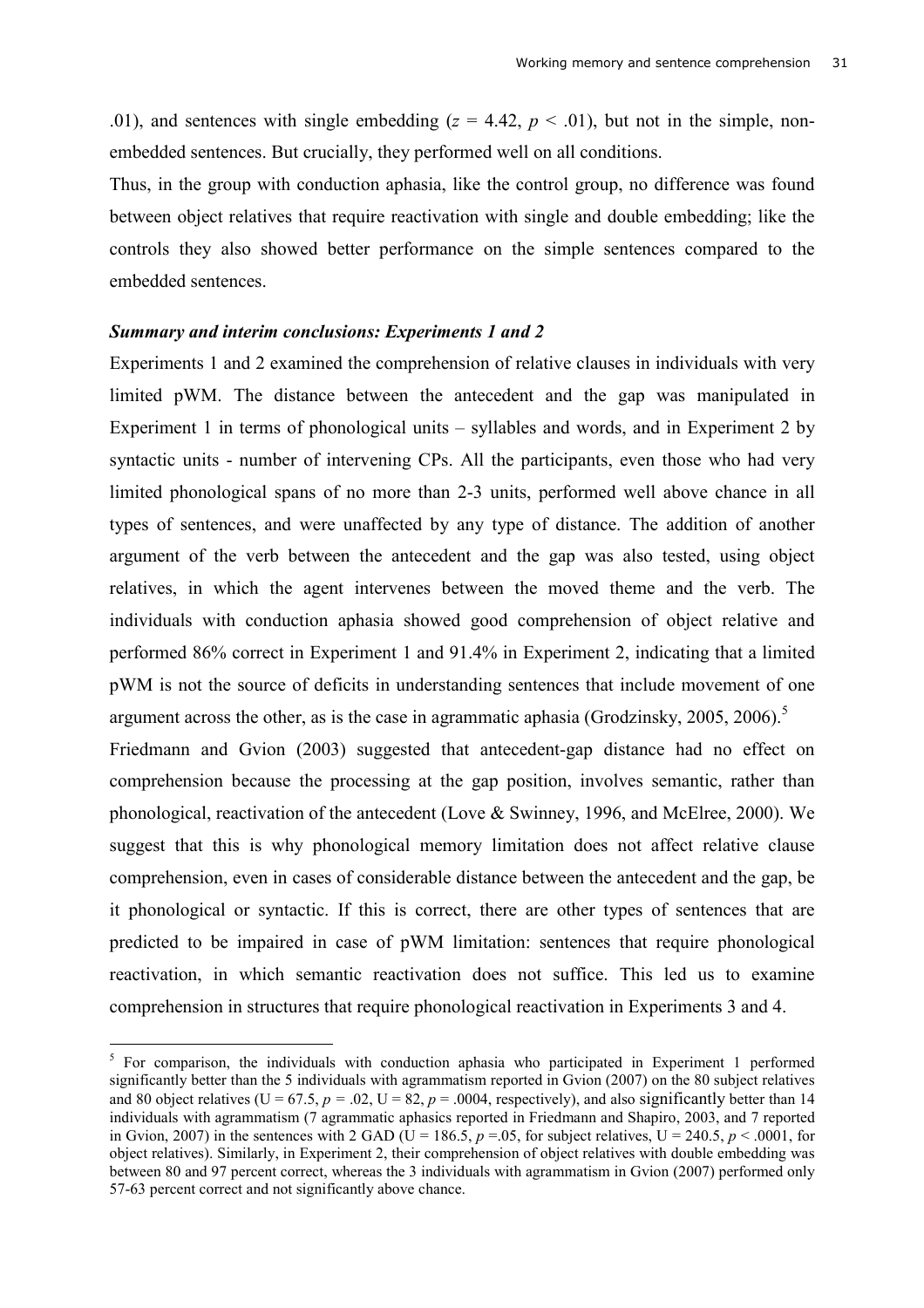### **Experiment 3: Does pWM limitation affect accessing a decayed meaning of an ambiguous word?**

(8) The toast that the elderly couple had every morning was always for happy life and for love.

In order to test phonological reactivation within a sentence we used sentences like (8) with an ambiguous word, in a context strongly biasing toward one of the meanings, which gets disambiguated toward a different meaning at a later point in the sentence. The rationale was the following: when we hear a sentence with an ambiguous word, immediately after the ambiguous word, all of the meanings of the word are activated (Swinney, 1979; see also Love & Swinney, 1996; Onifer & Swinney, 1981). When the sentence continues to unfold, only the meaning that seems relevant for the biasing context remains activated, and the other meanings decay. When we get to the point of disambiguation, the meaning that was initially (incorrectly) chosen and remained active cannot be used to understand the sentence, and we need to access the other meaning. Crucially, re-access to the semantic representation that remains active will not suffice, and therefore we need to reactivate the *phonological word form* of the original ambiguous word, in order to re-access all its possible meanings. Because semantic reactivation does not suffice, and these sentences require phonological reactivation, the comprehension of individuals with limited pWM is expected to be hampered in cases of phonological overload.

We used the experimental design and sentences from our previous study (Friedmann & Gvion, 2003), in which we tested three individuals with conduction aphasia. In the current experiment we tested this design on a larger group of patients.

### *Stimuli and procedure*

The test included 148 Hebrew sentences: 88 plausible sentences with an ambiguous word and 60 filler sentences. The task required plausibility judgment and paraphrasing. The distance between the ambiguous word and the reanalysis position was manipulated in order to test the effect of phonological load. Forty-four ambiguous words were selected; each appeared in one long-distance and one short-distance sentence. Disambiguation occurred either shortly after the ambiguous word (2-3 words distance, mean duration of 1.44 sec., see example 9a) or after a longer interval (7-9 words distance, mean duration of 5.06 sec, example 9b).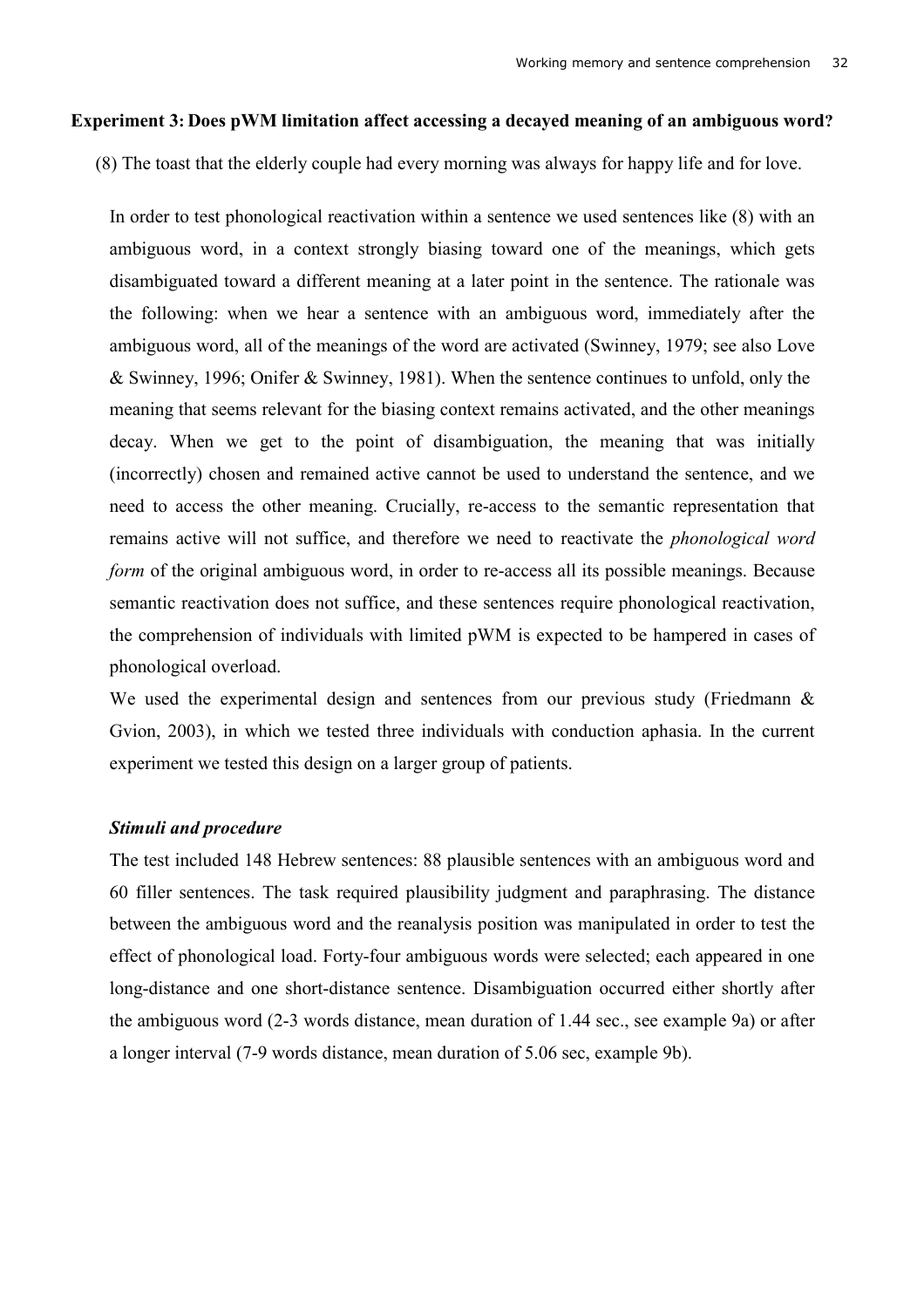- 9 a) For her dinner party, Hanna found several good **dates**, carefully filled them with marzipan, and put them on the table next to the dried apricots and the figs.
- b) After the discussion with her future husband, Hanna chose the perfect **date** which she thought will make him very happy, and put it in his mouth, without the pit.
- 10) During dinner, the very important businessmen ate filled jackets.

We determined the various possible meanings of each of the ambiguous words as well as the relative frequency of these meanings on the basis of judgments of 18 Hebrew-speaking individuals without language impairment. Additional 42 healthy adults were asked to listen to the first part of each sentence (that included the ambiguous word, the biasing context but without the disambiguation part) and to complete the sentences using their own words. This was done in order to examine whether the biasing context leads indeed to the more frequent meaning of the ambiguous word. Only sentences that biased at least 70% of the pilot participants toward the most frequent meaning were included in the test. The rest of the sentences (5 sentences) were re-constructed.

The fillers were 60 semantically implausible or plausible sentences matched to the tested sentences in number of words. Twenty of the fillers were implausible long sentences matched in number of words to the long distance sentences with ambiguous words; 20 implausible short sentences matched in number of words to the short distance sentences with ambiguous words. The implausible sentences were constructed by replacing a word in a plausible sentence with a semantically or pragmatically incongruent word (see example 10 for an implausible short sentence). Twenty additional fillers were long plausible sentences. The sentences were randomized and divided into two sets with the same number of sentences of each condition, administered with an interval of at least two weeks. Each ambiguous word appeared only once in each session, namely, the short and the long distance sentences for each ambiguous word were administered in different sessions. The order of the sessions was randomized among participants.

Each sentence was presented auditorily only once and the participants were requested to judge whether it was "good or bad". If they judged the sentence as good, they were asked to paraphrase it as accurately as possible; if they judged it as a "bad sentence" they were asked to explain why it was bad. When the patients had difficulties in oral paraphrasing, hand gestures were accepted as well. The sessions were audio-tape recorded and transcribed.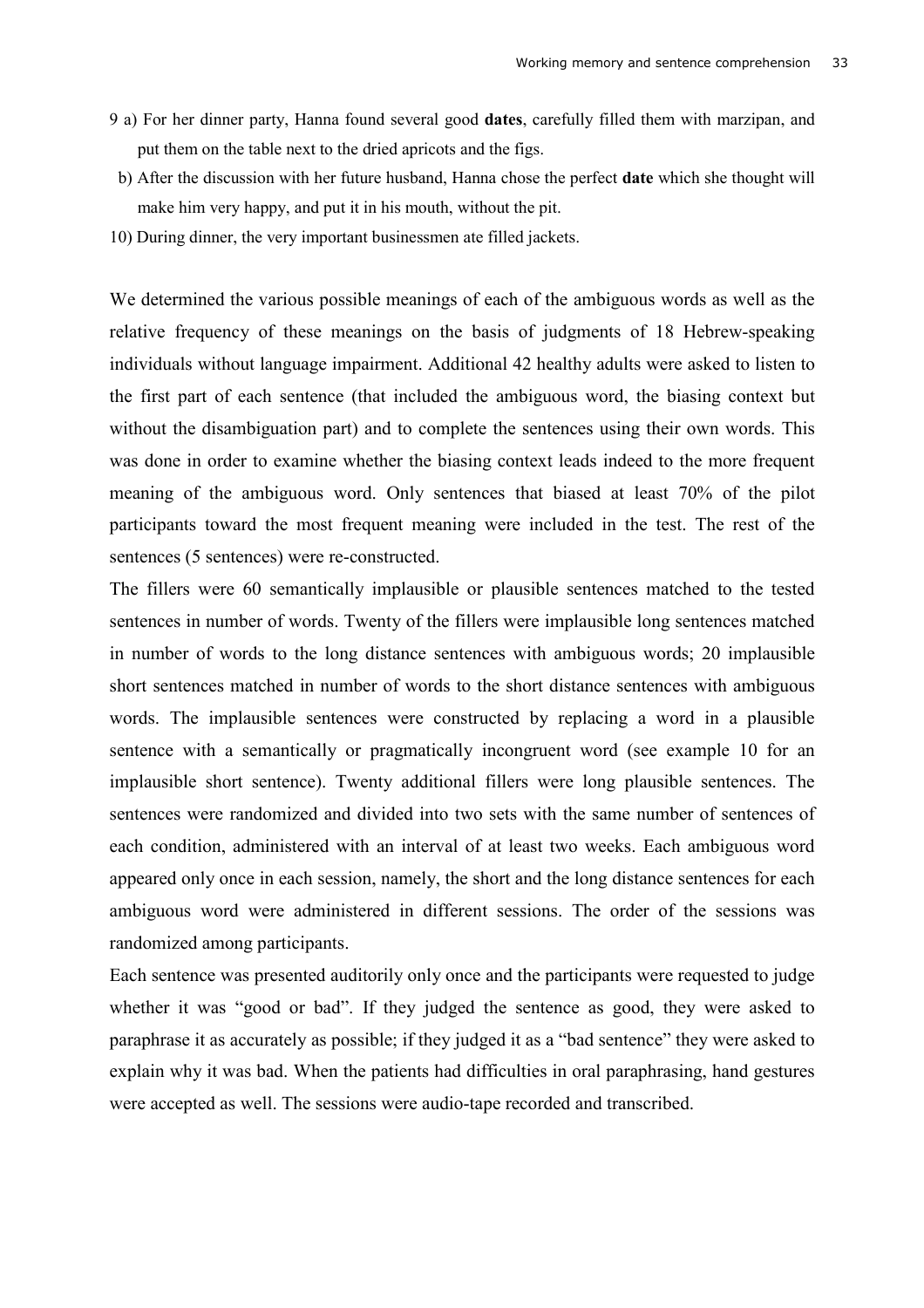### *Results*

#### *Control group*

Ninety five control participants were tested. Their performance in the sentences with ambiguous words was above 80% correct even in the most taxing condition, as shown in Table 11. All of them performed flawlessly on the plausible and semantically implausible sentences without the ambiguous words. No linear contrast was found for the different age groups. A main effect was found for disambiguation distance,  $F(1,89) = 22.39$ ,  $p < .0001$ ; The performance on the ambiguous short distance sentences was significantly better than on the long ambiguous sentences for three of the age groups: the 20s, the 30s, and the 70s ( $p < .01$ ).

| Age group      | $20 - 30$ | $31 - 40$ | $41 - 50$ | 51-60 | 61-70  | 71-77  |
|----------------|-----------|-----------|-----------|-------|--------|--------|
|                | $n=32$    | $n=20$    | $n=10$    | $n=9$ | $n=10$ | $n=14$ |
| short distance | 95.0      | 93.0      | 97.3      | 93.9  | 92.0   | 92.9   |
|                | (4.6)     | (6.6)     | (3.7)     | (7.3) | (5.5)  | (4.3)  |
| long distance  | 89.3      | 83.5      | 95.0      | 94.1  | 88.4   | 81.7   |
|                | (9.2)     | 13.1)     | (8.4)     | (8.2) | 14.3)  | (10.6) |

| Table 11. Control participants' judgment of sentences with ambiguous words: Average % correct (sd) |  |  |
|----------------------------------------------------------------------------------------------------|--|--|
|                                                                                                    |  |  |

# *Conduction aphasia participants*<sup>6</sup>

The group with conduction aphasia showed a severe deficit in the comprehension of sentences containing ambiguous words with long disambiguation distances.

The participants' difficulty in the comprehension of long sentences with an ambiguous word was manifested in their performance in the plausibility judgment, as well as their explanations for the judgments, and their paraphrases, which usually indicated that they kept the initial meaning of the word and could not incorporate it in to the end of the sentence (see examples 11-12).

(11) The following target sentence includes the ambiguous word "**cir**". In the beginning, the meaning that seems relevant is "consul", but the meaning that is actually suitable for the sentence is "a door hinge".

*Target:* "**ha-cir** she-higia me-arcot ha-brit be-hazmanat misrad ha-xuc ha-israeli **mutkan** be-delet ha-lishka shel rosh ha-memshala"

The-*consul/hinge* that-arrived from-states the-union in-invitation/order-of ministry-of the-outside the-Israeli isinstalled in-door-of the-office of head-of the-government

<sup>&</sup>lt;sup>6</sup> Some of the patients found the test very frustrating, so we had to stop the test at a certain point without completing it. For several patients we had to discard some of the sentences from the data analysis because it was impossible to judge from their responses whether they understood the sentence or not. This is why the analysis of the results is based on a slightly smaller number than the number of participants times the number of sentences.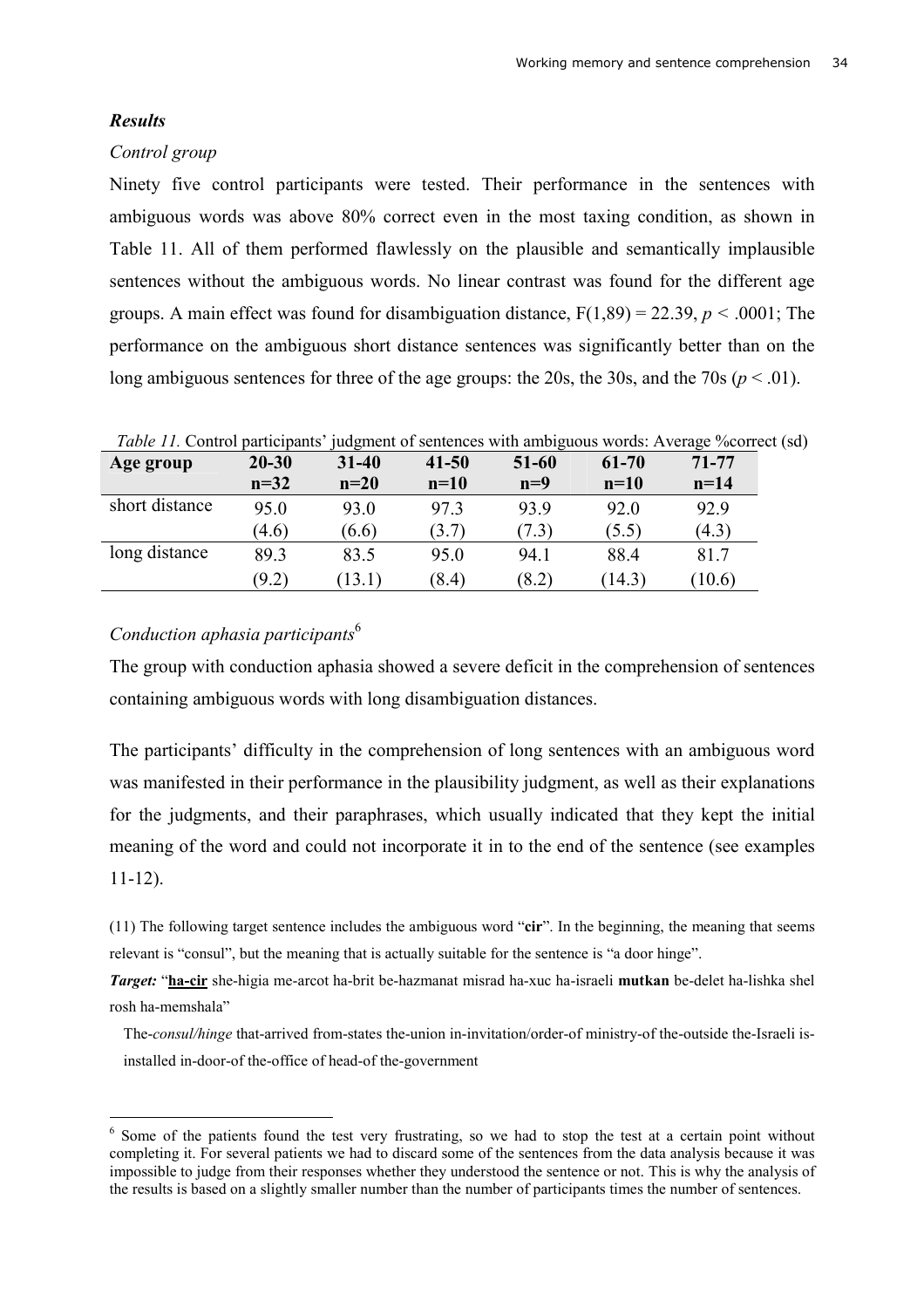*The-consul/hinge that arrived from the USA by an order of the Israeli ministry of foreign affairs is installed in the door of the prime minister's office.* 

*BZ:* kol-kax harbe mebulbalim she-ze mamash bdixa. Yesh shagrirut arcot habrit ze kol-kach mebulbal ve-lo kashur she-ze lo hegyoni.

So many confused that-this really joke. There's embassy-of states the-union... it's so confused and-not connected that-this not logical.

"*So many confused that this is really a joke. There's an embassy of the US... its so confused and not connected that this is illogical*."

*MK*: Lo. ha-cir... hevi cir lo cir ani yode'a. Hevi'u cir le-rosh ha-memshala ze cir, ze nasi - hu lo yaxol lasim oto ba-delet!

No. The consul/hinge brought consul/hinge not consul/hinge I know. Bring-plural consul/hinge to-head-of thegovernment it's consul/hinge, it's president - he no can to-put him in-the-door.

*"No. The consul… brought consul no consul I know. A consul was brought to the prime minister it is consul, it's a president - he can't put him in the door!*

(12) A sentence with the ambiguous word *"lenakot"* which initially is taken to mean "to clean" and later disambiguates to mean "to deduct".

*Target:* "Ha-misrad be-macav nora ve-laxen yatxilu **lenakot** be-horaat menahalei ha-misrad u-le-lo kol dixuy nosaf **asara** axuzim mi-maskorot ha-bxirim".

The-office in-condition terrible and-therefore will-start to-clean/deduct in-order-of managers-of the-office and-to-no any delay additional ten percent from-salaries-of the executives.

*"The office is in a terrible condition and they will therefore start to-clean/deduct immediately and without further ado following the order of the office managers 10 percent of the executives' salaries*."

*DS:* "Lo. Ein shum kesher bein maskorot ve-bxirim le-vein ha-nikayon shel ha-misrad".

No. There's no relation between salaries and-executives to-between the-cleanliness of the-office.

*"No.* There's no relation between salaries and executives and the cleanliness of the office*."* 

The average score for the long distance sentences with ambiguous words was 57.5%  $(SD = 19.7\%)$ . As can be seen in Figure 6, most of the aphasic participants  $(AF, GM, MH,$ ND, BZ, AB, ES, DS) showed a severe deficit in the long distance sentences, with average performance on only 47.3% (SD = 11.7%) but performed significantly better when the same ambiguity was resolved at a short distance from the ambiguous word  $(M = 84.6\%,$  $SD = 12.0\%$ ). The performance of these 8 participants in the short-distance sentences was significantly better than the long ones for the group,  $T = 0$ ,  $p < .01$ , as well as for each individual, using  $\chi^2$ ,  $p < .03$ . In this group, AF, MH, ND, AB, and DS performed significantly poorer than the normal controls in the long ambiguous sentences ( $p \leq .01$ ) but did not differ from the controls in the short ambiguous sentences; GM, BZ, and ES showed significantly poorer performance than the controls ( $p \leq .01$ ) on both the long and the short ambiguous sentences, indicating that the short-distance disambiguation was already overloading for them.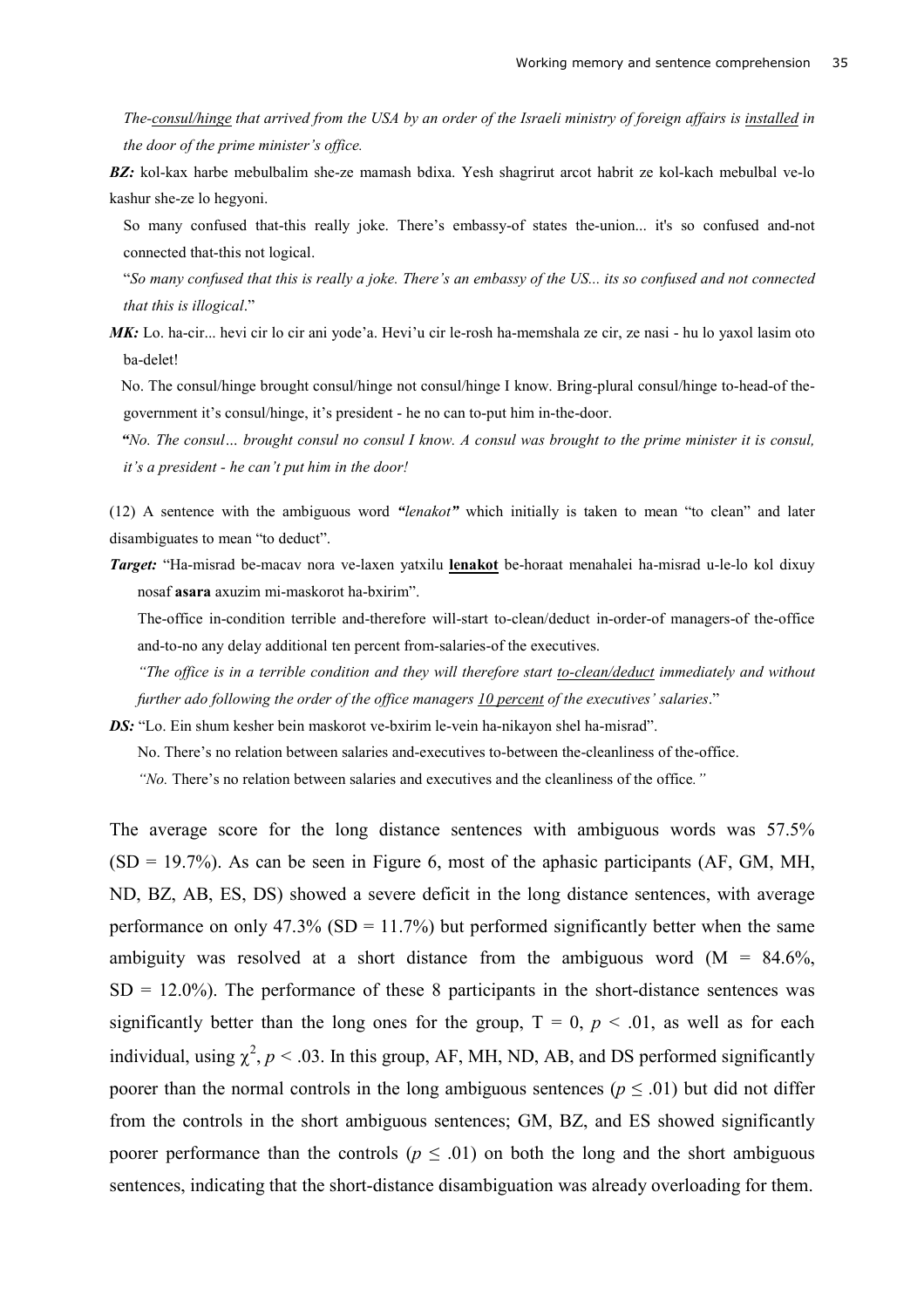

*Figure 6.* Conduction aphasics: % correct on sentences with an ambiguous word.

The four other patients' performance was not significantly affected by the disambiguation distance. GE performed poorly on both the short and the long ambiguous sentences (59% and 56% respectively), and her performance in both conditions was significantly poorer than that of the controls ( $p \leq 0.01$ ). It may indicate that the short distances were already overloading her pWM. YM also showed similar performance on both distances: 80% on the short sentences and 78% on the long sentences. Her performance was almost 2 standard deviations below the average of her control group, but it differed significantly from the controls only on the short condition ( $p \le 0.01$ ). Two patients performed relatively well in this task and not significantly poorer than the controls: TG was tested only on the long ambiguous sentences and performed 92% correct, and MK performed 90% on the short ambiguous sentences and 86% on the long condition.

Mann-Whitney test showed that the difference in performance between the long and the short ambiguous sentences was significantly larger for the aphasic group compared to the control group ( $z = 3.95$ ,  $p < .0001$ ). An analysis at the individual level revealed a similar result for nine of the twelve aphasic participants: a larger distance effect on performance for each participant compared to the matched control group.

The performance in the plausible sentences without ambiguity and in the semantically implausible sentences was high: an average of 96.8% (range: 88%-100%) accuracy on the semantically plausible sentences, and an average of 97.4% (range: 89%-100%) on the long implausible sentences and 96.2% (range: 90%-100%) on the short implausible sentences.

Thus, the current experiment showed that for most of the participants, comprehension of sentences can be impaired, when the sentence are constructed in a way that taxes their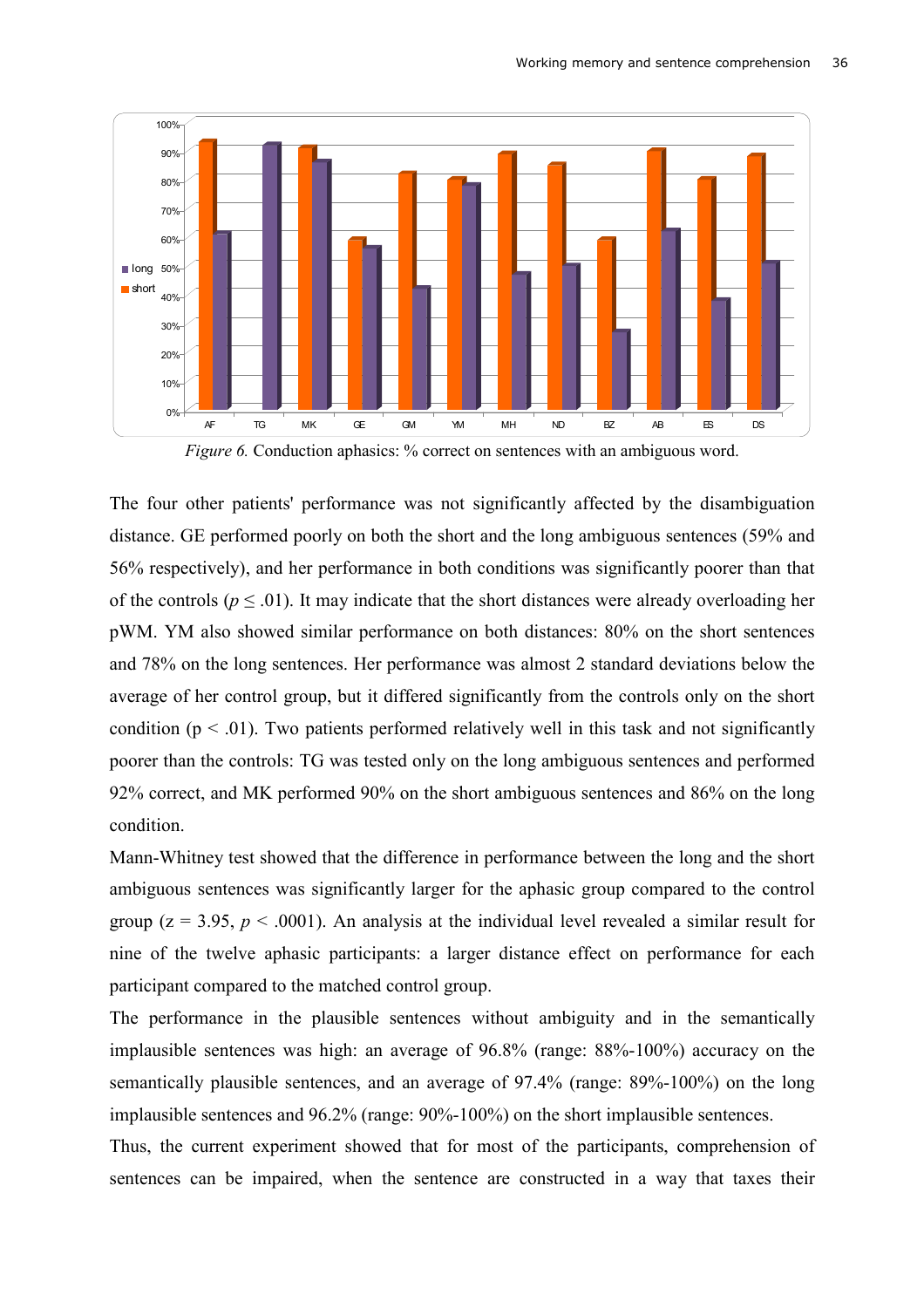phonological WM. When the reactivation required is phonological, and the distance from the first occurrence of the word to its reactivation site is too long, individuals with limited pWM have severe difficulties understanding the sentence. Their comprehension was much better when the distance between the ambiguous word and the point of reactivation was short. In the next experiment we examined phonological reactivation using another task: a rhyming judgment task of words within sentences, manipulating the phonological load by interpolating words between the rhyming words.

### **Experiment 4: Does pWM limitation affect rhyme judgment?**

This experiment was aimed at further testing the ability of individuals with conduction aphasia to perform tasks that require re-access to the phonological form of a word, this time through judgment of rhyming. In order to judge whether two words in a sentence rhyme, the phonological forms of the words should be compared. Semantic encoding and access to the meaning of the words cannot be of help in such a task, because the judgment relates to phonological aspects of the words, hence access to the phonological word form is required. Therefore, we expected that that if too many words occur between the rhyming words, individuals with limited phonological WM will not be able to retain the phonological form of the word, it will decay and they will no longer be able to detect rhyming. As a result, the participants are expected to judge sentences with rhyming words as non-rhyming. When the sentence does not include rhyming, it is possible that the deficit would not be manifested, because a decay of the words would lead to a correct judgment, of no-rhyme.

Like in our previous experiments, we manipulated the distance between the rhyming words within the sentence. We examined whether the detection of rhyming is more impaired when there is a longer distance between the rhyming words.

### *Stimuli and procedure*

The test included 184 Hebrew sentences presented auditorily: 100 sentences with two rhyming words (see examples in 13) and 84 sentences without rhyming words (examples in 14). All the rhymes were penultimate and ultimate classical rhymes, which are the prototypical rhymes in Hebrew (Ravid & Hanauer, 1998). In the penultimate classical rhymes the two words had penultimate stress position, and were identical in the stressed vowel and all the phonological segments that followed it. The ultimate rhymes were precise classical rhymes, identical in the stressed (final) syllable, and most of them (91%) also in the vowel before the final syllable. The non-rhyming sentences did not include any rhyming words or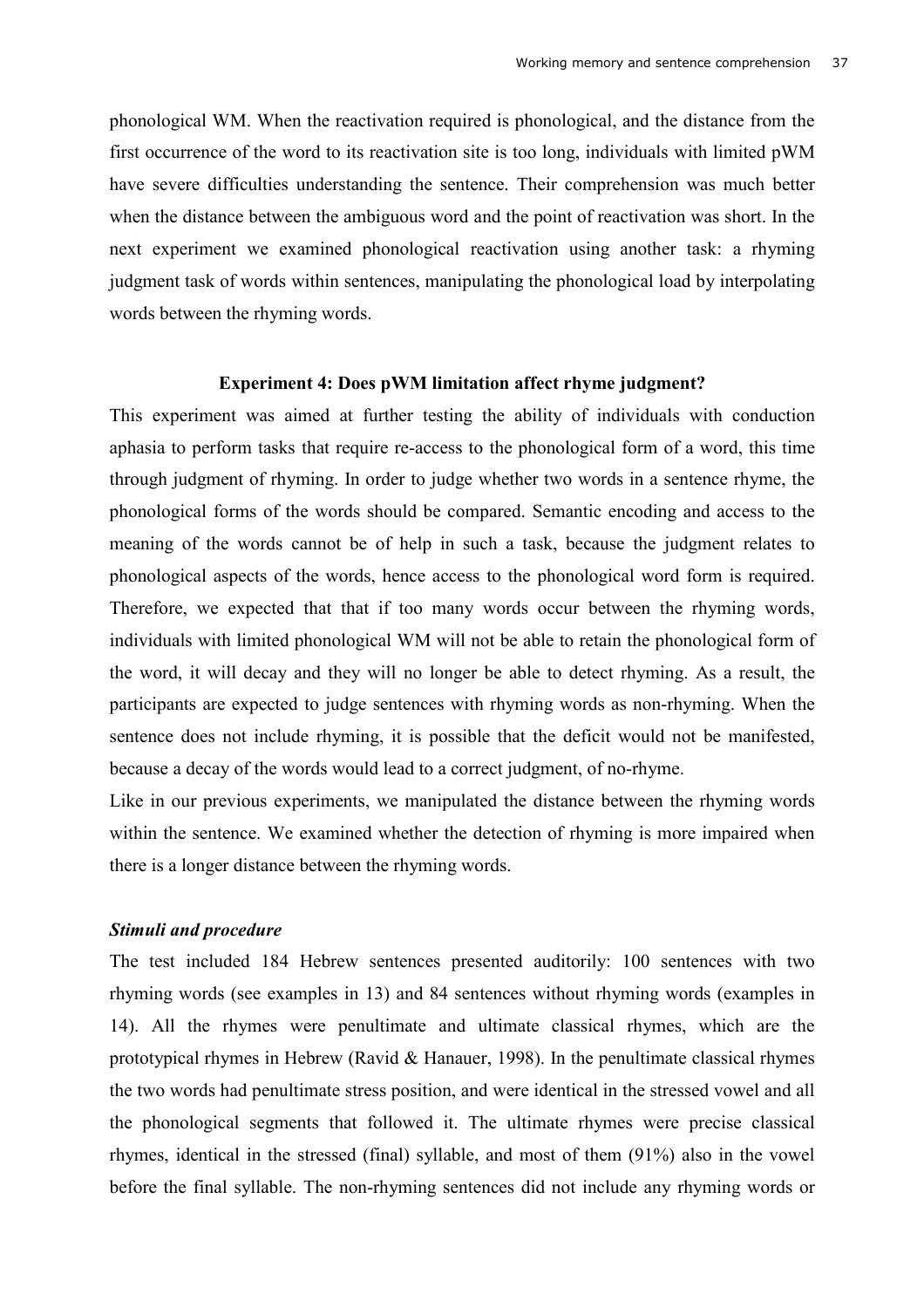phonologically similar words. The sentences that contained rhyming pairs were constructed so that a word in the middle of the sentence, at the end of the first phrase (hence: word A) would rhyme with the last word of the sentence (hence: word B). Each pair of rhyming words was presented twice, in two different sentential contexts, once with short distance between the rhyming words, and once with a long distance between them. The distance between the rhyming words was manipulated. In half of the rhyming sentences the distance between the rhyming words was short (examples 13a, an average of 4.19 words, 9.5 syllables, and duration of 2.81 seconds, with a range of 2-5 words, 4-13 syllables). The other half of the sentences included longer distance between the same rhyming words (examples 13b, an average of 9.88 words, 26.72 syllables, duration of 6.54 seconds; range of 8-14 words and 18-38 syllables). The non-rhyming sentences included the same first word (word A) from the rhyming sentences, but in these sentences, the final word did not rhyme with it. The non-rhyming sentences also included half short and half long distance between words A and B (example 14).

### 13) a. Short rhyming:

Ha-xayelet hifgina **gvura**, ki lo hayta **brera**

*The-soldier-fem demonstrated courage because no was other-option* 

b. Long rhyming:

Hu kara harbe al **gvura**, ve-hevin she-ze lo metuxnan tamid me-rosh pashut ze kore kshe-en **brera** *He read a-lot about courage and-understood that-this not planned always in-advance simply it happens when-there-is-no other-option* 

### 14) a. Short no-rhyme

Ha-ish pacax be-**shira**, le-kol tru'ot ha-tayarim ba-**otobus**

*The-man started singing, to-the-sound-of shouts-of the-tourists in-the-bus* 

### b. Long no-rhyme

ha-baxur ha-ragish she-asak be-**shira**, lakax shana xofesh me-avodato ke-mankal mif'al le-mashkaot kalim kedei letayel be-**hodu**

*The-guy the-sensitive that-was-involved in-singing, took a year off from-his-work as-a-manager-of factory for-drinks light in-order-to tour in-India* 

 The sentences were divided into four sets, which included the same number of sentences of each condition (rhyming/non-rhyming, short/long). Each set contained each word A only in one condition. Each set was presented in a different session (or two sessions), with at least one week interval between sessions.

Each sentence was presented only once to each participant, and the participant was asked to judge whether the sentence included rhyming words. The responses were tape-recorded and transcribed, and then coded by two judges.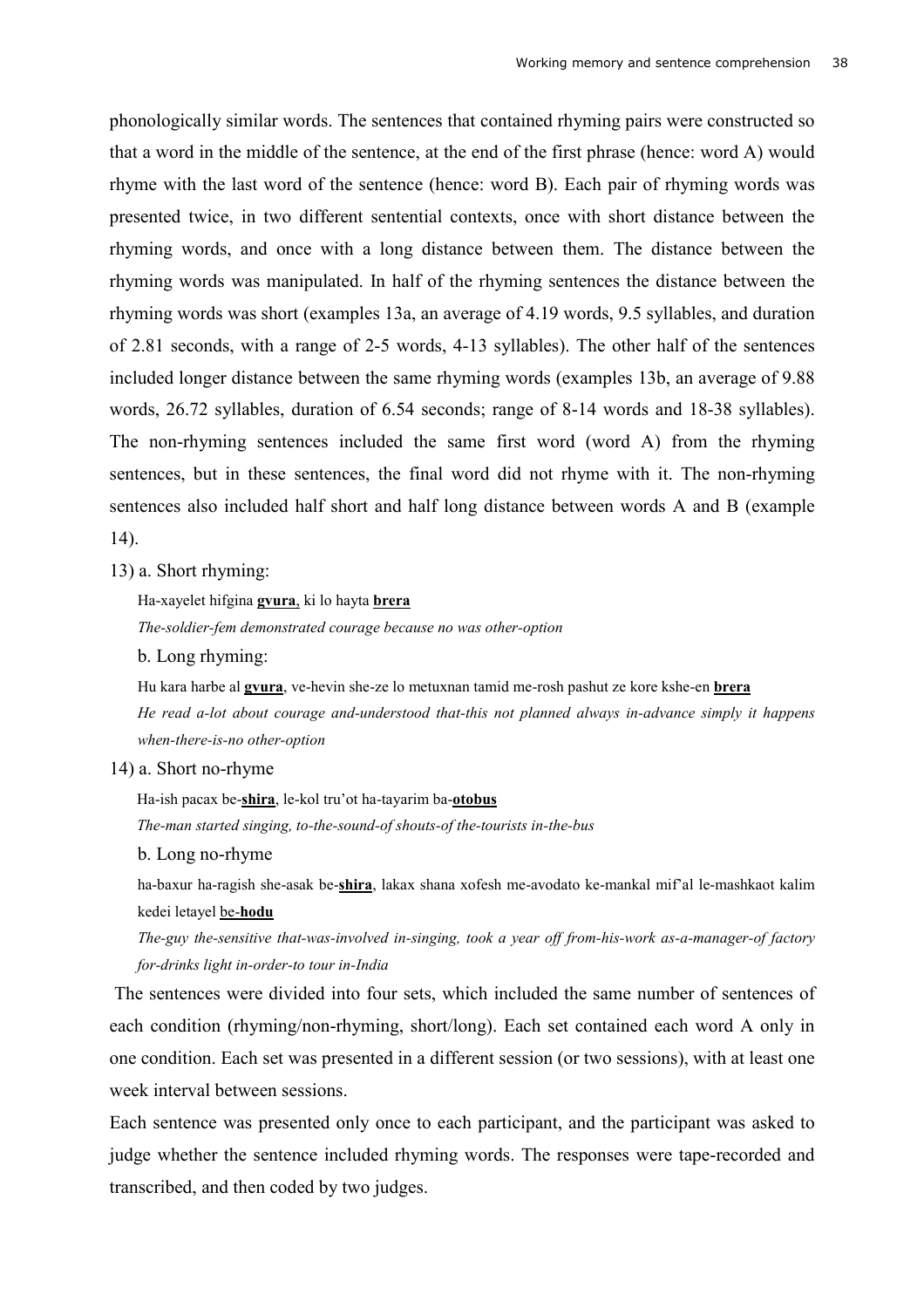### *Coding of responses*

Misdetections of rhyming in rhyming sentences and false detection of rhyming in nonrhyming sentences were scored as incorrect, and so were "Don't know" responses. Because most of the patients had a phonological output impairment, we accepted responses as correct even when they judged rhyming pairs as rhyming but failed to produce the rhyming words. When they judged the stimuli with rhyming pairs as non-rhyming but retrieved the correct words, these responses were also scored as correct, because they indicated their ability to access the words. Responses in which the patient correctly judged the sentence as containing rhyming but retrieved non-rhyming words were discarded from the analysis (both from the total number of sentences and from the number of responses). Seven out of 280 sentences with short distance rhyming pairs, and 5 of 311 long distance rhyming sentences were discarded from the analysis on this basis.

# *Results*

### *Control group*

The 62 control participants performed well on all four conditions, with performance of above 88% in all conditions, as seen in Table 12. A main effect was found for distance,  $F(1,56) =$ 80.22,  $p < .0001$ ; Their performance in the short rhyming sentences was significantly better than in the long rhyming sentences in all age groups ( $p < .01$ ), but still the long rhyming condition yielded a performance around 89% correct. The non-rhyming sentences yielded ceiling performance, with no significant differences between the short and the long-distance sentences. No significant differences were found between the different age groups in all conditions, and no linear contrast was evinced. No interaction was found between age group and distance.

Each control age group performed significantly better than chance level (Only 3 participants from three different age groups (30, 40, and 70) performed at chance in the long condition; the one in the oldest age group also had very limited spans, which were 1.5-2 standard deviations below her age group in all span tasks.)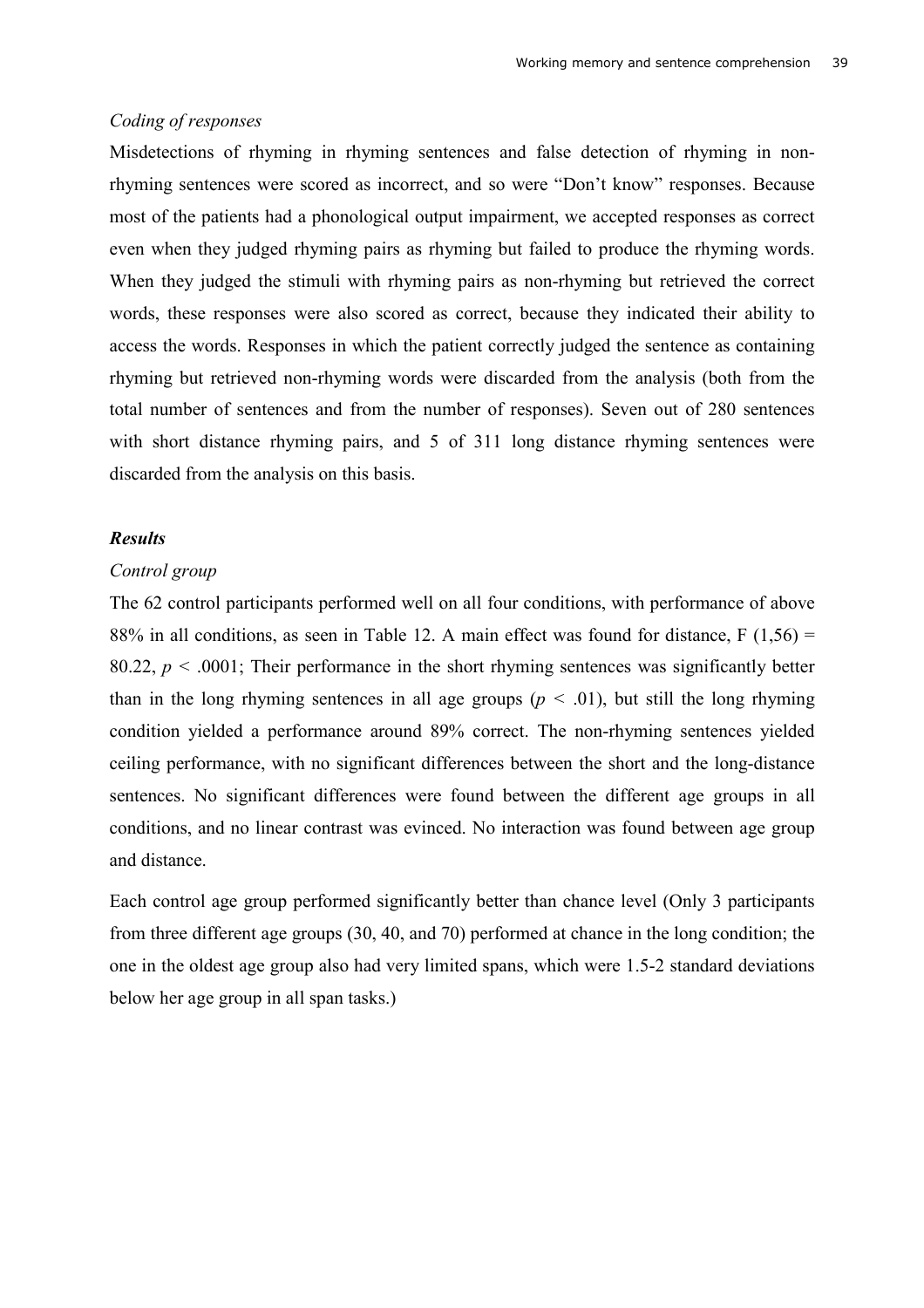|             | Age group       | $20 - 30$ | $31 - 40$ | $41 - 50$        | 51-60            | 61-70  | 71-77   | Average |
|-------------|-----------------|-----------|-----------|------------------|------------------|--------|---------|---------|
| Condition   |                 | $n=11$    | $n=10$    | $n=10$           | $n=10$           | $n=10$ | $n=11$  |         |
| Rhyming     | Short           | 98.69     | 99.17     | 97.39            | 96.77            | 98.18  | 96.52   | 97.78   |
|             |                 | (1.67)    | (1.76)    | (6.61)           | (3.21)           | (3.06) | (6.64)  | (1.06)  |
|             | Long            | 89.59     | 88.75     | 89.79            | 89.56            | 89.49  | 84.70   | 88.65   |
|             |                 | (5.24)    | (12.15)   | (12.96)          | (9.00)           | (8.31) | (12.37) | (1.97)  |
|             | Distance effect | 9.10      | 10.42     | 7.60             | 7.21             | 8.69   | 11.81   | 9.14    |
| Non-rhyming | <b>Short</b>    | 99.35     | 100.00    | 100.00           | 100.00           | 100.00 | 99.78   | 99.85   |
|             |                 | (1.54)    | (0.00)    | (0.00)           | (0.00)           | (0.00) | (0.72)  | (0.26)  |
|             | Long            | 98.92     | 97.50     | 100.00           | 100.00           | 98.92  | 99.24   | 99.10   |
|             |                 | (1.95)    | (5.62)    | (0.00)           | (0.00)           | (2.67) | (2.51)  | (0.92)  |
|             | Distance effect | 0.43      | 2.50      | $\boldsymbol{0}$ | $\boldsymbol{0}$ | 1.08   | 0.54    | 0.76    |

*Table 12*. Rhyming judgment in the control groups: average % correct (and SD)

# *Conduction aphasia group*

Seven individuals with conduction aphasia participated in Experiment 4, their performance is presented in Table 13. Their average percentage correct in the short rhyming sentences was 90.5%, but they were only 61.4% correct on the long rhyming condition. This difference between their ability to detect rhyming in long and short sentences was significant at the group level,  $T = 0$ ,  $p < 0.01$ , as well as for each individual,  $p < 0.05$ .

|  |  |  | <i>Table 13.</i> Rhyming judgment in the conduction aphasia group: % correct |
|--|--|--|------------------------------------------------------------------------------|
|  |  |  |                                                                              |

|             |                    |      |        |      |      |      |      |        | <b>Aphasics</b> | <b>Norm</b> |
|-------------|--------------------|------|--------|------|------|------|------|--------|-----------------|-------------|
|             | <b>Participant</b> |      | TG MK  | GE   | YM   | AB   | ES   | DS     | average         | average     |
|             | Condition          |      |        |      |      |      |      |        | (SD)            | (SD)        |
| Rhyming     | <b>Short</b>       | 98.4 | 97.4   | 70.8 | 95.5 | 92.3 | 79.2 | 100    | 90.50           | 97.78       |
|             |                    |      |        |      |      |      |      |        | (11.12)         | (4.30)      |
|             | Long               | 73.6 | 52.8   | 51.0 | 79.6 | 66.7 | 43.5 | 62.5   | 61.37           | 88.60       |
|             |                    |      |        |      |      |      |      |        | (12.98)         | (10.09)     |
|             | Distance effect    | 24.8 | 44.6   | 19.8 | 15.9 | 25.6 | 35.7 | 37.5   | 29.1            | 9.2         |
| Non-rhyming | <b>Short</b>       | 100  | 97     | 95.1 | 100  | 100  | 100  | 97.6   | 98.49           | 99.85       |
|             |                    |      |        |      |      |      |      |        | (2.02)          | (0.72)      |
|             | Long               | 95   | 100    | 90.2 | 974  | 100  | 89.5 | 100    | 96.02           | 99.10       |
|             |                    |      |        |      |      |      |      |        | (4.60)          | (2.82)      |
|             | Distance effect    | 5.0  | $-3.0$ | 4.9  | 3.6  | 0.0  | 10.5 | $-2.4$ | 2.5             | 0.8         |

The group with conduction aphasia performed significantly poorer than the control group in the long rhyming sentences,  $z = 3.93$ ,  $p < .0001$ , and in the short rhyming sentences,  $z = 2.64$ ,  $p = .01$ .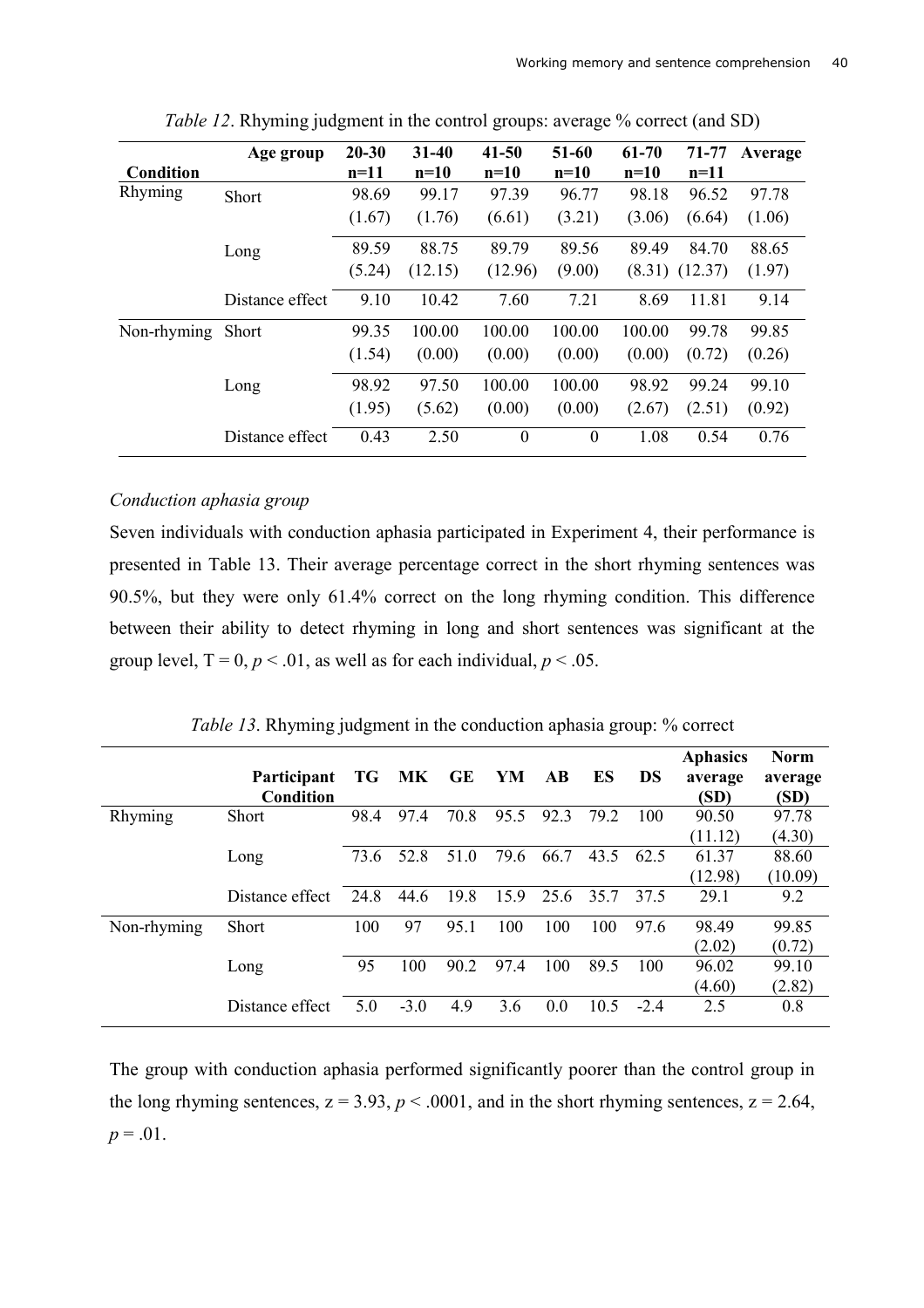In the long condition, the comparison of each participant to the control group showed that all of them performed poorer than the control group (for TG, MK, GE, AB, and ES,  $p \le 0.03$ , for DS,  $p = 0.058$ ; YM's score was more than 1 SD below her matched control group, but it did not reach significance using Crawford & Howell's t-test). In contrast, in the short rhyming sentences only two participants, GE and ES, performed significantly poorer than the control group ( $p = .002$ ;  $p = .03$  respectively), indicating that the short distances were already too long for them. GE showed consistent performance in Experiments 3 and 4: she performed poorly on both the short and the long distance conditions. In Experiment 3 she performed 56%-59% correct on the short and long ambiguous sentences, in the current experiment she performed significantly poorer than the controls  $(p < .01)$  on both conditions. Still, she detected rhyming significantly better ( $\chi^2 = 3.99$ ,  $p = .04$ ) on the shorter distances (70.8%) compared to the longer ones (51%), which were at chance level. It seems that both distances were beyond her capacity (notice that in the preliminary task in which she only had to judge rhyming of word pairs she did significantly better, 83% correct). The aphasic group performed near ceiling in the short and long non-rhyming sentences (98.5% and 96.0%, respectively), with no significant difference between the short and long non-rhyming conditions.

Four out of the 7 individuals with conduction aphasia (MK, GE, ES, and DS) performed at chance level in the long rhyming sentences. In contrast, all individuals with conduction aphasia performed above chance in the short rhyming sentences and in the non-rhyming sentences.

Finally, a Mann-Whitney comparison revealed a significantly larger distance effect, measured by the difference in performance between short and long rhyming sentences, in the aphasic group compared to the control group ( $U = 24$ ,  $p < .01$ ). A larger distance effect compared to the control group was also found for each individual with conduction aphasia, significantly so for 5 of them  $(p < .01)$ . The aphasic and the control groups did not differ in distance effect for the non-rhyming sentences, on the group as well as on the individual level, except for ES.

### *A comparison of Experiments 3 and 4*

In both Experiments 3 and 4, most of the individuals with conduction aphasia showed serious deficits in the comprehension of sentences that require re-access to the word form after a long phonological distance, whereas they were still able to understand such sentences when the distance was short.

In Experiment 3, two participants showed a different pattern: TG and MK. Although their pWM was impaired, they demonstrated good comprehension even on the long ambiguous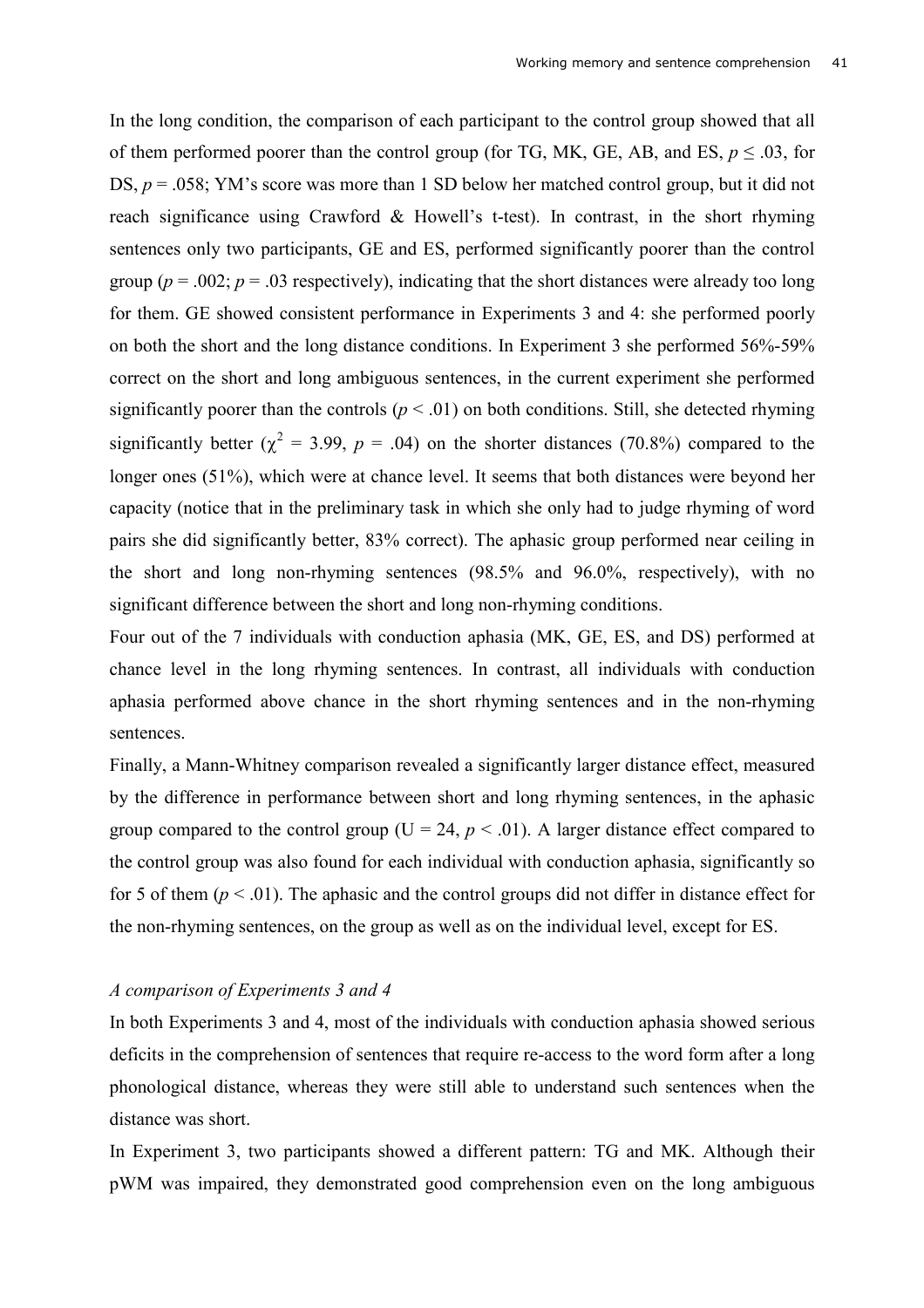sentences and their performance did not differ from controls. Experiment 4, however, was able to expose TG and MK's impairment. In Experiment 4 they did show impaired performance on the long condition. Their performance on the long rhyming sentences was significantly poorer than on the short condition (MK:  $\chi^2$  = 19.96, *p* < .01; TG:  $\chi^2$  = 15.23, *p* < .01) and significantly poorer than controls ( $p \le 0.01$ ), whereas their comprehension of the short rhyming sentences did not differ from the controls. In addition, the difference between their performance on the short and the long conditions was significantly larger than in the control group ( $p < .02$ ). It thus appears that rhyme detection was more sensitive to phonological reactivation deficits than the lexical ambiguity resolution task.

### *Interim summary: Experiments 3 and 4*

The two experiments tested whether individuals who have a considerable pWM limitation can process sentences that require lexical-phonological reactivation. Experiment 3 tested the comprehension of sentences that include ambiguous words, and Experiment 4 tested the detection of rhyming words in sentential contexts. In Experiment 3, access to the phonological form of the word was required in order to reactivate the various meanings of the ambiguous word and select a different meaning than the one that was initially adopted. In the rhyming detection task in Experiment 4, the listener needs to access the phonological form of the word in order to decide whether there are rhyming words. In both tasks reliance on semantic encoding does not suffice for the correct comprehension or judgment. Semantic reactivation of the meaning of the ambiguous word that was initially (incorrectly) chosen would leave the listener with the wrong interpretation at the reanalysis position, and thus the sentence would be incorrectly judged as implausible. Similarly, semantic encoding of words does not allow for the detection of rhyming. In both experiments the distances between the reanalysis position and the word to be reactivated were manipulated in terms of number of words and syllables. Both experiments demonstrated at the group and at the individual level that individuals with conduction aphasia who have limited pWM fail to re-access the phonological form of the word after a long phonological distance. In the short distances, however, which are within their phonological capacity, their performance was significantly better and similar to that of the normal controls.

Importantly, the difficulty in sentence comprehension and judgment in these experiments is in marked contrast with the findings of Experiments 1 and 2, which tested semantic reactivation, and in which comprehension was intact, and no distance effect was evinced.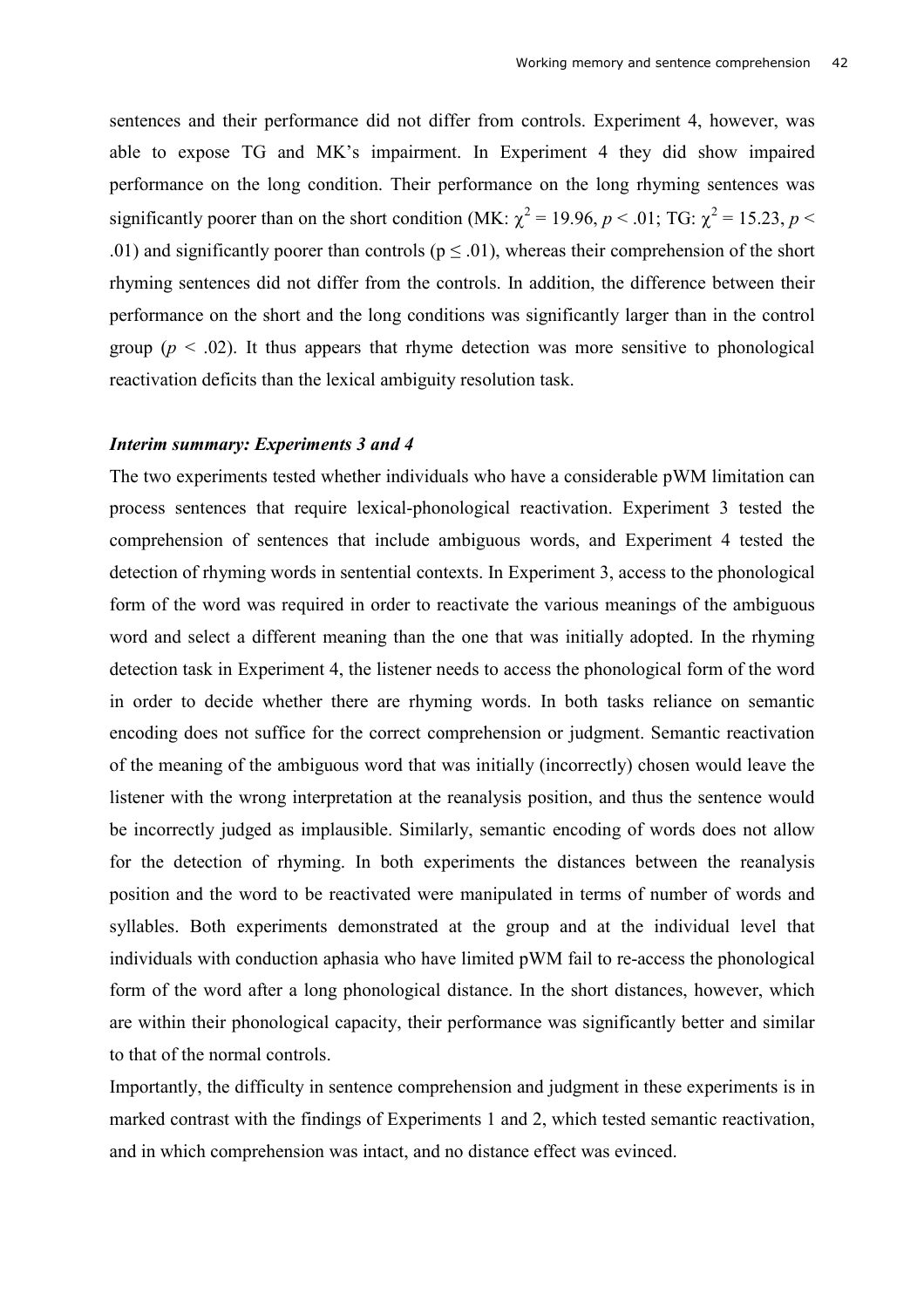Thus, the two experiments that tested phonological reactivation showed that sentence processing of individuals with conduction aphasia on a sentence level *can* be impaired. But, crucially, it is only when the sentence requires word-form, rather than semantic, reactivation and when the distance from the first occurrence of the word to its reactivation is too long.

#### **DISCUSSION**

The aim of this study was to explore the relationship between phonological working memory and sentence comprehension. More specifically, we wanted to examine whether sentence comprehension is affected by limitation of phonological working memory, and if so, which types of sentences are affected. This was explored by the comparison of the way individuals with conduction aphasia whose pWM was very limited understand sentences that require two different types of reactivation: syntactic-semantic and phonological.

Syntactic-semantic reactivation was tested using relative clauses. We assume that the reactivation required at the gap of relative clauses is syntactic-semantic, because it is guided by syntax and, crucially, because it only requires re-access to the meaning of the antecedent, rather than to its word-form (as illustrated in Love & Swinney, 1996). This type of reactivation was tested in Experiments 1 and 2. The main result of these experiments was that syntactic-semantic processing was *not* impaired by phonological WM limitation. All twelve participants with conduction aphasia, who had very limited input phonological spans, performed well and similarly to healthy controls on the comprehension of subject and object relative sentences. The performance of the participants was not affected by the distance between the antecedent and the gap, neither by phonological distance, manipulated by the number of words and syllables, nor by syntactic distance, manipulated by adding another argument of the verb, or by interpolated embeddings. The results thus clearly show that even when phonological WM is very limited, comprehension that requires syntactic-semantic reactivation and does not demand the maintenance or reactivation of the phonological word form can be unimpaired.

Sentences and tasks that require phonological reactivation showed a dramatically different picture – they were clearly hampered by phonological working memory limitation. Phonological reactivation was tested in two experiments, using two different tasks: lexical ambiguity resolution and rhyming judgment. In Experiment 3 we tested the comprehension of sentences that included ambiguous words incorporated in a context strongly biasing toward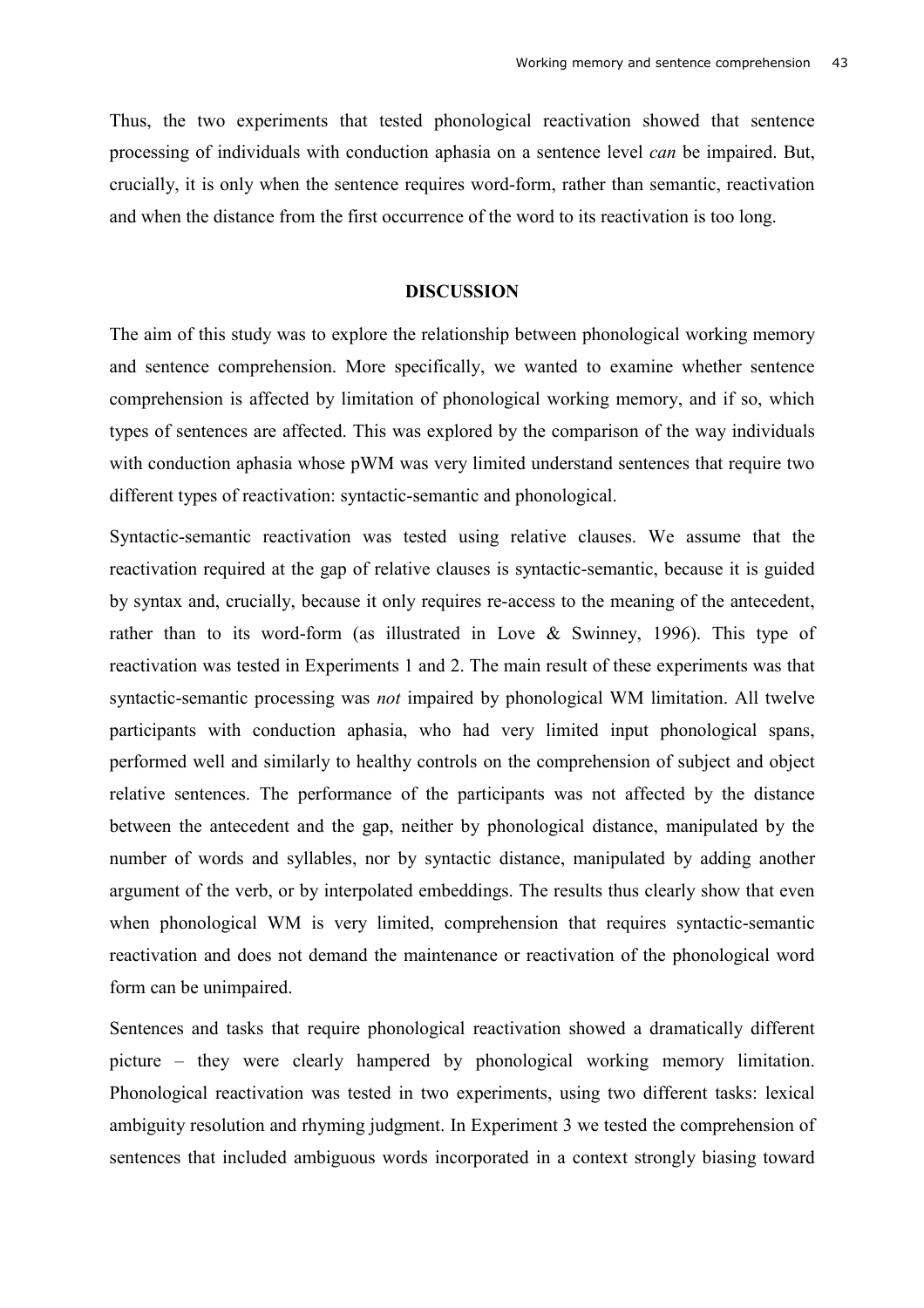one of the meanings. At a certain point in the sentence, it turned out that the meaning that had been chosen (according to the beginning of the sentence) was in fact not the one suitable to the sentence. At this point, because the meaning that turned out to be relevant has already decayed and only the irrelevant meaning remained active, a phonological, word-form reactivation of the ambiguous word is required in order to access all its meanings again and select the one relevant for the sentence. The processing of such sentences requires, then, reactivation of the word form.

And indeed, when the individuals with conduction aphasia were presented with these sentences they failed to understand them when the distance between the initial presentation of the ambiguous word and its reactivation was long. They understood well and similarly to the controls the sentences with the short reactivation distance, indicating that they do not have a problem accessing all meanings of the ambiguous word. However, when the distance was long, exceeding their phonological spans, they could no longer reactivate the ambiguous word. They were left, puzzled, with the initially chosen meaning, and judged the sentence implausible, without being able to paraphrase it correctly. Their performance in this task, then, was in marked contrast to their very good comprehension of sentences in which the meaning of the words was enough to understand the sentence, as in Experiments 1 and 2.

Another task we used to assess the participants' ability to maintain the phonological form of a word in sentential context was a task of rhyme judgment. In Experiment 4 the participants were asked to judge whether words within a sentence rhymed, and the number of words between the rhyming words was manipulated. In this task too, the individuals with conduction aphasia were able to detect rhyming when the distance between the rhyming words was short, but when the distance was longer their performance declined dramatically, to a level significantly poorer than on the short distance rhymes and significantly poorer than the controls. Their good performance on the short distance rhyme judgment indicates that their failure did not relate to a basic inability to judge rhyming, but rather to the fact that they had to maintain the phonological form of the first rhyming word for a longer distance than they could. Thus, the need to re-access or retain a word that appeared earlier in the sentence is not generally problematic for individuals with WM limitation. It is only re-access to the wordform that requires phonological WM resources, and hence only this type of reactivation is impaired when pWM is impaired.

The results of the two first experiments, which showed that limited phonological working memory does not impair comprehension of sentences that require syntactic-semantic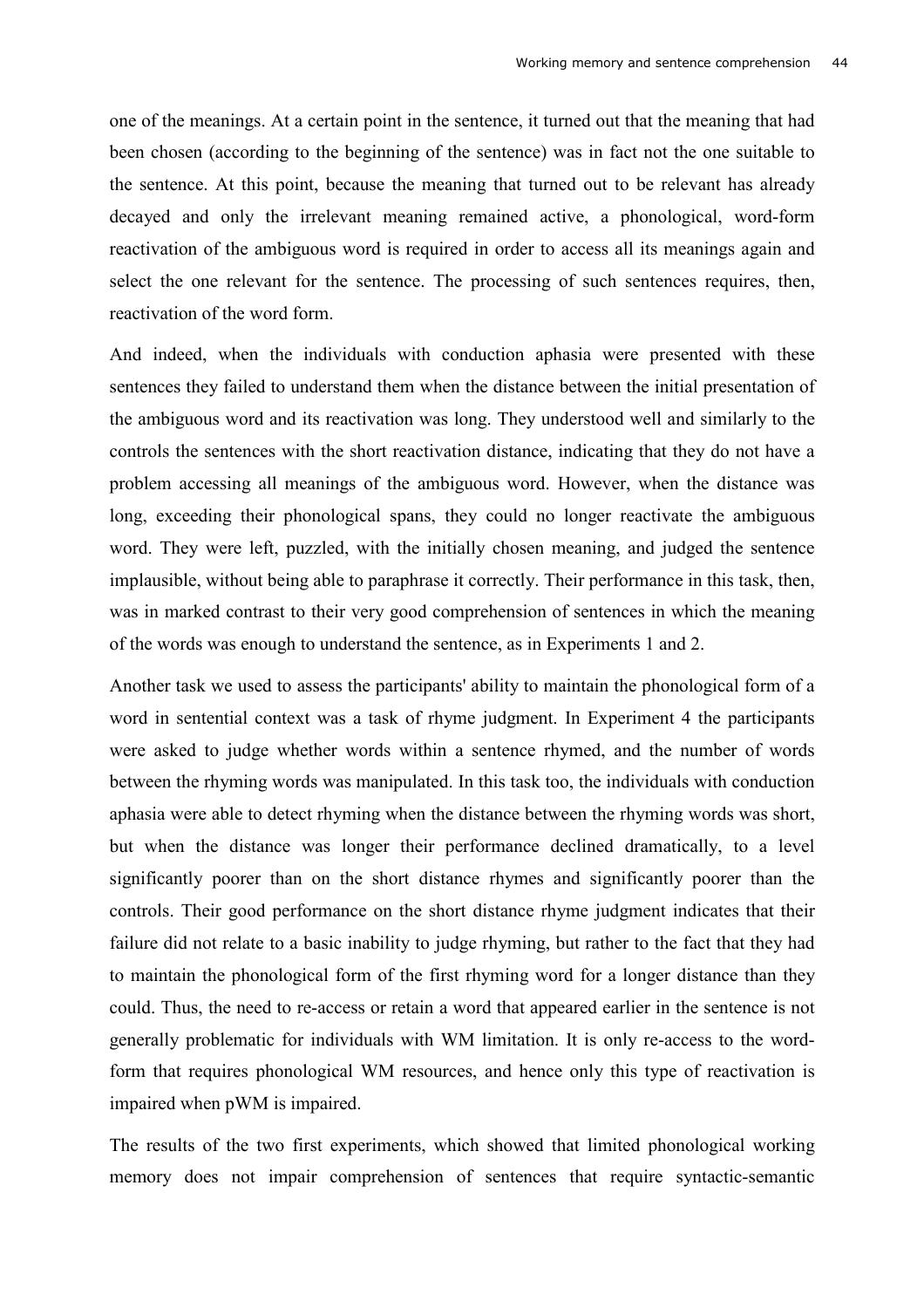reactivation, are in line with previous findings (Hanten & Martin, 2000; Martin, 1987, 1993; Martin & Feher, 1990; Vallar & Baddeley, 1984; Waters et al., 1991; Willis & Gathercole, 2001). Our results are also consistent with McElree (2000), who suggested, on the basis of his findings in a speed-accuracy tradeoff paradigm in healthy participants, that the reactivation or binding of fillers and gaps is content-addressable and therefore unaffected by the amount of interpolated material. The innovation of the testing of semantic reactivation in the current study (in addition to the larger number of participants) was that both the type of distance (in phonemes or in syntactic nodes or arguments) and the load (requiring short or long-distance reactivation) were manipulated.

The comprehension of sentences that require phonological reactivation or maintenance have received less attention in previous research. Two tasks were typically used to assess phonological processing: verbatim repetition (Hanten & Martin, 2000; Martin, 1993; Martin et al., 1994; Willis & Gathercole, 2001) and comprehension of sentences with many lexical items (see Caplan & Waters, 1999 for a review; Martin et al., 1994; Martin & Feher, 1990; Smith & Geva, 2000; Vallar & Baddeley, 1984; Waters et al., 1991). When individuals with limited pWM repeat sentences verbatim, they typically fail to maintain the phonological form of the sentences, but understand them well. This can be seen in their keeping the gist of the sentences in their repetition, and in their good comprehension of these sentences in direct comprehension tasks (Hanten & Martin, 2000; Willis & Gathercole, 2001). Patients with limited pWM typically fail to comprehend sentences with many relatively arbitrary lexical items, a failure that is attributed to the absence of phonological back-up (see Caplan  $\&$ Waters, 1999 for review; Martin et al., 1994; Martin & Feher, 1990; Smith & Geva, 2000; Vallar & Baddeley, 1984; Waters et al., 1991). In the present study two novel experimental designs were used to examine phonological processing: testing the comprehension of sentences with ambiguous words that require phonological reactivation, and rhyme judgment, a task that requires maintenance of the phonological form of words. Our results from the comprehension of sentences with lexical ambiguity and from the rhyme judgment task are in line with the earlier results from repetition studies, indicating that limited phonological working memory impairs the ability to access the phonological form of the words. The current results add an important aspect to our knowledge of the intricate relations between phonological working memory and sentence comprehension. They show that sentence comprehension can be affected when comprehension depends on the access to the phonological form.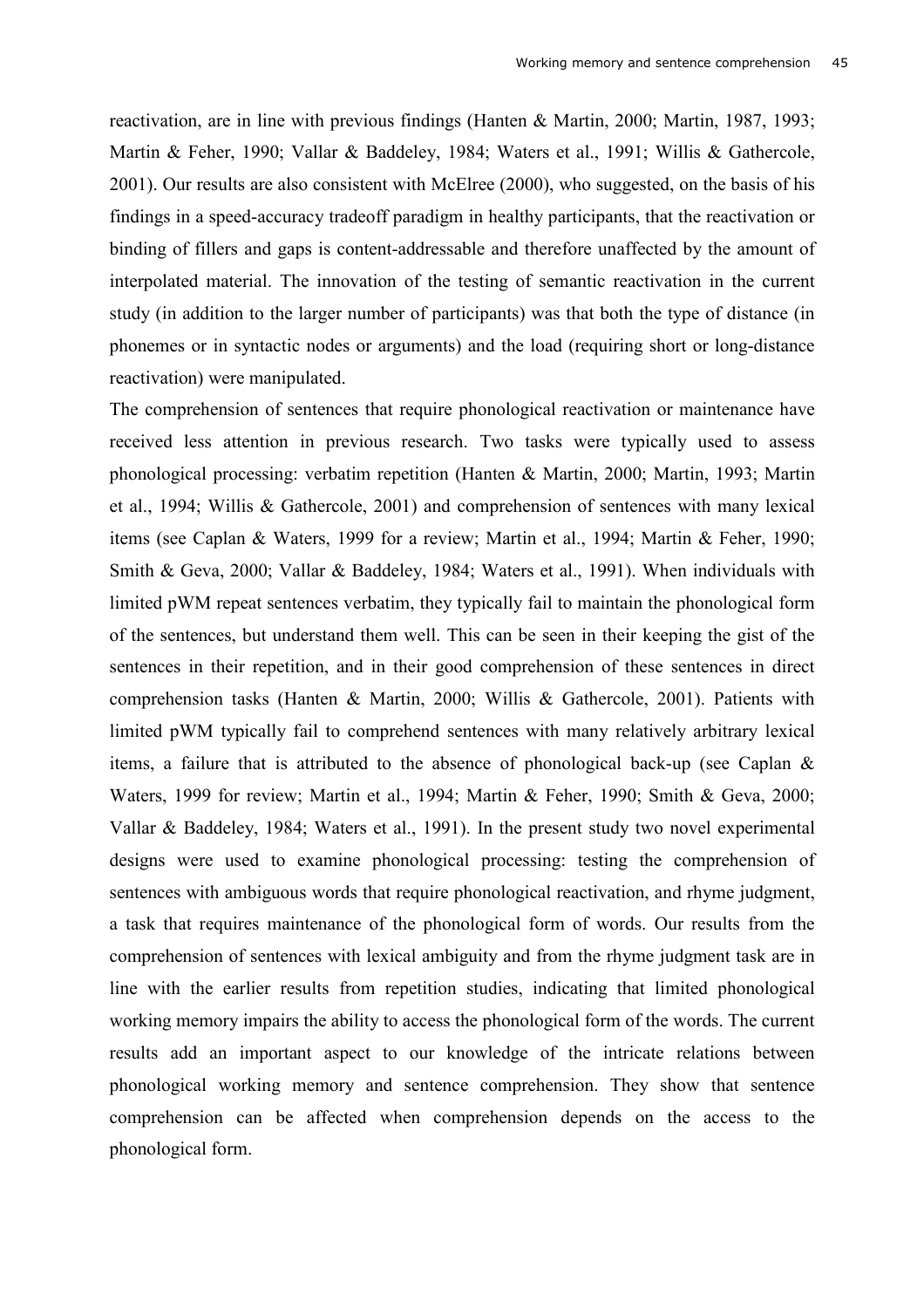This distinction, between sentences that require phonological reactivation and sentences that require semantic reactivation, opens an interesting window to look at the relation between WM and the comprehension of garden path sentences (MacDonald et al., 1992; Waters & Caplan, 1996). Using the same way of thinking, garden path sentences can be classified into two types: those that require only structural reanalysis, and those that require, in addition to structural reanalysis also phonological reactivation, in order to re-access a word and choose a different meaning. The latter, but not the former, are expected to be impaired in cases of pWM impairment. Indeed, in a study we recently conducted (Friedmann & Gvion, 2007), individuals with conduction aphasia who had limited pWM comprehended structuralreanalysis garden paths very well, but failed to understand garden paths that also required the re-access to the word form of one of the words in order to choose a different meaning of the word or a different thematic grid for a verb. This indicates again the importance of the type of reactivation required in a sentence as a predictor of its dependency upon pWM.

These findings thus support domain specificity within working memory. They suggest that there is a phonological working memory that is responsible for the retention and reactivation of phonological information but not of semantic and syntactic information. In recent years researchers have shown evidence for the existence of another type of working memory: *semantic* working memory. Unlike individuals with phonological WM limitation, who usually show lexicality effect, incorrect acceptance of phonological (rhyming) foils in probe tasks, and lack of recency effect, individuals with impaired semantic WM do not show lexicality effect, have limitation in various semantic span tasks such as category probe and no primacy effect, and their performance on span tasks is generally better (Martin et al., 1994; Martin & Romani, 1994). The case studies of semantic WM impairment report impaired retention of semantic information throughout the sentence, with preserved comprehension of various syntactic structures such as center embedded relative clauses, and reversible active and passive sentences (Martin & Romani, 1994; see also Martin, 2003; Romani & Martin, 1999). Their verbatim repetition was preserved or at least much better (Hanten & Martin, 2000; Willis & Gathercole, 2001). Experiments on healthy adults also demonstrated the relation between semantic-conceptual span and the ability to detect anomaly of adjective-noun combinations when the distance between the critical words increases (Haarmann, Davelaar, & Usher, 2003; see Martin & Romani, 1994 regarding the same effect in a patient with limited semantic capacity).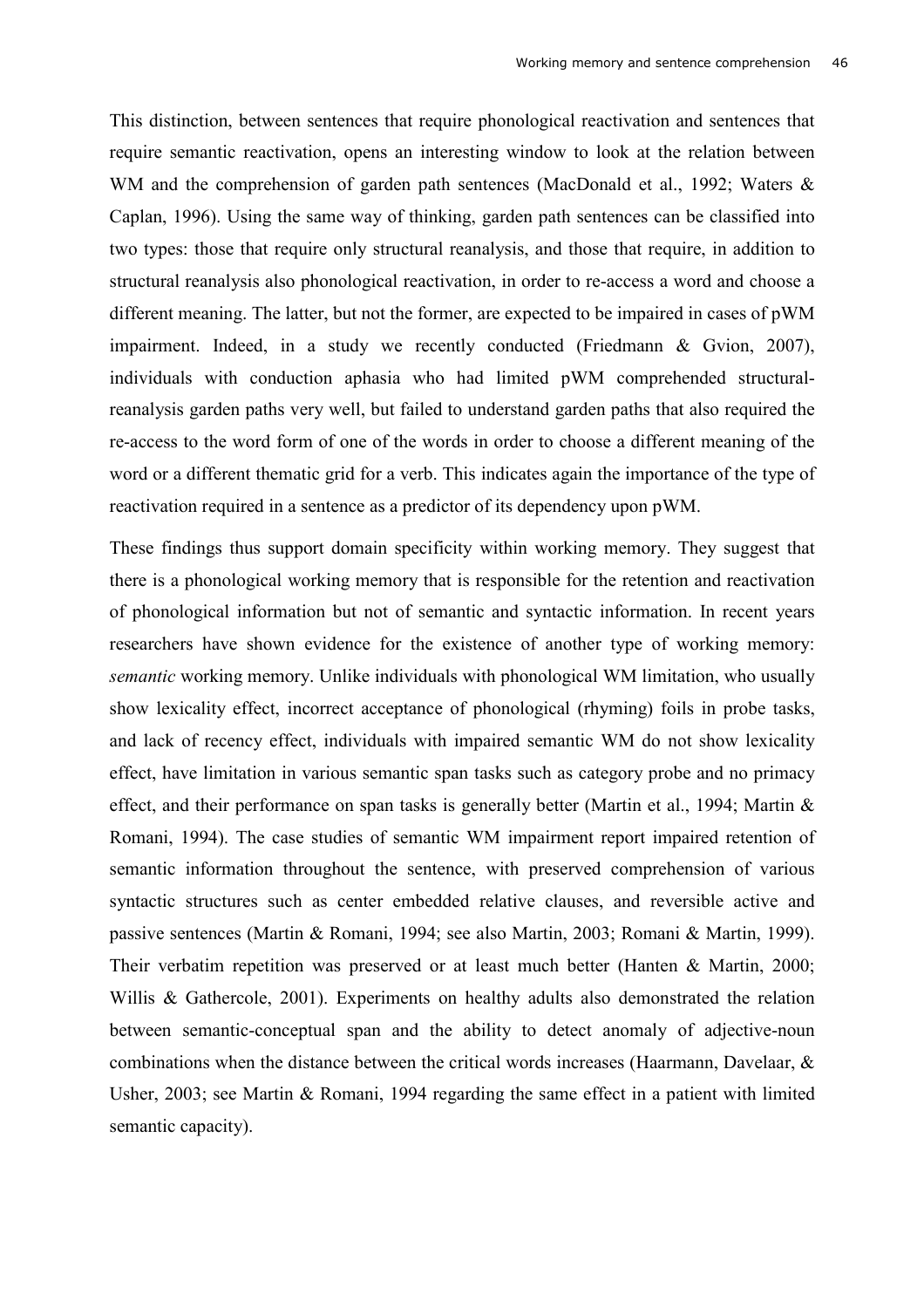Taken together, the data strongly point to a domain-specific WM system, in which each WM type supports a different language domain: phonology, semantics, and syntax (Haarmann et al., 2003; Hanten & Martin, 2000; Martin & He, 2004; Martin & Romani, 1994; Martin et al., 1994; Romani & Martin, 1999). Each type of working memory is responsible for the retention and reactivation of verbal information in a different domain, and each type of processing addresses sentences differently, with content-addressable processing for syntactic-semantic information (McElree, 2000) and search-based mechanism for phonological processing. So far there is strong evidence for phonological and semantic capacities. The question that naturally arises is whether a syntactic working memory exists, what are its units, and what it does.

#### *Syntactic WM*

One case study that shows an indication for what might be a syntactic WM impairment was reported by Martin and Romani (1994). Their participant, MW, had basically normal phonological spans. He performed well (95% correct) in a grammaticality judgment task that included a wide range of grammatical violations, but when the distance between the words that cause the syntactic violation was manipulated (*The man was not, according to the American detective agency, watched the woman*), he showed difficulty in "maintaining incomplete syntactic structures". When words were added at other points in the sentence, he could detect the ungrammaticality better, in passive and subject auxiliary inversion sentences. He also performed better on sentences that require semantic retention of information.

What can the responsibilities of a syntactic WM be, and what are its units? One domain that might require such a memory is the building of the syntactic tree. The syntactic tree consists of three hierarchically ordered layers: the C(omplementizer) P(hrase), the I(nflection) P(hrase), and the V(erb) P(hrase). One can assume that each layer adds load to the syntactic WM, and that limited syntactic WM might allow for the projection of only few layers. And indeed, individuals with agrammatic aphasia construct "pruned trees" – some of them cannot project CP, and as a result are unable to produce embedded sentences, V-C movement, and Wh questions (Friedmann, 2001, 2002, 2006; Friedmann & Grodzinsky, 1997, 2000). Other individuals with agrammatism cannot even project TP, and fail to inflect verbs for tense (Friedmann, 2005). Studies of brain activation during sentence comprehension draw a similar picture: several areas of the brain show significantly more activation when hearing a sentence that includes embedding and hence, includes three additional layers (CP, IP, VP), in comparison to a sentence that is exactly the same except that it includes a PP rather than an embedded CP (Shetreet, Friedmann, & Hadar, 2007). Another task that might be performed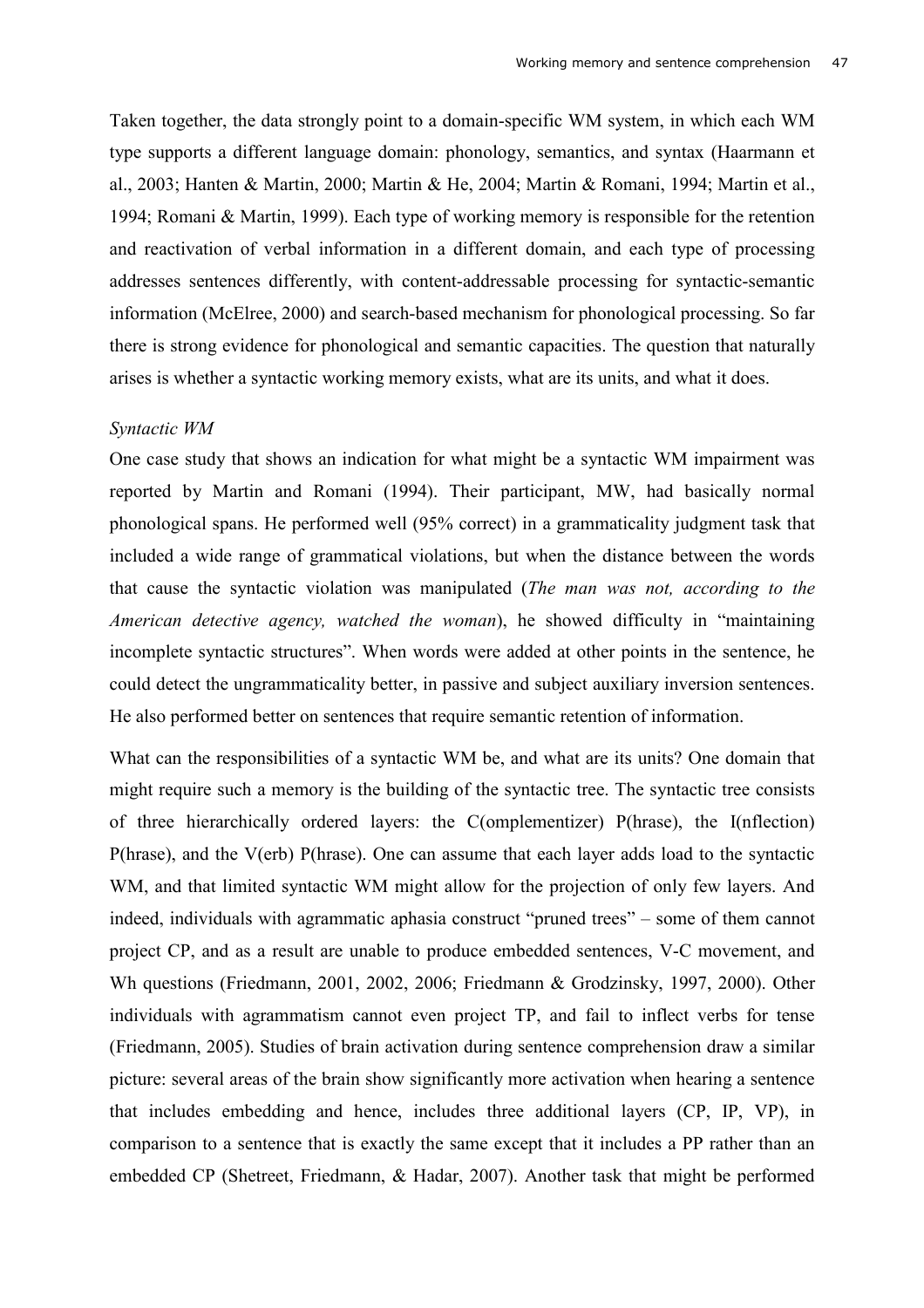by a syntactic WM is maintaining two competing syntactic representations in order to compare and choose between them. Such a mechanism is suggested for the processing of various syntactic structures. For example, Grodzinsky and Reinhart (1993) suggest that in order to evaluate pronominal binding relations, two derivations need to be compared. The temporary storage that holds these derivations until a decision is made might be the syntactic WM. Indeed, Grodzinsky and Reinhart suggested that agrammatic aphasics and young children fail to comprehend these sentences because of the processing demands on the WM that require the maintenance of two representations in the same time. See also Reinhart (2004) for similar claims regarding focus acquisition and stress shift, and Fox (1995 and 2000) for additional contexts in which holding of two representations is required, and see Vosse and Kempen (2000) for stages in processing that require holding tentative attachments between nodes of lexical frames until a single syntactic tree is built. Researchers of the brain tissue reach similar conclusions. For example, Thompson-Schill and her colleagues (1997, 2005) suggested, on the basis of fMRI data, that Broca's area has a role in selection among competing alternatives from semantic memory. Finally, another task that might be assigned to a syntactic WM is the maintenance of arguments of a verb until they receive their thematic role. The introduction of an additional argument of the same verb to this memory before the first argument has received its role might be problematic for individuals who have limited syntactic WM. One context in which an argument intervenes between another argument and the verb is sentences that are derived by movement of a noun phrase (object relative clauses, object Wh questions, topicalized sentences). For example, in the object relative clause *I love the water department clerk that the comic artist drew,* the word *comic artist* intervenes between the *clerk* and the verb that assigns it its role, *drew.* The comprehension of these structures is severely impaired in S-SLI (Ebbels & van der Lely, 2001; Friedmann, Gvion, & Novogrodsky, 2006; Friedmann & Novogrodsky, 2004, 2007; Levy & Friedmann, in press; Stavrakaki, 2001; van der Lely & Harris, 1990) and agrammatic aphasia (Friedmann, 2008; Friedmann & Shapiro, 2003; Grodzinsky, 1989, 1990, 2000; Grodzinsky et al., 1999; Zurif & Caramazza, 1976). Indeed, such a deficit in assignment of thematic roles crossing another argument of the same verb has been suggested as the source of the comprehension deficit in agrammatism (Grillo, 2005; Grodzinsky, 2005, 2006) and syntactic SLI (Friedmann & Novogrodsky, 2007). Thus, one way of thinking about the agrammatic deficit is as a deficit in syntactic WM (see Grodzinsky, 2005). An interesting question remains open as to how to distinguish between a deficit in syntax itself and a deficit in syntactic WM.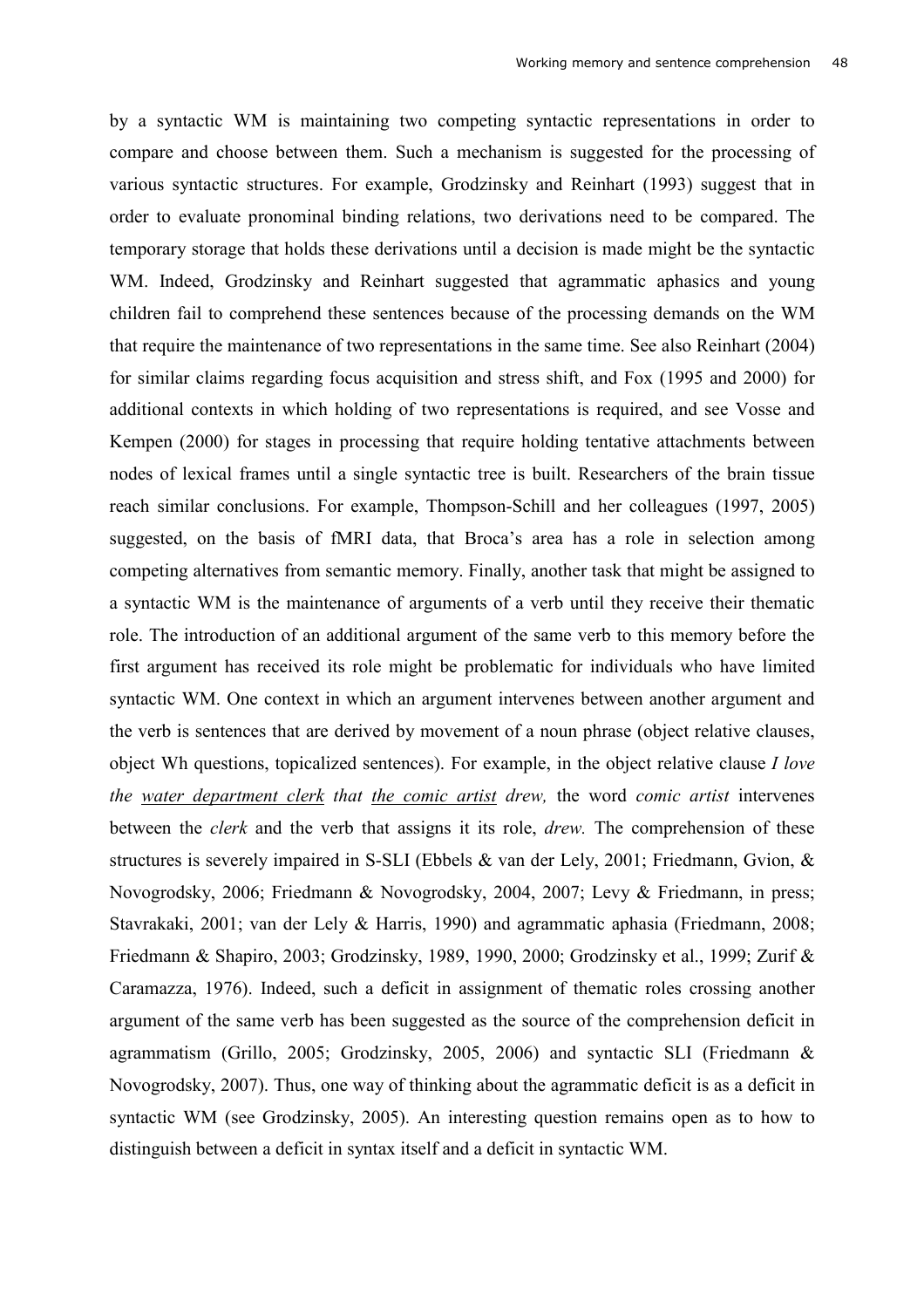### *Implications for agrammatism and syntactic SLI*

The results of the current study also bear on whether pWM limitation can be taken as the source of the deficit in the comprehension of relative clauses in agrammatic aphasia and syntactic SLI. Individuals with agrammatic aphasia understand subject relatives at a level above chance, but fail to understand reversible object relatives (Grodzinsky, 1989, 1990, 2000; Zurif & Caramazza, 1976; see Grodzinsky et al., 1999 for a review), and so do children with S-SLI (Friedmann, Gvion, & Novogrodsky, 2006; Friedmann & Novogrodsky, 2004, 2007; Levy & Friedmann, in press; Stavrakaki, 2001). The finding that the individuals who had very limited pWM understood relative clauses well rules out pWM as the source for the deficit in agrammatism and S-SLI. Furthermore, these results rule out a possible explanation for the asymmetry between subject and object relatives. It could have been claimed that the asymmetry results from the difference in number of words between the antecedent and the gap in subject and object relatives. In subject relatives the minimal GAD is only one-word long (the embedding marker *that*); in object relatives, however, the minimal GAD is longer, including at least the complementizer, the subject, and the verb of the embedded clause. Because distance did not affect the comprehension of individuals with limited pWM, the source for this asymmetry cannot be limited pWM that is affected by the number of words between the antecedent and the gap.

### *Clinical implications*

What are the implications of the current study for everyday comprehension of individuals who have limited pWM? In a way, the findings are encouraging. Without overlooking the difficulties individuals with conduction aphasia are constantly faced with when they wish to convey a verbal message (when their phonological output lexicon or buffer are impaired as well), it seems that only very specific sentences would be difficult for them to understand. They will find it difficult to understand only sentences that require reactivation of the phonological form of a word after a long verbal distance. One point that might be difficult for them that does occur in everyday conversations is the access to a proper name. If a new proper name is introduced into the discourse and later referred to using anaphors and pronominals, they will probably know what the pronouns refer to, but will not be able to come up with the name (This has in fact been found for children with impaired pWM, Zandman & Friedmann. Other than proper names, assuming that most of the sentences in daily language input can be understood without phonological reactivation, these individuals are expected to understand most of the sentences well, as long as they understand the meaning of the sentence and do not attempt to encode it phonologically.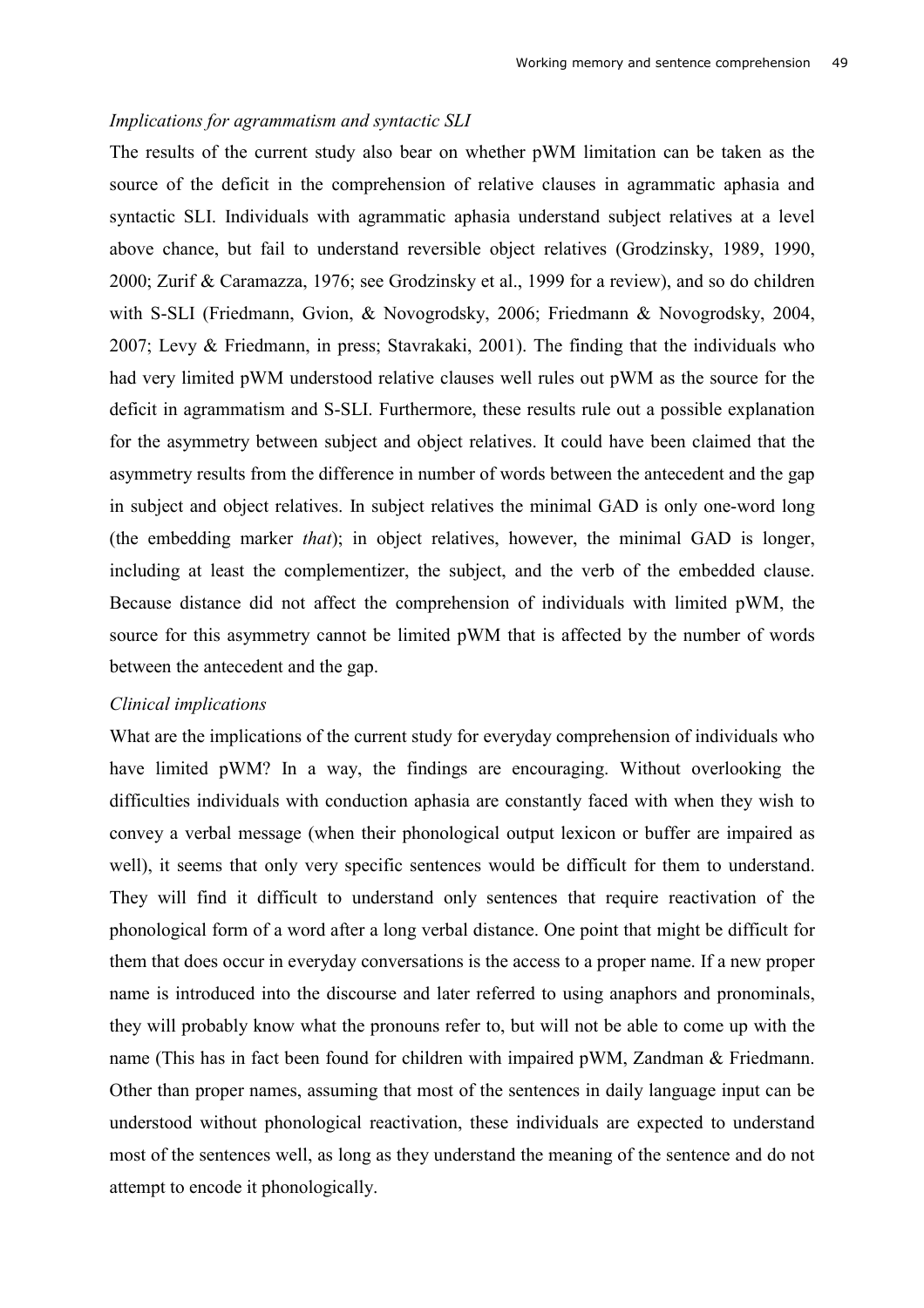#### **REFERENCES**

- Ackema, P., & Neeleman, A. (2002). Effects of short-term storage in processing rightward movement. In S. Nooteboom et al. (Eds.), *Storage and computation in the language faculty* (pp. 219-256). Dordrecht: Kluwer.
- Baddeley, A. D. (1966). Short term memory for word sequences as a function of acoustic, semantic, and formal similarity. *Quarterly Journal of Experimental Psychology, 18,* 362-365.
- Baddeley, A. (1997). *Human memory: Theory and practice*. Hove, east Sussex: Psychology Press.
- Baddeley, A. D., Lewis, V., & Vallar, G. (1984). Exploring the articulatory loop. *Quarterly Journal of Experimental Psychology, 36,* 233-252.
- Baddeley, A. D., Thomson, N., & Buchanan, M. (1975). Word length and the structure of short-term memory. *Journal of Verbal Learning and Verbal Behavior, 14*, 575-589.
- Baddeley, A., Vallar, G., & Wilson, B. (1987). Sentence comprehension and phonological memory: Some neuropsychological evidence. In M. Coltheart (Ed.)*, Attention and Performance XII. The psychology of reading.* Hillsdale: Erlbaum.
- Bartha, L., & Benke, T. (2003). Acute conduction aphasia: An analysis of 20 cases. *Brain and Language, 85,* 93-108.
- Butterworth, B., Campbell, R., & Howard, D. (1986). The uses of short-term memory: A case study. *Quarterly Journal of Experimental Psychology*, *38A*, 705-737.
- Butterworth, B., Shallice, T., & Watson, F. (1990). Short-term retention of sentences without "shortterm memory". In G. Vallar & T. Shallice (Eds.), *The neuropsychological impairments of shortterm memory*. Cambridge: Cambridge University Press.
- Caplan, D., & Waters, G. S. (1990). Short-term memory and verbal comprehension: A critical view of the neuropsychological literature. In G. Vallar & T. Shallice (Eds.), *Neuropsychological impairments of short-term memory* (pp. 337-389). Cambridge: Cambridge University Press.
- Caplan, D., & Waters, G. S. (1999). Verbal working memory and sentence comprehension. *Behavioral and Brain Sciences, 22*, 77-126.
- Carpenter, P. A., Miyake, A., & Just, M. A. (1994). Working memory constraints in comprehension: Evidence from individual differences, aphasia, and aging. In M. A. Gernsbacher (Ed.), *Handbook of psycholinguistics* (pp. 1705-1122). San Diego, CA: Academic Press.
- Caspari, I., Parkinson, S. R., LaPointe, L. L., & Katz, R. C. (1998). Working memory and aphasia. *Brain and Cognition, 37,* 205-223.
- Cohen, L., Verstichel, P., & Dehaene, S. (1997). Neologistic jargon sparing numbers : A categoryspecific phonological impairment. *Cognitive Neuropsychology, 14,* 1029-1061.
- Conrad, R. (1964). Acoustic confusions in immediate memory. *British Journal of Psychology, 55,* 75- 84.
- Conrad, R., & Hull, A. J. (1964). Information, acoustic confusions, and memory span. *British Journal of Psychology, 55,* 429-432.
- Crawford, J. R., & Howell, D. C. (1998). Regression equations in clinical neuropsychology: An evaluation of statistical methods for comparing predicted and observed scores. *Journal of Clinical and Experimental Neuropsychology, 20,* 755-762.
- Dalezman, J. J. (1976). Effects of output order on immediate, delayed, and final recall performance. *Journal of Experimental Psychology*: *Human Learning and Memory, 2,* 597-608.
- Daneman, M., & Carpenter, P. (1980). Individual differences in working memory and reading. *journal of Verbal Learning and Verbal Behavior, 19,* 450-466.
- Dotan, D., & Friedmann, N. (2007). From seven dwarfs to four wolves: Differences in the processing of number words and other words. *Language and Brain, 6,* 3-17. (in Hebrew).
- Ebbels, S., & van der Lely, H. (2001). Metasyntactic therapy using visual coding for children with severe persistent SLI. *International Journal of Language and Communication Disorders, 36,*  supplement, 345-350.
- Fox, D. (1995). Economy and scope. *Natural Language Semantics, 3*, 283-341.
- Fox, D. (2000). *Economy and semantic interpretation.* Cambridge, Mass.: MIT Press.
- Friedmann, N. (2001). Agrammatism and the psychological reality of the syntactic tree. *Journal of Psycholinguistic Research, 30*, 71-90.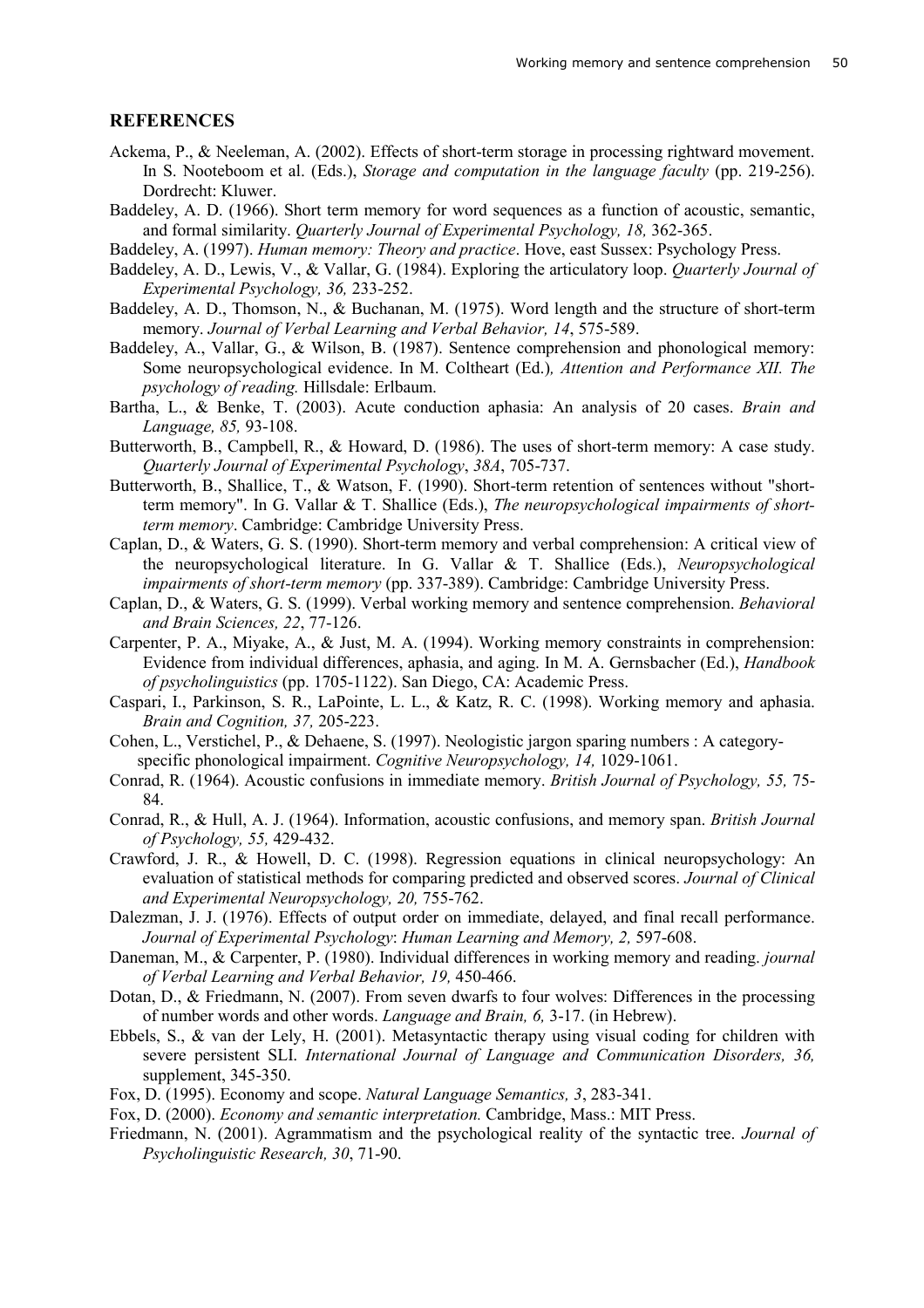- Friedmann, N. (2002). Syntactic tree pruning and question production in agrammatism*. Brain and Language, 83,* 117-120.
- Friedmann, N. (2005). Degrees of severity and recovery in agrammatism: Climbing up the syntactic tree. *Aphasiology*, *19*, 1037-1051.
- Friedmann, N. (2006). Speech production in Broca's agrammatic aphasia: Syntactic tree pruning. In Y. Grodzinsky & K. Amunts (Eds.), *Broca's region* (pp. 63-82)*.* New York: Oxford University Press.
- Friedmann, N. (2008). Traceless relatives: Agrammatic comprehension of relative clauses with resumptive pronouns. *Journal of Neurolinguistics*. doi:10.1016/j.jneuroling.2006.10.005
- Friedmann, N., & Grodzinsky, Y. (2000). Split inflection in neurolinguistics. In M.-A. Friedemann & L. Rizzi (Eds.), *The acquisition of syntax: Studies in comparative developmental linguistics* (pp. 84-104)*.* Geneva, Switzerland: Longman Linguistics Library Series.
- Friedmann, N., & Grodzinsky, Y. (1997). Tense and agreement in agrammatic production: Pruning the syntactic tree. *Brain and Language*, *56*, 397-425.
- Friedmann, N., & Gvion, A. (2002). *FriGvi: Friedmann Gvion battery for assessment of phonological working memory*. Tel Aviv University
- Friedmann, N., & Gvion, A. (2003). Sentence comprehension and working memory limitation in aphasia: A dissociation between semantic-syntactic and phonological reactivation. *Brain and Language, 86,* 23-39.
- Friedmann, N., & Gvion, A. (2007). As far as individuals with conduction aphasia understood these sentences were ungrammatical: Garden path in conduction aphasia. *Aphasiology, 21,* 570-586.
- Friedmann, N., Gvion, A., & Novogrodsky, R. (2006). *Syntactic movement in agrammatism and S-SLI: Two different impairments*. In A. Belletti, E. Bennati, C. Chesi, E. Di Domenico & I. Ferrari (Eds.), *Language Acquisition and Development* (pp. 205-218)*.* Cambridge, UK: Cambridge Scholars Press/CSP.
- Friedmann, N., & Novogrodsky, R. (2004). The acquisition of relative clause comprehension in Hebrew: A study of SLI and normal development. *Journal of Child Language, 31,* 661-681.
- Friedmann, N., & Novogrodsky, R. (2007). Is the movement deficit in syntactic SLI related to traces or to thematic role transfer? *Brain and Language*, *101*, 50-63
- Friedmann, N., & Shapiro, L. P. (2003). Agrammatic comprehension of simple active sentences with moved constituents: Hebrew OSV and OVS structures. *Journal of Speech Language and Hearing Research, 46,* 288-297.
- Gibson, E. (1998). Linguistic complexity: Locality of syntactic dependencies. *Cognition, 68,* 1-76.
- Gibson, E., & Thomas, J. (1999). Memory limitation and structural forgetting: The perception of complex ungrammatical sentences as grammatical. *Language and Cognitive Processes, 14,* 225- 248.
- Gil, M., & Edelstein, C. (1999). *Hebrew version of the PALPA.* Ra'anana, Israel: Loewenstein Hospital Rehabilitation Center.
- Grillo, N. (2005). Minimality effects in agrammatic comprehension. In S. Blaho, L. Vicente, & E. Schoorlemmer (Eds.), *Proceedings of ConSOLE XIII*, 107-120.
- Grodzinsky, Y. (1989). Agrammatic comprehension of relative clauses. *Brain and Language, 37*, 480- 499.
- Grodzinsky, Y. (1990). *Theoretical perspectives on language deficits*. Cambridge, MA: MIT Press.
- Grodzinsky, Y. (2000). The neurology of syntax: Language use without Broca's area. *Behavioral and Brain Sciences, 23,* 1-71.
- Grodzinsky, Y. (2005). Syntactic dependencies as memorized sequences in the brain. *Canadian Journal of Linguistics, 50.*
- Grodzinsky, Y. (2006). A blueprint for a brain map of syntax . In Y. Grodzinsky & K. Amunts (Eds.), Broca's Region. New York: Oxford University Press
- Grodzinsky, Y., Piñango, M., Zurif, E., & Drai, D. (1999). The critical role of group studies in neuropsychology: Comprehension regularities in Broca's aphasia. *Brain and Language, 67,* 134- 147.
- Grodzinsky, Y., & Reinhart, T. (1993). The innateness of binding and of coreference. *Linguistic Inquiry, 24*, 69-101.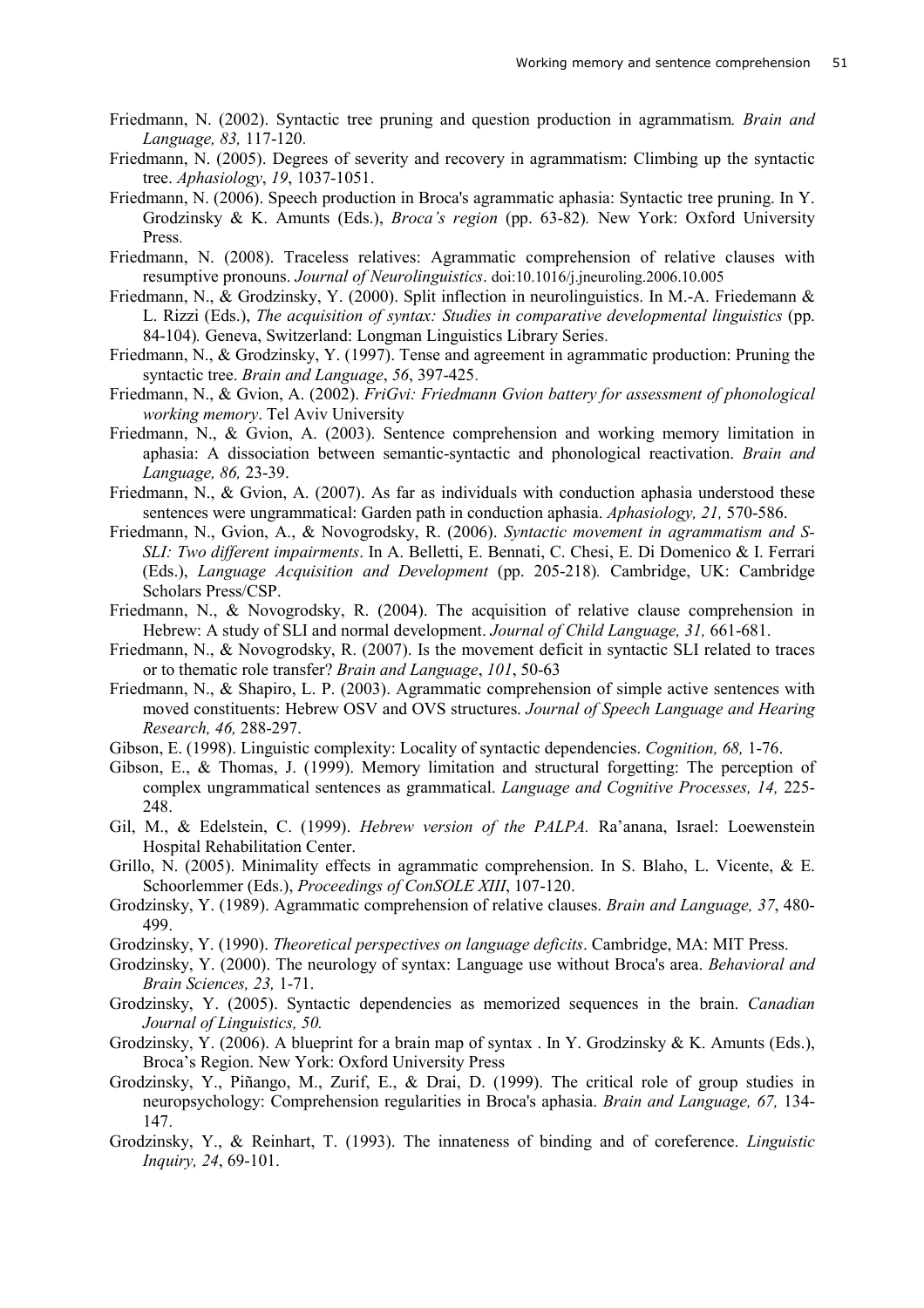- Gvion, A. (2007). The role of phonological working memory in sentence comprehension: Evidence from aphasia. Unpublished PhD dissertation. Tel Aviv University.
- Haarmann, H. J., Davelaar, E. J., & Usher, M. (2003). Individual differences in semantic short-term memory capacity and reading comprehension. *Journal of Memory and Language, 48*, 320-345.
- Hanten, G., & Martin, R. C. (2000). Contributions of phonological and semantic short-term memory to sentence processing: Evidence from two cases of closed head injury in children. *Journal of Memory and Language, 43,* 335-361.
- Hanten, G., & Martin, R. C. (2001). A developmental phonological short-term memory deficit: A case study. *Brain and Cognition, 45,* 164-188.
- Just, M. A., & Carpenter, P. A. (1992). A capacity theory of comprehension: Individual differences in working memory. *Psychological Review*, *99*, 122-149.
- Kay, J., Lesser, R., & Coltheart, M. (1992). *PALPA: Psycholinguistic Assessments of Language Processing in Aphasia.* Hove, UK: Erlbaum.
- Kertesz, A. (1982). *Western aphasia battery.* Orlando: Grune & Stratton.
- Kimball, J. (1973). Seven principles of surface structure parsing in natural language. *Cognition, 2,* 15- 47.
- King, J. W., & Just, M. A. (1991). Individual differences in syntactic processing: The role of working memory. *Journal of Memory and Language, 30,* 580-602.
- Love, T., & Swinney, D. (1996). Co-reference processing and levels of analysis in object-relative constructions: Demonstration of antecedent reactivation with the cross-modal priming paradigm. *Journal of Psycholinguistics Research, 25*, 5-24.
- MacDonald, M. C., Just, M. A., & Carpenter, P. A. (1992). Working memory constraints on the processing of syntactic ambiguity. *Cognitive Psychology, 24,* 56-98.
- Martin, R. C. (1987). Articulatory and phonological deficits in short-term memory and their relation to syntactic processing. *Brain and Language, 32,* 159-192.
- Martin, R. C. (1993). Short-term memory and sentence processing: Evidence from neuropsychology. *Memory and Cognition, 21,* 76-183.
- Martin, R. C. (1995). Working memory doesn't work: A critique of Miyake et al.'s capacity theory of aphasic comprehension deficit. *Cognitive Neuropsychology, 12,* 623-636.
- Martin, R. C. (2003). Language processing: Functional organization and neuroanatomical basis. *Annual Review of Psychology, 54,* 55-89.
- Martin, R. C., & Feher, E. (1990). The consequences of reduced memory span for the comprehension of semantic versus syntactic information. *Brain and Language, 38,* 1-20.
- Martin, R. C., & He, T. (2004). Semantic short-term memory and its role in sentence processing: A replication. *Brain and Language, 89,* 76-82.
- Martin, R. C., & Lesch, M. F. (1995). Correspondences and dissociations between single word processing and short-term memory. *Brain and Language, 51,* 220-223.
- Martin, R. C., & Romani, C. (1994). Verbal working memory and sentence comprehension: A multiple-components view. *Neuropsychology, 8,* 506-523*.*
- Martin, R. C., Shelton, J. R., & Yafee, L. S. (1994). Language processing and working memory: neuropsychological evidence for separate phonological and semantic capacities. *Journal of Memory and Language, 33,* 83-111.
- McCarthy, R. A., & Warrington, E. K. (1987). Understanding: A function of short term memory? *Brain, 110,* 1565-1578.
- McElree, B. (2000). Sentence comprehension is mediated by content-addressable memory structures. *Journal of Psycholinguistic Research, 29,* 111-123.
- Miera, G., & Cuetos, F. (1998). Understanding disorders in agrammatic patients: Capacity or structural deficits? *Brain and Language, 64,* 328-338.
- Miyake, A., Carpenter, P. A., & Just, M. A. (1994). A capacity approach to syntactic comprehension disorders: Making normal adults perform like aphasic patients. *Cognitive Neuropsychology, 11,* 671-717.
- Nicol, J., & Swinney, D. (1989). The role of structure in coreference assignment during sentence comprehension. *Journal of Psycholinguistic Research, 18,* 5-19.
- Onifer, W., & Swinney, D. (1981). Accessing lexical ambiguities during sentence comprehension: Effects of frequency-of-meaning and contextual bias. *Memory and Cognition, 9*, 225-236.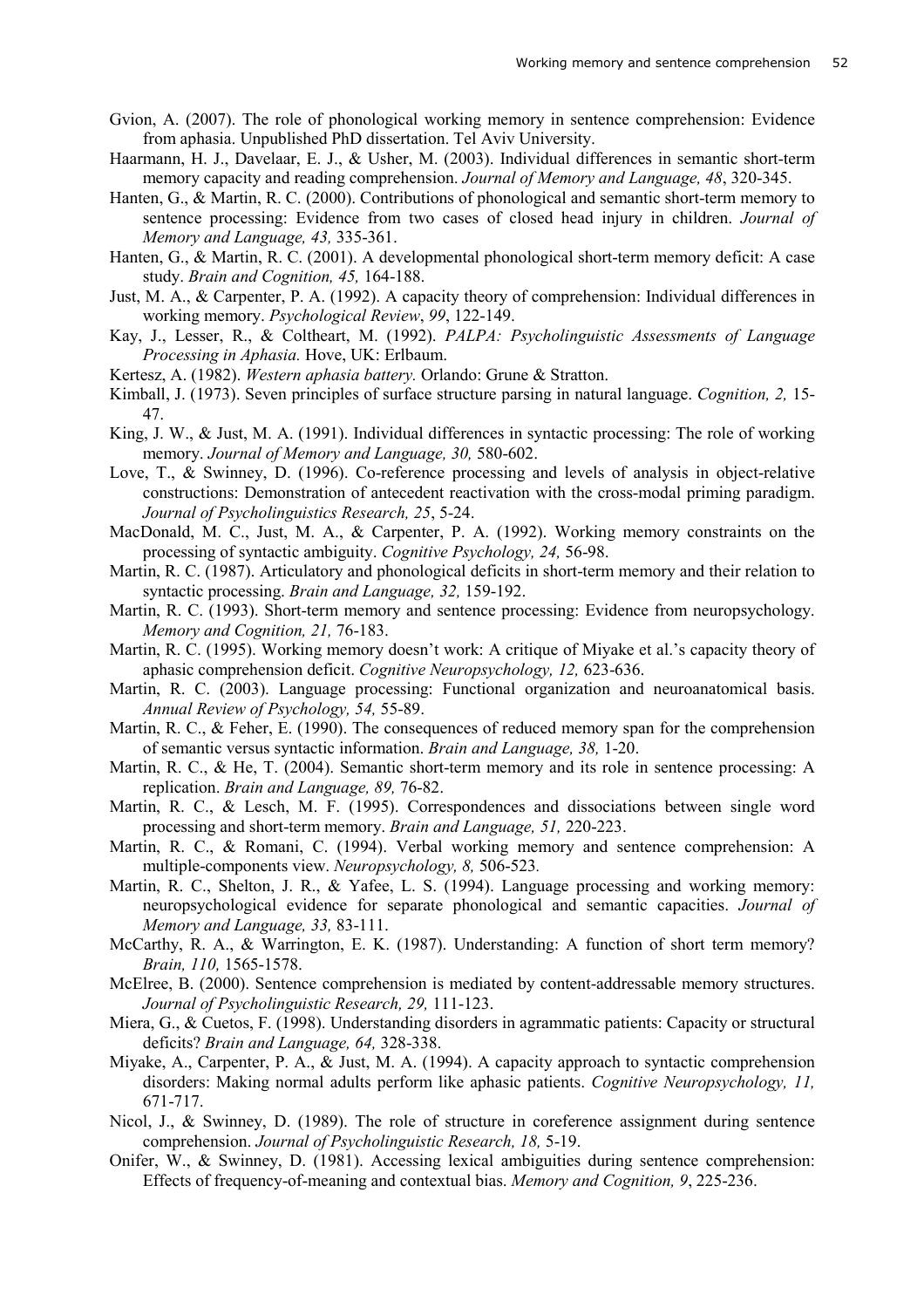- Papagno, C., & Cecchetto, C. (2006). Is syntactic complexity processing limited by the phonological loop capacity? Evidence from an STM patient. *Brain and Language, 99,* 171-173.
- Papagno, C., Cecchetto, C., Reati, F., & Bello, L. (2007). Processing of syntactically complex sentences relies on verbal short-term memory: Evidence from a short-term memory patient. *Cognitive Neuropsychology*, *24*, 292-311.
- Pearlmutter, N. J., & Macdonald, M. C. (1995). Individual differences and probabilistic constraints in syntactic ambiguity resolution. *Journal of Memory and Language, 34*, 521-542.
- Pritchett, B. (1992). *Grammatical competence and parsing performance.* Chicago: University of Chicago Press.
- Ravid, D., & Hanauer, D. (1998). A prototype theory of rhyme: Evidence from Hebrew. *Cognitive Linguistics, 9,* 79-106.
- Reinhart, T. (2004). The processing cost of reference-set computation: Acquisition of stress shift and focus. *Language Acquisition, 12*, 109-155.
- Romani, C., & Martin, R. (1999). A Deficit in the short-term retention of lexical-semantic information: Forgetting words but remembering a story. *Journal of Experimental Psychology: General, 128,* 56-77.
- Salamé, P., & Baddeley, A. D. (1987). Noise, unattended speech and short-term memory. *Ergonomics, 30,* 1185-1193.
- Salamé, P., & Baddeley, A.D. (1989). Effects of background music on phonological short-term memory. *Quarterly Journal of Experimental Psychology, 41A,* 107-122.
- Shallice, T., & Warrington, E. K. (1977). Auditory-verbal short-term memory impairment and conduction aphasia. *Brain and Language, 4,* 479-491.
- Semenza, C., Bencini, G. M. L., Bertella, L., Mori, I., Pignatti, R., Ceriani, F., Cherrick, D., & Caldognetto, E. M. (2007). A dedicated neural mechanism for vowel selection: A case of relative vowel deficit sparing the number lexicon. *Neuropsychologia, 45,* 425-430.
- Shetreet, E., Friedmann, N., & Hadar, U. (2007). Syntactic and lexical aspects of embedding. Language and Brain, 6, 39-43. (in Hebrew)
- Smith, E. E., & Geva, A. (2000). Verbal working memory and its connections to language processing. In Y. Grodzinsky, L. P. Shapiro, & D. Swinney (Eds.), *Language and the brain* (pp. 123-141). San Diego: Academic Press.
- Soroker, N. (1997). *Hebrew Western Aphasia Battery*. Ra'anana, Israel: Loewenstein Hospital Rehabilitation Center.
- Stavrakaki, S. (2001). Comprehension of reversible relative clauses in specifically language impaired and normally developing Greek children. *Brain and Language, 77*, 419-431.
- Swinney, D. (1979). Lexical access during sentence comprehension: (Re)consideration of context effects. *Journal of Verbal Learning and Verbal Behavior, 18,* 645-660.
- Swinney, D., Ford, M., Frauenfelder, U., & Bresnan, J. (1988). On the temporal course of gap-filling and antecedent assignment during sentence comprehension. Unpublished Ms.
- Swinney, D., Shapiro, L., & Love, T. (2000). Real-time examination of structural processing in children and adults. Unpublished Ms., University of California San Diego.
- Thompson-Schill, S. L. (2005). [Dissecting the language organ: A new look at the role of Broca's area](http://www.psych.upenn.edu/stslab/Language_organ.pdf)  [in language processing.](http://www.psych.upenn.edu/stslab/Language_organ.pdf) In A. Cutler (Ed.), *Twenty-First Century Psycholinguistics: Four Cornerstones* (pp. 173-189). Mahwah, NJ: Erlbaum.
- Thompson-Schill, S. L., D'Esposito, M., Aguirre, G. K., & Farah, M. J. (1997). [Role of left inferior](http://www.psych.upenn.edu/stslab/TS_PNAS_97.pdf)  [prefrontal cortex in retrieval of semantic knowledge: A re-evaluation.](http://www.psych.upenn.edu/stslab/TS_PNAS_97.pdf) *Proceedings of the National Academy of Science*, *94*, 14792-14797.
- Tompkins, C. A., Bloise, C. G. R., Timko, M. L., & Baumgaertner, A. (1994). Working memory and inference revision in brain damaged and normally aging adults. *Journal of Speech and Hearing Research, 37,* 869-912
- Vallar, G., & Baddeley, A. (1984). Phonological short-term store. Phonological processing and sentence comprehension: A neuropsychological case study. *Cognitive Neuropsychology, 1,* 121- 141.
- van der Lely, H. K. J., & Harris, M. (1990). Comprehension of reversible sentences in specifically language impaired children. *Journal of Speech and Hearing Disorders, 55*, 101-117.